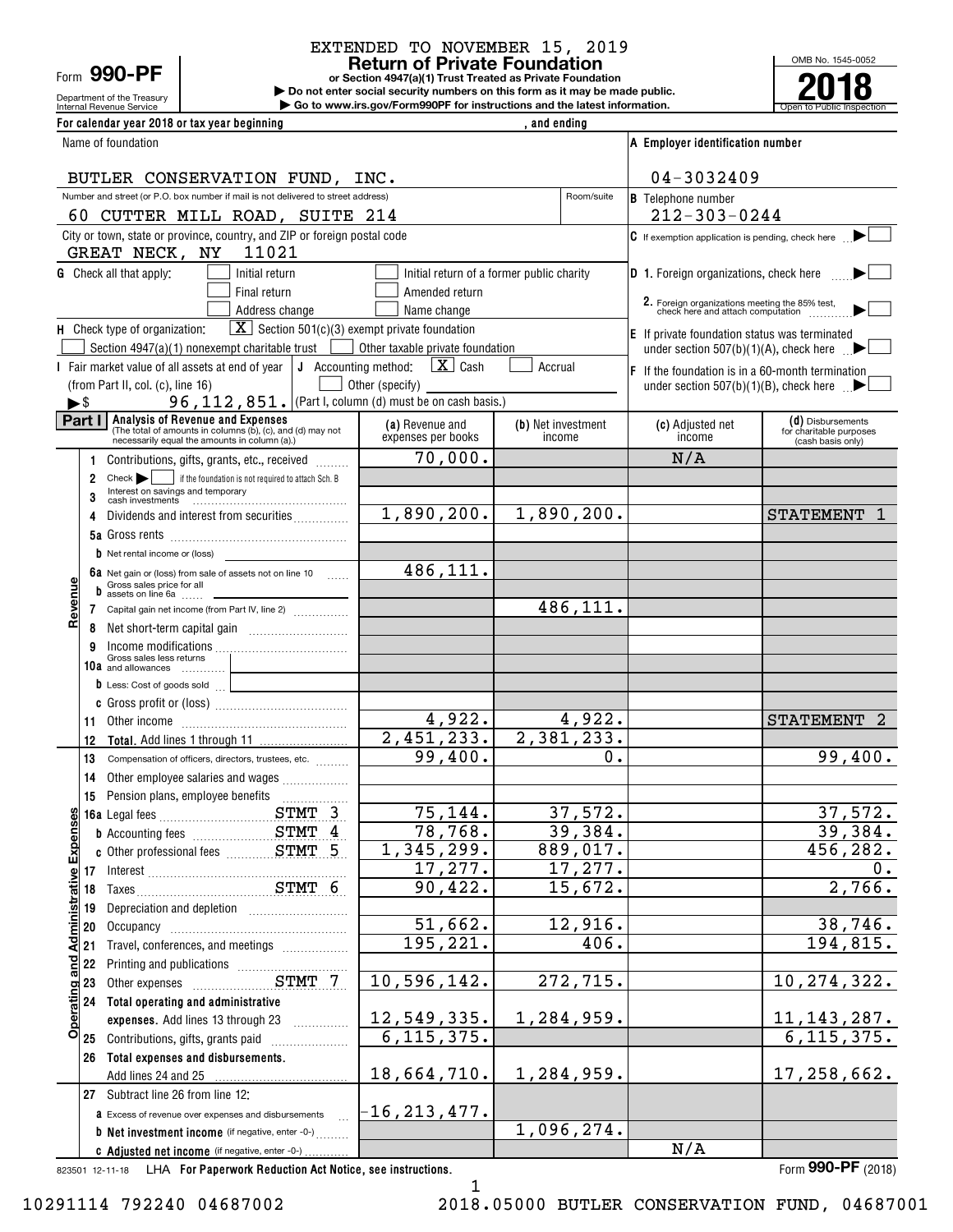|                             |          | BUTLER CONSERVATION FUND,<br>Form 990-PF (2018)                                                                                                                                                                                     | INC.                  |                         | $04 - 3032409$<br>Page 2      |
|-----------------------------|----------|-------------------------------------------------------------------------------------------------------------------------------------------------------------------------------------------------------------------------------------|-----------------------|-------------------------|-------------------------------|
|                             | Part II  | <b>Balance Sheets</b> Attached schedules and amounts in the description                                                                                                                                                             | Beginning of year     | End of year             |                               |
|                             |          | column should be for end-of-year amounts only.                                                                                                                                                                                      | (a) Book Value        | (b) Book Value          | (c) Fair Market Value         |
|                             |          | 1 Cash - non-interest-bearing                                                                                                                                                                                                       |                       | 78, 767.                | 78,767.                       |
|                             |          | 2 Savings and temporary cash investments [1001] Savings and temporary cash investments                                                                                                                                              | 54,616,345.           |                         | $40,816,136.$ $40,816,136.$   |
|                             |          | 3 Accounts receivable $\blacktriangleright$                                                                                                                                                                                         |                       |                         |                               |
|                             |          | Less: allowance for doubtful accounts                                                                                                                                                                                               |                       |                         |                               |
|                             |          | 4 Pledges receivable                                                                                                                                                                                                                |                       |                         |                               |
|                             |          | Less: allowance for doubtful accounts $\blacktriangleright$                                                                                                                                                                         |                       |                         |                               |
|                             | 5        |                                                                                                                                                                                                                                     |                       |                         |                               |
|                             | 6        | Receivables due from officers, directors, trustees, and other                                                                                                                                                                       |                       |                         |                               |
|                             |          |                                                                                                                                                                                                                                     |                       |                         |                               |
|                             |          |                                                                                                                                                                                                                                     |                       |                         |                               |
|                             |          | Less: allowance for doubtful accounts $\blacktriangleright$                                                                                                                                                                         |                       |                         |                               |
|                             |          |                                                                                                                                                                                                                                     |                       |                         |                               |
| Assets                      |          |                                                                                                                                                                                                                                     | 37,421.               | 37,421.                 | 37,421.                       |
|                             |          | 10a Investments - U.S. and state government obligations                                                                                                                                                                             |                       |                         |                               |
|                             |          |                                                                                                                                                                                                                                     | 46, 293, 963.         | 39,617,286.             | 39,617,286.                   |
|                             |          |                                                                                                                                                                                                                                     |                       |                         |                               |
|                             |          |                                                                                                                                                                                                                                     |                       |                         |                               |
|                             |          | 11 Investments - land, buildings, and equipment: basis                                                                                                                                                                              |                       |                         |                               |
|                             |          | Less: accumulated depreciation (1) and the contract of the contract of the contract of the contract of the contract of the contract of the contract of the contract of the contract of the contract of the contract of the con      |                       |                         |                               |
|                             |          |                                                                                                                                                                                                                                     |                       |                         |                               |
|                             | 13       |                                                                                                                                                                                                                                     | 13,740,357.           | 14, 131, 469.           | 14, 131, 469.                 |
|                             | 14       | Land, buildings, and equipment: basis $\blacktriangleright$ 1, 302, 254.                                                                                                                                                            |                       |                         |                               |
|                             |          |                                                                                                                                                                                                                                     | 1,280,858.            | 1,302,254.              | $\frac{1,302,254.}{129,518.}$ |
|                             | 15       | Other assets (describe $\blacktriangleright$ STATEMENT $\overline{10}$ )                                                                                                                                                            | 183,880.              | $\overline{129,518.}$   |                               |
|                             |          | 16 Total assets (to be completed by all filers - see the                                                                                                                                                                            |                       |                         |                               |
|                             |          |                                                                                                                                                                                                                                     | 116, 152, 824.        | <u>96,112,</u> 851.     | 96, 112, 851.                 |
|                             |          |                                                                                                                                                                                                                                     | $\overline{42,702}$ . | $\overline{5}9,053.$    |                               |
|                             | 18       |                                                                                                                                                                                                                                     |                       |                         |                               |
|                             | 19       |                                                                                                                                                                                                                                     |                       |                         |                               |
| Liabilities                 |          | 20 Loans from officers, directors, trustees, and other disqualified persons<br>.                                                                                                                                                    |                       |                         |                               |
|                             |          |                                                                                                                                                                                                                                     |                       |                         |                               |
|                             |          | 22 Other liabilities (describe                                                                                                                                                                                                      |                       |                         |                               |
|                             |          |                                                                                                                                                                                                                                     |                       |                         |                               |
|                             |          | 23 Total liabilities (add lines 17 through 22)                                                                                                                                                                                      | 42,702.               | 59,053.                 |                               |
|                             |          | Foundations that follow SFAS 117, check here $\Box$                                                                                                                                                                                 |                       |                         |                               |
|                             |          | and complete lines 24 through 26, and lines 30 and 31.                                                                                                                                                                              |                       |                         |                               |
|                             | 24       | Unrestricted                                                                                                                                                                                                                        | 116, 110, 122.        | 96,053,798.             |                               |
|                             | 25       |                                                                                                                                                                                                                                     |                       |                         |                               |
|                             | 26       |                                                                                                                                                                                                                                     |                       |                         |                               |
|                             |          | Foundations that do not follow SFAS 117, check here $\Box$                                                                                                                                                                          |                       |                         |                               |
|                             |          | and complete lines 27 through 31.                                                                                                                                                                                                   |                       |                         |                               |
|                             | 27       | Capital stock, trust principal, or current funds                                                                                                                                                                                    |                       |                         |                               |
|                             | 28       | Paid-in or capital surplus, or land, bldg., and equipment fund <i>minimal</i>                                                                                                                                                       |                       |                         |                               |
|                             | 29       | Retained earnings, accumulated income, endowment, or other funds                                                                                                                                                                    |                       |                         |                               |
| Net Assets or Fund Balances | 30       |                                                                                                                                                                                                                                     | 116, 110, 122.        | 96,053,798.             |                               |
|                             |          |                                                                                                                                                                                                                                     |                       |                         |                               |
|                             |          | 31 Total liabilities and net assets/fund balances manufactured and results of the set of the set of the set of the set of the set of the set of the set of the set of the set of the set of the set of the set of the set of t      | 116,152,824.          | 96, 112, 851.           |                               |
|                             | Part III | Analysis of Changes in Net Assets or Fund Balances                                                                                                                                                                                  |                       |                         |                               |
|                             |          | 1 Total net assets or fund balances at beginning of year - Part II, column (a), line 30                                                                                                                                             |                       |                         |                               |
|                             |          | (must agree with end-of-year figure reported on prior year's return) with an accommutation and agree with end-of-year figure reported on prior year's return)                                                                       |                       | $\mathbf{1}$            | 116, 110, 122.                |
|                             |          | 2 Enter amount from Part I, line 27a                                                                                                                                                                                                |                       | $\overline{\mathbf{2}}$ | $-16, 213, 477.$              |
|                             |          | 3 Other increases not included in line 2 (itemize) <b>Decrease and Conservation</b> Chemical Conservation Chemical Chemical Chemical Chemical Chemical Chemical Chemical Chemical Chemical Chemical Chemical Chemical Chemical Chem |                       | 3                       | 0.                            |
|                             |          | 4 Add lines 1, 2, and 3                                                                                                                                                                                                             |                       | 4                       | 99,896,645.                   |
|                             |          | 5 Decreases not included in line 2 (itemize) > UNREALIZED GAIN/(LOSS) ON INVESTMENTS                                                                                                                                                |                       | 5                       | 3,842,847.                    |
|                             |          |                                                                                                                                                                                                                                     |                       | 6                       | 96,053,798.                   |

Form (2018) **990-PF**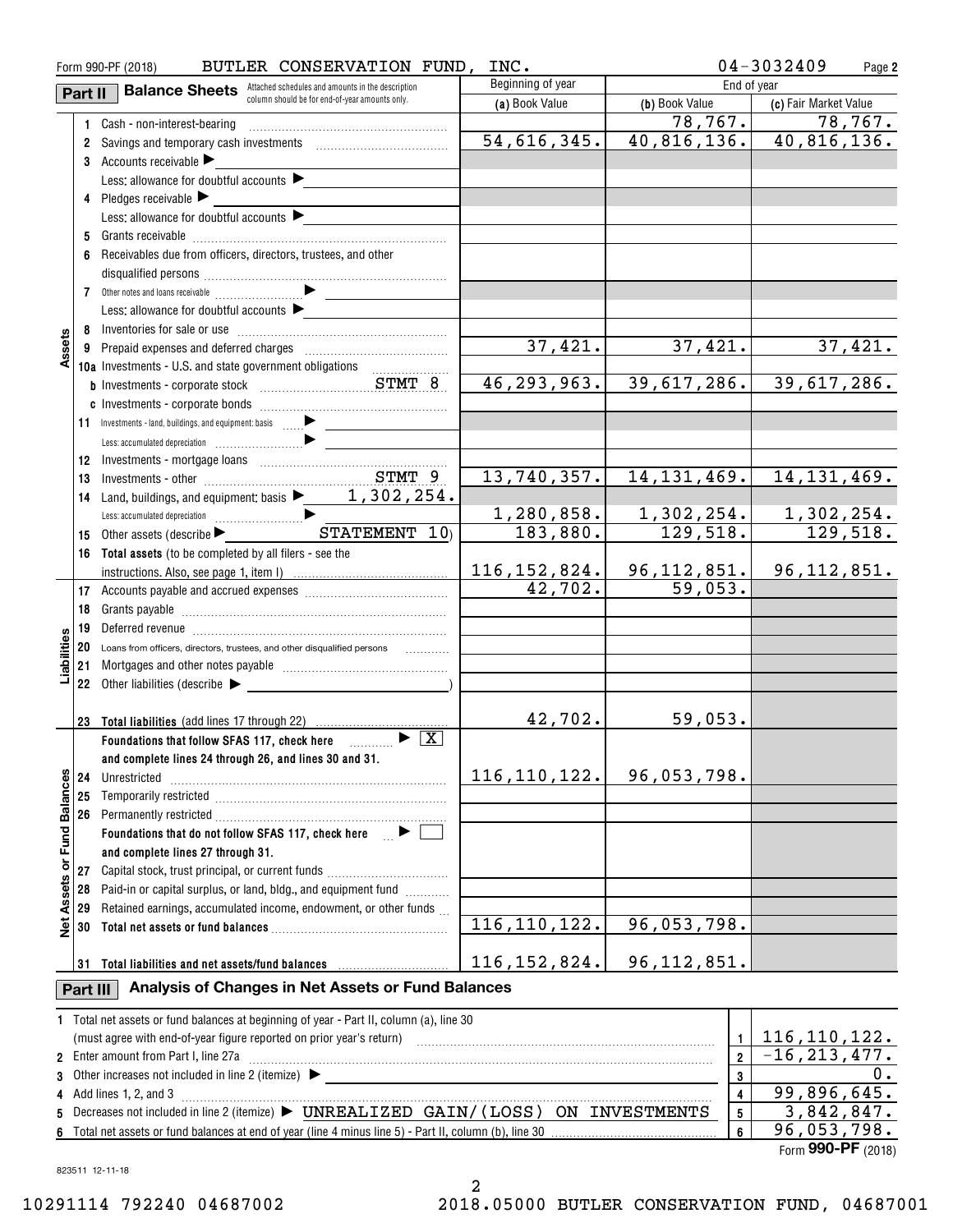| $04 - 3032409$<br>BUTLER CONSERVATION FUND, INC.<br>Form 990-PF (2018)<br><b>Capital Gains and Losses for Tax on Investment Income</b><br>Part IV                                                                                        | Page 3                                                                     |
|------------------------------------------------------------------------------------------------------------------------------------------------------------------------------------------------------------------------------------------|----------------------------------------------------------------------------|
| (b) How acquired<br>P - Purchase<br>D - Donation<br>(a) List and describe the kind(s) of property sold (for example, real estate,<br>(c) Date acquired<br>(mo., day, yr.)<br>2-story brick warehouse; or common stock, 200 shs. MLC Co.) | (d) Date sold<br>(mo., day, yr.)                                           |
| VARIOUS STOCK TRADES-REALIZED GAIN/LOSS<br>P<br>1a                                                                                                                                                                                       |                                                                            |
| b                                                                                                                                                                                                                                        |                                                                            |
| C                                                                                                                                                                                                                                        |                                                                            |
| $\mathbf{d}$                                                                                                                                                                                                                             |                                                                            |
| e                                                                                                                                                                                                                                        |                                                                            |
| (h) Gain or (loss)<br>(f) Depreciation allowed<br>(g) Cost or other basis<br>(e) Gross sales price<br>$((e)$ plus $(f)$ minus $(g)$ )<br>(or allowable)<br>plus expense of sale                                                          |                                                                            |
| a                                                                                                                                                                                                                                        | 486,111.                                                                   |
| b                                                                                                                                                                                                                                        |                                                                            |
| C                                                                                                                                                                                                                                        |                                                                            |
| d                                                                                                                                                                                                                                        |                                                                            |
| e                                                                                                                                                                                                                                        |                                                                            |
| Complete only for assets showing gain in column (h) and owned by the foundation on 12/31/69.<br>(I) Gains (Col. (h) gain minus                                                                                                           |                                                                            |
| col. (k), but not less than -0-) or<br>(j) Adjusted basis<br>$(k)$ Excess of col. (i)<br>Losses (from col. (h))<br>(i) FMV as of 12/31/69<br>as of 12/31/69<br>over col. (j), if any                                                     |                                                                            |
| a                                                                                                                                                                                                                                        | 486,111.                                                                   |
| b                                                                                                                                                                                                                                        |                                                                            |
| C                                                                                                                                                                                                                                        |                                                                            |
| d                                                                                                                                                                                                                                        |                                                                            |
| e                                                                                                                                                                                                                                        |                                                                            |
| If gain, also enter in Part I, line 7<br>If (loss), enter -0- in Part I, line 7<br>2 Capital gain net income or (net capital loss)<br>$\mathbf{2}$                                                                                       | 486,111.                                                                   |
| 3 Net short-term capital gain or (loss) as defined in sections 1222(5) and (6):                                                                                                                                                          |                                                                            |
| If gain, also enter in Part I, line 8, column (c).                                                                                                                                                                                       |                                                                            |
| N/A<br>If (loss), enter -0- in Part I, line 8.                                                                                                                                                                                           |                                                                            |
| Qualification Under Section 4940(e) for Reduced Tax on Net Investment Income<br>Part V                                                                                                                                                   |                                                                            |
| (For optional use by domestic private foundations subject to the section 4940(a) tax on net investment income.)                                                                                                                          |                                                                            |
| If section $4940(d)(2)$ applies, leave this part blank.                                                                                                                                                                                  |                                                                            |
|                                                                                                                                                                                                                                          |                                                                            |
| Was the foundation liable for the section 4942 tax on the distributable amount of any year in the base period?                                                                                                                           | Yes $\boxed{\mathbf{X}}$ No                                                |
| If "Yes," the foundation doesn't qualify under section 4940(e). Do not complete this part.                                                                                                                                               |                                                                            |
| Enter the appropriate amount in each column for each year; see the instructions before making any entries.                                                                                                                               |                                                                            |
| (a)<br>Base period years<br>(b)<br>(c)                                                                                                                                                                                                   | (d)<br>Distribution ratio                                                  |
| Adjusted qualifying distributions<br>Net value of noncharitable-use assets<br>Calendar year (or tax year beginning in)                                                                                                                   | $\left(\text{col. } (\text{b}) \text{ divided by col. } (\text{c})\right)$ |
| 18, 343, 819.<br>123,854,442.<br>2017                                                                                                                                                                                                    | .148108                                                                    |
| 129, 101, 957.<br>8,646,873.<br>2016                                                                                                                                                                                                     | .066977                                                                    |
| 7,387,988.<br>144, 477, 680.<br>2015                                                                                                                                                                                                     | .051136                                                                    |
| 7,509,366.<br>$\overline{16}$ 2,961,394.<br>2014                                                                                                                                                                                         | .046081                                                                    |
| 6,868,286.<br>150,824,435.<br>2013                                                                                                                                                                                                       | .045538                                                                    |
|                                                                                                                                                                                                                                          |                                                                            |
| 2                                                                                                                                                                                                                                        | .357840                                                                    |
| 3 Average distribution ratio for the 5-year base period - divide the total on line 2 by 5.0, or by the number of years                                                                                                                   |                                                                            |
| 3                                                                                                                                                                                                                                        | .071568                                                                    |
|                                                                                                                                                                                                                                          |                                                                            |
| 4 Enter the net value of noncharitable-use assets for 2018 from Part X, line 5 [11] [11] [12] [12] [12] [12] Enter the net value of noncharitable-use assets for 2018 from Part X, line 5<br>$\overline{4}$                              | 104,460,206.                                                               |
|                                                                                                                                                                                                                                          |                                                                            |
| 5                                                                                                                                                                                                                                        | 7,476,008.                                                                 |
|                                                                                                                                                                                                                                          |                                                                            |
| 6                                                                                                                                                                                                                                        | 10,963.                                                                    |
|                                                                                                                                                                                                                                          |                                                                            |
| 7 Add lines 5 and 6<br>7                                                                                                                                                                                                                 |                                                                            |
|                                                                                                                                                                                                                                          |                                                                            |
|                                                                                                                                                                                                                                          | 7,486,971.                                                                 |
| 8<br>If line 8 is equal to or greater than line 7, check the box in Part VI, line 1b, and complete that part using a 1% tax rate.                                                                                                        | 17,258,662.                                                                |

3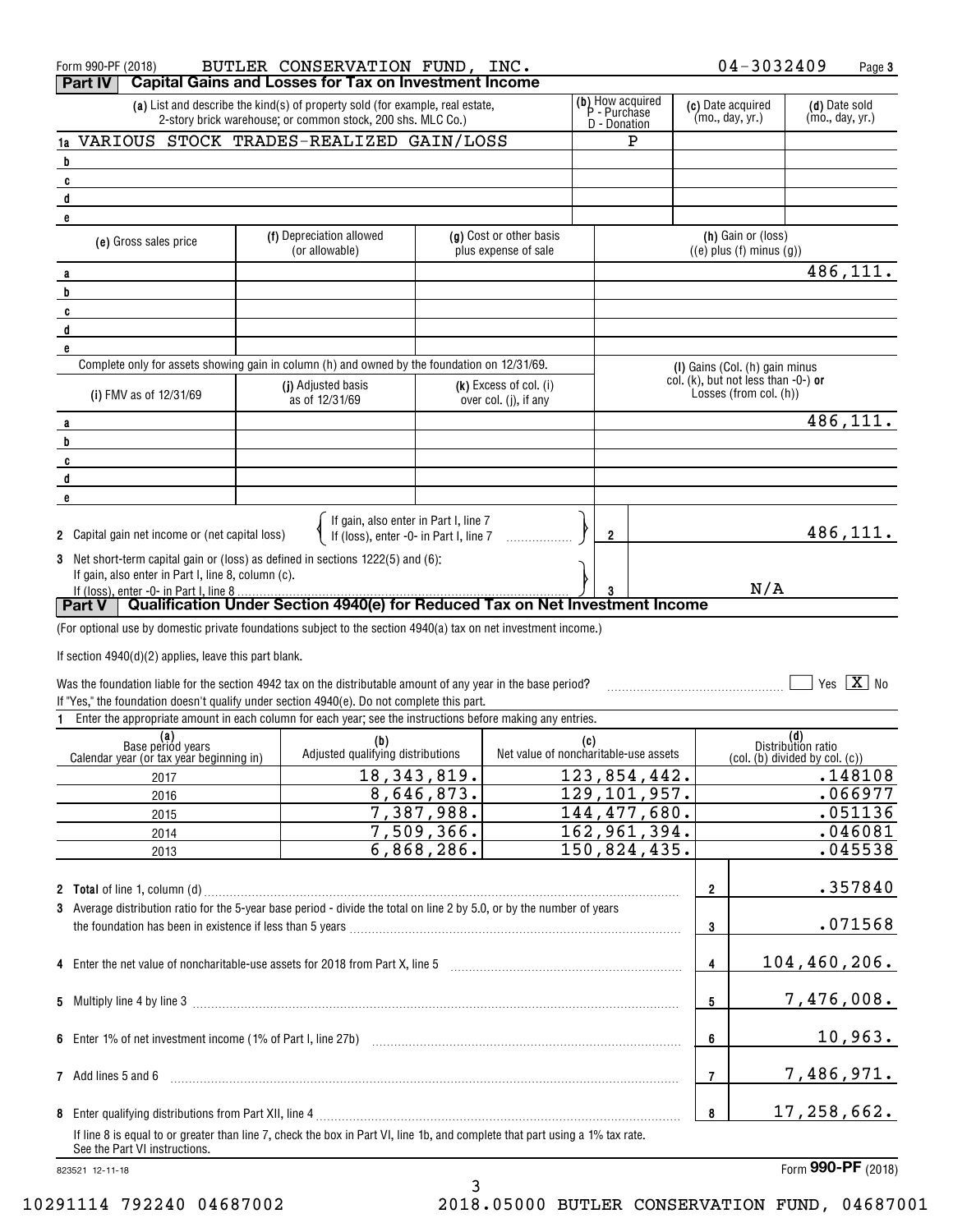|    | BUTLER CONSERVATION FUND, INC.<br>Form 990-PF (2018)                                                                                                                                                                                |                | $04 - 3032409$ |                                |                         | Page 4                       |  |
|----|-------------------------------------------------------------------------------------------------------------------------------------------------------------------------------------------------------------------------------------|----------------|----------------|--------------------------------|-------------------------|------------------------------|--|
|    | Excise Tax Based on Investment Income (Section 4940(a), 4940(b), 4940(e), or 4948 - see instructions)<br><b>Part VI</b>                                                                                                             |                |                |                                |                         |                              |  |
|    | <b>1a</b> Exempt operating foundations described in section $4940(d)(2)$ , check here $\Box$ and enter "N/A" on line 1.                                                                                                             |                |                |                                |                         |                              |  |
|    |                                                                                                                                                                                                                                     |                |                |                                |                         |                              |  |
|    | <b>b</b> Domestic foundations that meet the section 4940(e) requirements in Part V, check here $\blacktriangleright \boxed{X}$ and enter 1%                                                                                         | $\mathbf{1}$   |                |                                | 10,963.                 |                              |  |
|    |                                                                                                                                                                                                                                     |                |                |                                |                         |                              |  |
|    | c All other domestic foundations enter 2% of line 27b. Exempt foreign organizations, enter 4% of Part I, line 12, col. (b).                                                                                                         |                |                |                                |                         |                              |  |
|    |                                                                                                                                                                                                                                     | $\overline{2}$ |                |                                |                         | 0.                           |  |
| 3  | Add lines 1 and 2                                                                                                                                                                                                                   | 3              |                |                                | 10,963.                 |                              |  |
|    |                                                                                                                                                                                                                                     | $\overline{4}$ |                |                                |                         | 0.                           |  |
|    |                                                                                                                                                                                                                                     | 5              |                |                                | 10,963.                 |                              |  |
|    | Credits/Payments:                                                                                                                                                                                                                   |                |                |                                |                         |                              |  |
|    | <u>74,220.</u><br>6a<br>a 2018 estimated tax payments and 2017 overpayment credited to 2018 [11, 12, 13, 13, 13, 13, 13, 13, 13, 13, 1                                                                                              |                |                |                                |                         |                              |  |
|    | $\overline{0}$ .<br>6b<br><b>b</b> Exempt foreign organizations - tax withheld at source <i>manumanal communicanal communicanal</i>                                                                                                 |                |                |                                |                         |                              |  |
|    | 23,000.<br>6c<br>c Tax paid with application for extension of time to file (Form 8868) [100] [100] [12] [2] [2] [2] [2] [2] [2]                                                                                                     |                |                |                                |                         |                              |  |
|    | $\mathbf 0$ .<br>6d                                                                                                                                                                                                                 |                |                |                                |                         |                              |  |
| 7  |                                                                                                                                                                                                                                     | 7              |                |                                | <u>97,220.</u>          |                              |  |
|    |                                                                                                                                                                                                                                     | 8              |                |                                |                         | $\overline{0}$ .             |  |
|    | Tax due. If the total of lines 5 and 8 is more than line 7, enter amount owed <i>[100]</i> [100] [100] [100] [100] [100] [100] [100] [100] [100] [100] [100] [100] [100] [100] [100] [100] [100] [100] [100] [100] [100] [100] [100 | 9              |                |                                |                         |                              |  |
| 10 |                                                                                                                                                                                                                                     | 10             |                |                                | 86, 257.                |                              |  |
| 11 | Enter the amount of line 10 to be: Credited to 2019 estimated tax $\triangleright$ 86, 257. Refunded $\triangleright$                                                                                                               | 11             |                |                                |                         | 0.                           |  |
|    | <b>Part VII-A   Statements Regarding Activities</b>                                                                                                                                                                                 |                |                |                                |                         |                              |  |
|    | 1a During the tax year, did the foundation attempt to influence any national, state, or local legislation or did it participate or intervene in                                                                                     |                |                |                                | Yes No                  |                              |  |
|    | any political campaign?                                                                                                                                                                                                             |                |                | 1a                             |                         | X                            |  |
|    | b Did it spend more than \$100 during the year (either directly or indirectly) for political purposes? See the instructions for the definition                                                                                      |                |                | 1b                             |                         | $\overline{\mathbf{x}}$      |  |
|    | If the answer is "Yes" to 1a or 1b, attach a detailed description of the activities and copies of any materials published or                                                                                                        |                |                |                                |                         |                              |  |
|    | distributed by the foundation in connection with the activities.                                                                                                                                                                    |                |                |                                |                         |                              |  |
|    |                                                                                                                                                                                                                                     |                |                | 1c                             |                         | x                            |  |
|    | d Enter the amount (if any) of tax on political expenditures (section 4955) imposed during the year:                                                                                                                                |                |                |                                |                         |                              |  |
|    | $0$ .                                                                                                                                                                                                                               |                |                |                                |                         |                              |  |
|    | e Enter the reimbursement (if any) paid by the foundation during the year for political expenditure tax imposed on foundation                                                                                                       |                |                |                                |                         |                              |  |
|    | 0.<br>managers. $\triangleright$ \$ $\perp$                                                                                                                                                                                         |                |                |                                |                         |                              |  |
|    | 2 Has the foundation engaged in any activities that have not previously been reported to the IRS?                                                                                                                                   |                |                | $\overline{2}$                 |                         | х                            |  |
|    | If "Yes," attach a detailed description of the activities.                                                                                                                                                                          |                |                |                                |                         |                              |  |
|    | 3 Has the foundation made any changes, not previously reported to the IRS, in its governing instrument, articles of incorporation, or                                                                                               |                |                |                                |                         |                              |  |
|    | bylaws, or other similar instruments? If "Yes," attach a conformed copy of the changes                                                                                                                                              |                |                | 3                              |                         | х                            |  |
|    |                                                                                                                                                                                                                                     |                |                | 4a                             | X                       |                              |  |
|    |                                                                                                                                                                                                                                     |                |                | 4b                             | $\overline{\textbf{x}}$ |                              |  |
|    |                                                                                                                                                                                                                                     |                |                | 5                              |                         | х                            |  |
|    | If "Yes," attach the statement required by General Instruction T.                                                                                                                                                                   |                |                |                                |                         |                              |  |
| 6  | Are the requirements of section 508(e) (relating to sections 4941 through 4945) satisfied either:                                                                                                                                   |                |                |                                |                         |                              |  |
|    | • By language in the governing instrument, or                                                                                                                                                                                       |                |                |                                |                         |                              |  |
|    | • By state legislation that effectively amends the governing instrument so that no mandatory directions that conflict with the state law                                                                                            |                |                |                                |                         |                              |  |
|    | remain in the governing instrument?                                                                                                                                                                                                 |                |                | 6                              | х                       |                              |  |
|    |                                                                                                                                                                                                                                     |                |                | $\overline{7}$                 | $\overline{\mathtt{x}}$ |                              |  |
| 7  |                                                                                                                                                                                                                                     |                |                |                                |                         |                              |  |
|    | 8a Enter the states to which the foundation reports or with which it is registered. See instructions.                                                                                                                               |                |                |                                |                         |                              |  |
|    | MA                                                                                                                                                                                                                                  |                |                |                                |                         |                              |  |
|    |                                                                                                                                                                                                                                     |                |                |                                |                         |                              |  |
|    | <b>b</b> If the answer is "Yes" to line 7, has the foundation furnished a copy of Form 990-PF to the Attorney General (or designate)                                                                                                |                |                |                                |                         |                              |  |
|    |                                                                                                                                                                                                                                     |                |                | 8b                             | х                       |                              |  |
|    | 9 Is the foundation claiming status as a private operating foundation within the meaning of section 4942(j)(3) or 4942(j)(5) for calendar                                                                                           |                |                |                                |                         |                              |  |
|    |                                                                                                                                                                                                                                     |                |                | 9                              |                         | X<br>$\overline{\texttt{x}}$ |  |
| 10 |                                                                                                                                                                                                                                     |                |                | 10<br>$\overline{\phantom{0}}$ |                         |                              |  |

Form (2018) **990-PF**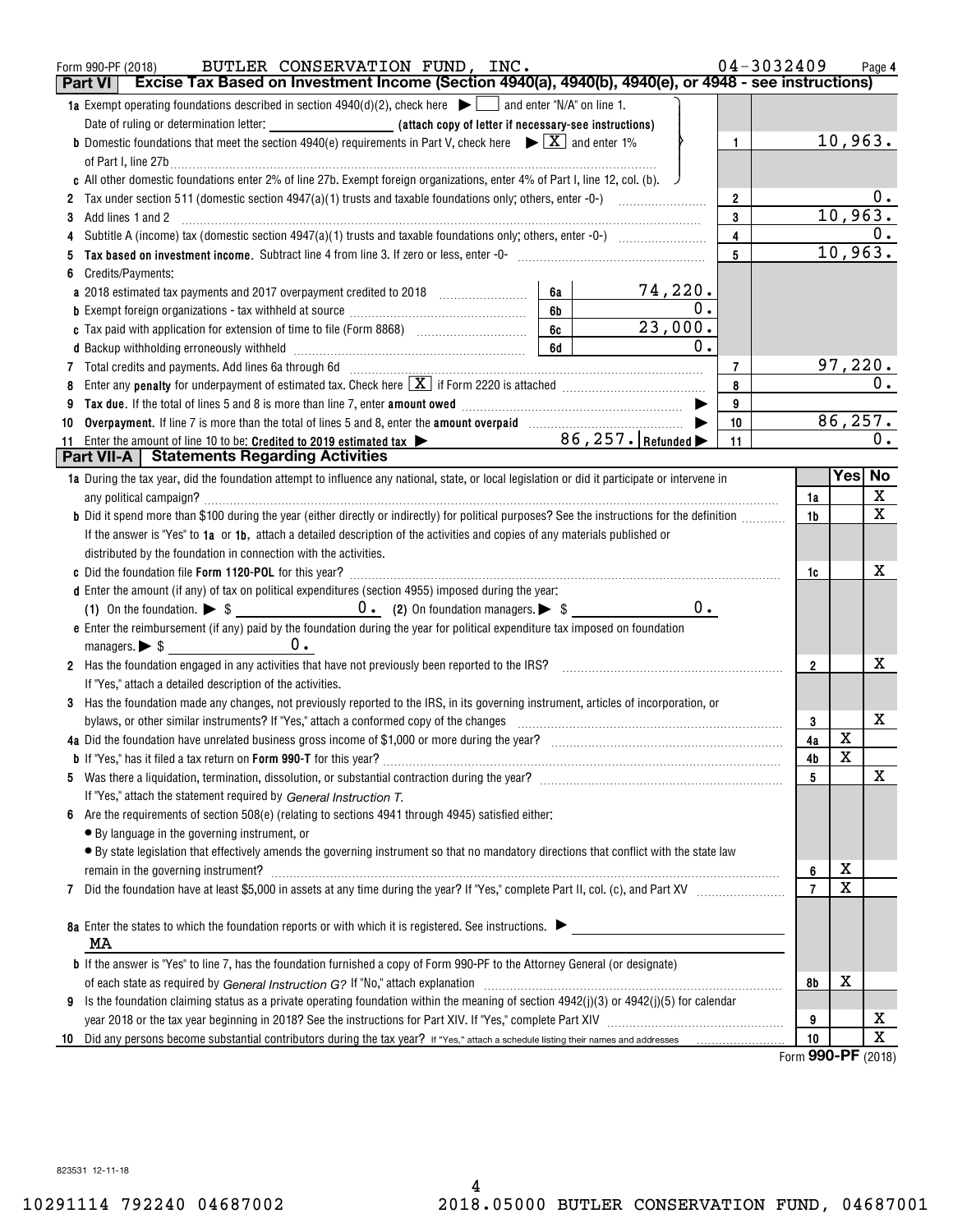| BUTLER CONSERVATION FUND, | Form 990-PF (2018) |  |  |  | INC. | $04 - 3032409$<br>Page |
|---------------------------|--------------------|--|--|--|------|------------------------|
|---------------------------|--------------------|--|--|--|------|------------------------|

|    |                 | <b>Part VII-A   Statements Regarding Activities (continued)</b>                                                                                                                                                                                                                                                                                                              |                |                  |    |
|----|-----------------|------------------------------------------------------------------------------------------------------------------------------------------------------------------------------------------------------------------------------------------------------------------------------------------------------------------------------------------------------------------------------|----------------|------------------|----|
|    |                 |                                                                                                                                                                                                                                                                                                                                                                              |                | Yes <sub>1</sub> | No |
|    |                 | 11 At any time during the year, did the foundation, directly or indirectly, own a controlled entity within the meaning of                                                                                                                                                                                                                                                    |                |                  |    |
|    |                 |                                                                                                                                                                                                                                                                                                                                                                              | 11             |                  | X  |
|    |                 | 12 Did the foundation make a distribution to a donor advised fund over which the foundation or a disqualified person had advisory privileges?                                                                                                                                                                                                                                |                |                  |    |
|    |                 | If "Yes," attach statement. See instructions                                                                                                                                                                                                                                                                                                                                 | 12             |                  | X  |
|    |                 | 13 Did the foundation comply with the public inspection requirements for its annual returns and exemption application?                                                                                                                                                                                                                                                       | 13             | $\mathbf X$      |    |
|    |                 | Website address $\triangleright$ N/A                                                                                                                                                                                                                                                                                                                                         |                |                  |    |
|    |                 | Telephone no. $\triangleright$ 212-303-0244<br>14 The books are in care of BLACK RIVER MANAGEMENT CO.                                                                                                                                                                                                                                                                        |                |                  |    |
|    |                 | $\frac{1}{2}$ $\frac{1}{2}$ $\frac{1}{2}$ $\frac{1}{2}$ $\frac{1}{2}$ $\frac{1}{2}$ $\frac{1}{2}$ $\frac{1}{2}$ $\frac{1}{2}$ $\frac{1}{2}$ $\frac{1}{2}$ $\frac{1}{2}$ $\frac{1}{2}$ $\frac{1}{2}$ $\frac{1}{2}$ $\frac{1}{2}$ $\frac{1}{2}$ $\frac{1}{2}$ $\frac{1}{2}$ $\frac{1}{2}$ $\frac{1}{2}$ $\frac{1}{2}$<br>Located at 60 CUTTER MILL RD, STE 214, GREAT NECK, NY |                |                  |    |
|    |                 |                                                                                                                                                                                                                                                                                                                                                                              |                |                  |    |
|    |                 |                                                                                                                                                                                                                                                                                                                                                                              |                | N/A              |    |
|    |                 |                                                                                                                                                                                                                                                                                                                                                                              |                | Yes No           |    |
| 16 |                 | At any time during calendar year 2018, did the foundation have an interest in or a signature or other authority over a bank,                                                                                                                                                                                                                                                 | 16             |                  | X  |
|    |                 | securities, or other financial account in a foreign country?                                                                                                                                                                                                                                                                                                                 |                |                  |    |
|    |                 | See the instructions for exceptions and filing requirements for FinCEN Form 114. If "Yes," enter the name of the                                                                                                                                                                                                                                                             |                |                  |    |
|    | foreign country | Part VII-B   Statements Regarding Activities for Which Form 4720 May Be Required                                                                                                                                                                                                                                                                                             |                |                  |    |
|    |                 | File Form 4720 if any item is checked in the "Yes" column, unless an exception applies.                                                                                                                                                                                                                                                                                      |                | Yes No           |    |
|    |                 | 1a During the year, did the foundation (either directly or indirectly):                                                                                                                                                                                                                                                                                                      |                |                  |    |
|    |                 | (1) Engage in the sale or exchange, or leasing of property with a disqualified person?                                                                                                                                                                                                                                                                                       |                |                  |    |
|    |                 | (2) Borrow money from, lend money to, or otherwise extend credit to (or accept it from)                                                                                                                                                                                                                                                                                      |                |                  |    |
|    |                 | $\begin{array}{c c c c c} \hline \text{Yes} & \textbf{X} & \textbf{No} \end{array}$<br>a disqualified person?                                                                                                                                                                                                                                                                |                |                  |    |
|    |                 | (3) Furnish goods, services, or facilities to (or accept them from) a disqualified person? $\ldots$ $\ldots$ $\ldots$ $\ldots$ $\ldots$ $\boxed{\mathbf{X}}$ Yes<br><b>No</b>                                                                                                                                                                                                |                |                  |    |
|    |                 | $\boxed{\mathbf{X}}$ Yes<br><b>No</b><br>(4) Pay compensation to, or pay or reimburse the expenses of, a disqualified person?                                                                                                                                                                                                                                                |                |                  |    |
|    |                 | (5) Transfer any income or assets to a disqualified person (or make any of either available                                                                                                                                                                                                                                                                                  |                |                  |    |
|    |                 | $\sqrt{}$ Yes $\boxed{\text{X}}$ No                                                                                                                                                                                                                                                                                                                                          |                |                  |    |
|    |                 | (6) Agree to pay money or property to a government official? (Exception. Check "No"                                                                                                                                                                                                                                                                                          |                |                  |    |
|    |                 | if the foundation agreed to make a grant to or to employ the official for a period after                                                                                                                                                                                                                                                                                     |                |                  |    |
|    |                 |                                                                                                                                                                                                                                                                                                                                                                              |                |                  |    |
|    |                 | <b>b</b> If any answer is "Yes" to $1a(1)-(6)$ , did any of the acts fail to qualify under the exceptions described in Regulations                                                                                                                                                                                                                                           |                |                  |    |
|    |                 |                                                                                                                                                                                                                                                                                                                                                                              | 1b             |                  | X  |
|    |                 | Organizations relying on a current notice regarding disaster assistance, check here [11,111] contains the content of the content of the content of the content of the content of the content of the content of the content of                                                                                                                                                |                |                  |    |
|    |                 | c Did the foundation engage in a prior year in any of the acts described in 1a, other than excepted acts, that were not corrected                                                                                                                                                                                                                                            |                |                  |    |
|    |                 |                                                                                                                                                                                                                                                                                                                                                                              | 1c             |                  | X  |
|    |                 | 2 Taxes on failure to distribute income (section 4942) (does not apply for years the foundation was a private operating foundation                                                                                                                                                                                                                                           |                |                  |    |
|    |                 | defined in section $4942(j)(3)$ or $4942(j)(5)$ :                                                                                                                                                                                                                                                                                                                            |                |                  |    |
|    |                 | a At the end of tax year 2018, did the foundation have any undistributed income (lines 6d and 6e, Part XIII) for tax year(s) beginning                                                                                                                                                                                                                                       |                |                  |    |
|    |                 |                                                                                                                                                                                                                                                                                                                                                                              |                |                  |    |
|    |                 | If "Yes," list the years $\blacktriangleright$                                                                                                                                                                                                                                                                                                                               |                |                  |    |
|    |                 | <b>b</b> Are there any years listed in 2a for which the foundation is <b>not</b> applying the provisions of section $4942(a)(2)$ (relating to incorrect                                                                                                                                                                                                                      |                |                  |    |
|    |                 | valuation of assets) to the year's undistributed income? (If applying section 4942(a)(2) to all years listed, answer "No" and attach                                                                                                                                                                                                                                         |                |                  |    |
|    |                 | N/A                                                                                                                                                                                                                                                                                                                                                                          | 2 <sub>b</sub> |                  |    |
|    |                 | c If the provisions of section $4942(a)(2)$ are being applied to any of the years listed in 2a, list the years here.                                                                                                                                                                                                                                                         |                |                  |    |
|    |                 |                                                                                                                                                                                                                                                                                                                                                                              |                |                  |    |
|    |                 | 3a Did the foundation hold more than a 2% direct or indirect interest in any business enterprise at any time                                                                                                                                                                                                                                                                 |                |                  |    |
|    |                 | Yes $X$ No                                                                                                                                                                                                                                                                                                                                                                   |                |                  |    |
|    |                 | <b>b</b> If "Yes," did it have excess business holdings in 2018 as a result of (1) any purchase by the foundation or disqualified persons after                                                                                                                                                                                                                              |                |                  |    |
|    |                 | May 26, 1969; (2) the lapse of the 5-year period (or longer period approved by the Commissioner under section 4943(c)(7)) to dispose                                                                                                                                                                                                                                         |                |                  |    |
|    |                 | of holdings acquired by gift or bequest; or (3) the lapse of the 10-, 15-, or 20-year first phase holding period? (Use Schedule C,                                                                                                                                                                                                                                           |                |                  |    |
|    |                 |                                                                                                                                                                                                                                                                                                                                                                              | 3b             |                  |    |
|    |                 |                                                                                                                                                                                                                                                                                                                                                                              | 4a             |                  | x  |
|    |                 | <b>b</b> Did the foundation make any investment in a prior year (but after December 31, 1969) that could jeopardize its charitable purpose that                                                                                                                                                                                                                              |                |                  |    |
|    |                 |                                                                                                                                                                                                                                                                                                                                                                              | 4b             |                  | х  |
|    |                 |                                                                                                                                                                                                                                                                                                                                                                              |                |                  |    |

Form **990-PF** (2018)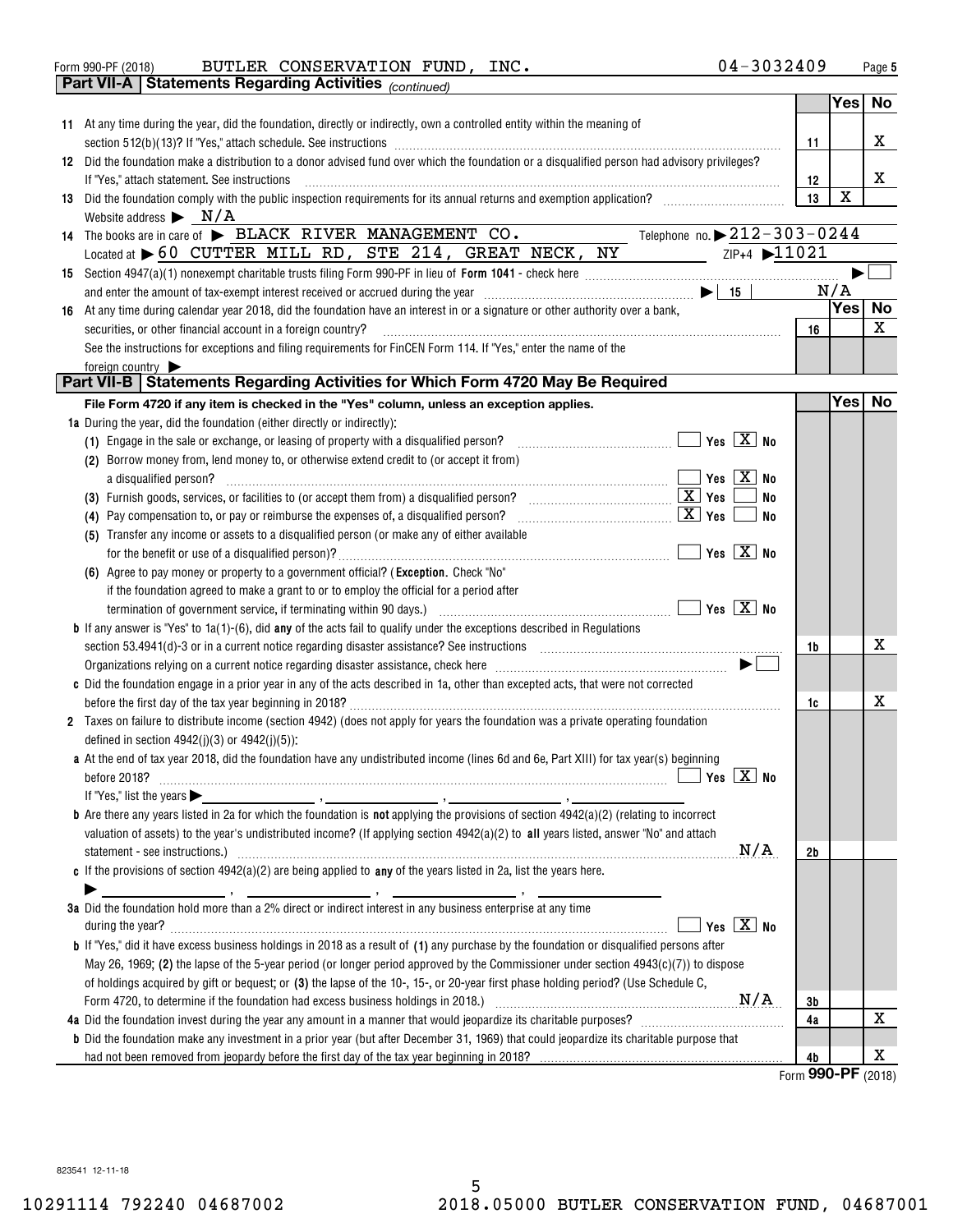| $04 - 3032409$<br>BUTLER CONSERVATION FUND, INC.<br>Form 990-PF (2018)                                                                                                                                                         |    |            | Page 6    |
|--------------------------------------------------------------------------------------------------------------------------------------------------------------------------------------------------------------------------------|----|------------|-----------|
| <b>Part VII-B   Statements Regarding Activities for Which Form 4720 May Be Required</b><br>(continued)                                                                                                                         |    |            |           |
| 5a During the year, did the foundation pay or incur any amount to:                                                                                                                                                             |    | <b>Yes</b> | <b>No</b> |
| Yes $X$ No                                                                                                                                                                                                                     |    |            |           |
| Influence the outcome of any specific public election (see section 4955); or to carry on, directly or indirectly,<br>(2)                                                                                                       |    |            |           |
| Yes $X$ No                                                                                                                                                                                                                     |    |            |           |
| Yes $X$ No                                                                                                                                                                                                                     |    |            |           |
| Provide a grant to an organization other than a charitable, etc., organization described in section<br>(4)                                                                                                                     |    |            |           |
| $ X $ Yes $ $ No                                                                                                                                                                                                               |    |            |           |
| (5) Provide for any purpose other than religious, charitable, scientific, literary, or educational purposes, or for                                                                                                            |    |            |           |
| Yes $X$ No                                                                                                                                                                                                                     |    |            |           |
| <b>b</b> If any answer is "Yes" to $5a(1)$ -(5), did any of the transactions fail to qualify under the exceptions described in Regulations                                                                                     |    |            |           |
| section 53.4945 or in a current notice regarding disaster assistance? See instructions [11] married that contain the content of the content of the set of the content of the content of the set of the content of the set of t | 5b |            | x         |
| Organizations relying on a current notice regarding disaster assistance, check here [11,111] contains the context of the context of the context of the context of the context of the context of the context of the context of  |    |            |           |
| c If the answer is "Yes" to question $5a(4)$ , does the foundation claim exemption from the tax because it maintained                                                                                                          |    |            |           |
| $\boxed{\text{X}}$ Yes<br><b>No</b>                                                                                                                                                                                            |    |            |           |
| If "Yes," attach the statement required by Regulations section 53.4945-5(d).                                                                                                                                                   |    |            |           |
| 6a Did the foundation, during the year, receive any funds, directly or indirectly, to pay premiums on                                                                                                                          |    |            |           |
| $Yes \ \boxed{X}$ No                                                                                                                                                                                                           |    |            |           |
|                                                                                                                                                                                                                                | 6b |            | x         |
| If "Yes" to 6b, file Form 8870.                                                                                                                                                                                                |    |            |           |
| 7a At any time during the tax year, was the foundation a party to a prohibited tax shelter transaction? $\ldots$ $\ldots$ $\ldots$                                                                                             |    |            |           |
|                                                                                                                                                                                                                                | 7b |            |           |
| 8 Is the foundation subject to the section 4960 tax on payment(s) of more than \$1,000,000 in remuneration or                                                                                                                  |    |            |           |
| Yes $X$ No                                                                                                                                                                                                                     |    |            |           |
| Part VIII<br>Information About Officers, Directors, Trustees, Foundation Managers, Highly<br><b>Paid Employees, and Contractors</b>                                                                                            |    |            |           |
| 1 List all officers, directors, trustees, and foundation managers and their compensation.                                                                                                                                      |    |            |           |

| (a) Name and address                                                                                          | (b) Title, and average<br>hours per week devoted<br>to position | (c) Compensation<br>(If not paid,<br>$enter -0-)$ | (d) Contributions to<br>employee benefit plans<br>and deferred<br>compensation | (e) Expense<br>account, other<br>allowances |
|---------------------------------------------------------------------------------------------------------------|-----------------------------------------------------------------|---------------------------------------------------|--------------------------------------------------------------------------------|---------------------------------------------|
|                                                                                                               |                                                                 |                                                   |                                                                                |                                             |
| SEE STATEMENT 11                                                                                              |                                                                 | 99,400.                                           | 0.                                                                             | $0$ .                                       |
|                                                                                                               |                                                                 |                                                   |                                                                                |                                             |
|                                                                                                               |                                                                 |                                                   |                                                                                |                                             |
|                                                                                                               |                                                                 |                                                   |                                                                                |                                             |
|                                                                                                               |                                                                 |                                                   |                                                                                |                                             |
| 0. Componentian of five birkeet noid employees (athen than these included an line 4). If none, anter INONE II |                                                                 |                                                   |                                                                                |                                             |

## **2 Compensation of five highest-paid employees (other than those included on line 1). If none, enter "NONE."**

| (a) Name and address of each employee paid more than \$50,000 | (b) Title, and average<br>hours per week<br>devoted to position | (c) Compensation | (d) Contributions to<br>employee benefit plans<br>and deferred<br>compensation | (e) Expense<br>account, other<br>allowances |
|---------------------------------------------------------------|-----------------------------------------------------------------|------------------|--------------------------------------------------------------------------------|---------------------------------------------|
| <b>NONE</b>                                                   |                                                                 |                  |                                                                                |                                             |
|                                                               |                                                                 |                  |                                                                                |                                             |
|                                                               |                                                                 |                  |                                                                                |                                             |
|                                                               |                                                                 |                  |                                                                                |                                             |
|                                                               |                                                                 |                  |                                                                                |                                             |
|                                                               |                                                                 |                  |                                                                                |                                             |
|                                                               |                                                                 |                  |                                                                                |                                             |
|                                                               |                                                                 |                  |                                                                                |                                             |
|                                                               |                                                                 |                  |                                                                                |                                             |
|                                                               |                                                                 |                  |                                                                                |                                             |
| <b>Total</b> number of other employees paid over \$50,000     |                                                                 |                  |                                                                                | 0                                           |
|                                                               |                                                                 |                  | $\sim$                                                                         | $000 \text{ DE}$                            |

Form (2018) **990-PF**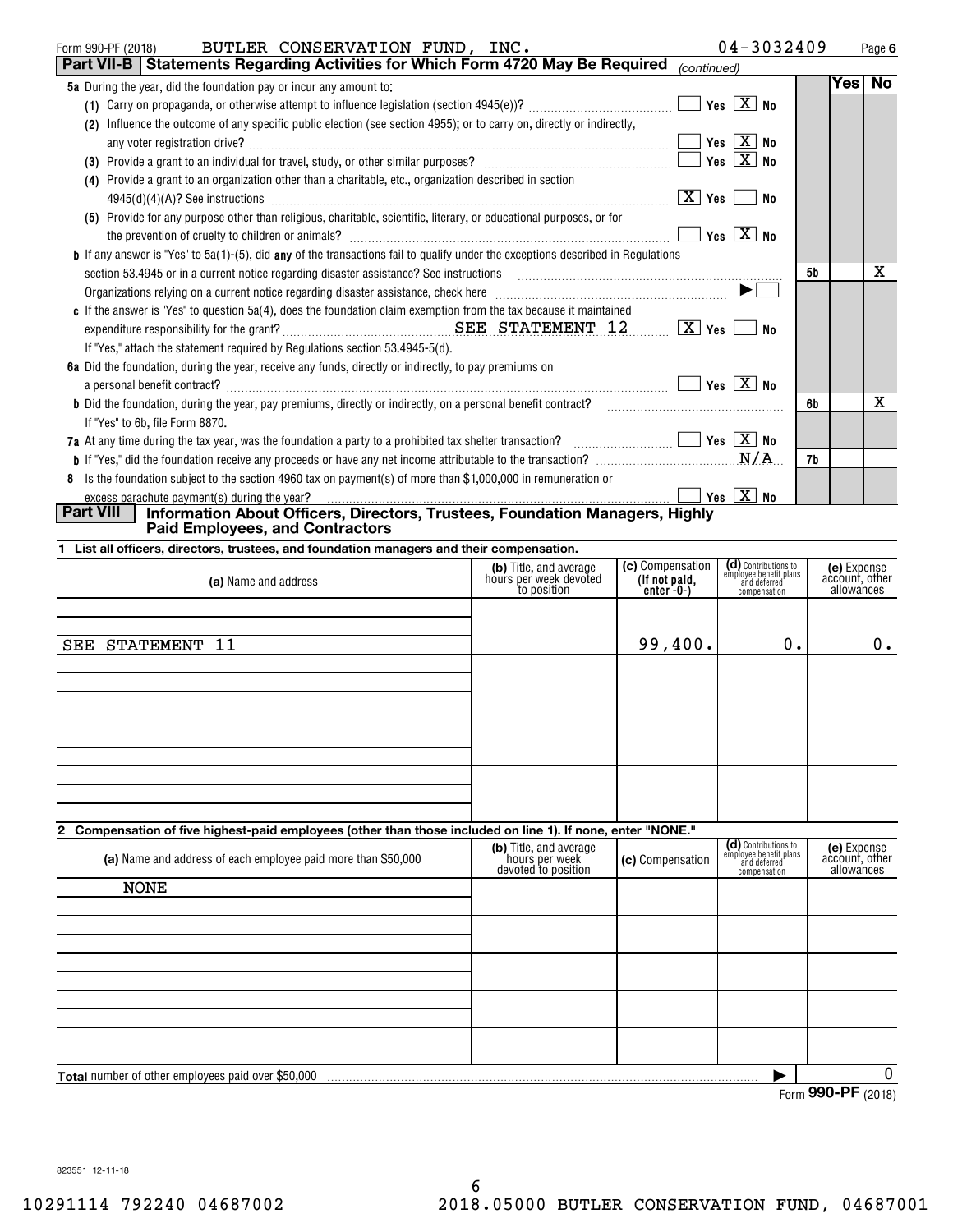| BUTLER CONSERVATION FUND, INC.<br>Form 990-PF (2018)                                                                                                                         | $04 - 3032409$         | Page 7           |
|------------------------------------------------------------------------------------------------------------------------------------------------------------------------------|------------------------|------------------|
| <b>Part VIII</b><br>Information About Officers, Directors, Trustees, Foundation Managers, Highly<br>Paid Employees, and Contractors (continued)                              |                        |                  |
| 3 Five highest-paid independent contractors for professional services. If none, enter "NONE."                                                                                |                        |                  |
| (a) Name and address of each person paid more than \$50,000                                                                                                                  | (b) Type of service    | (c) Compensation |
| BLACK RIVER MANAGEMENT CO. - 60 CUTTER MILL                                                                                                                                  | ADVISORY               |                  |
| ROAD, STE 214, GREAT NECK, NY 11021                                                                                                                                          | SERVICES/ADMINISTRAT   | 852,796.         |
| EDUARDO JOSE DEPETRIS                                                                                                                                                        | CONSTRUCTION           |                  |
| RUTA PROV. 79, BARILOCHE, ARGENTINA 23669                                                                                                                                    | CONTRACTOR             | 141,519.         |
| OBP TRAILWORKS LLC                                                                                                                                                           | CONSTRUCTION           |                  |
| 110 POPLAR HILL ROAD, TURNER, ME 04282                                                                                                                                       | CONTRACTOR             | 128,090.         |
| DANA BEACH - 60 CUTTER MILL ROAD, STE 212,                                                                                                                                   |                        |                  |
| GREAT NECK, NY 11021                                                                                                                                                         | CONSULTING FEES        | 99,400.          |
| GRASSI & CO                                                                                                                                                                  |                        |                  |
| 488 MADISON AVENUE, NEW YORK, NY 10022                                                                                                                                       | <b>ACCOUNTING FEES</b> | 80,776.          |
| <b>Part IX-A   Summary of Direct Charitable Activities</b>                                                                                                                   | ▶                      | $\overline{1}$   |
| List the foundation's four largest direct charitable activities during the tax year. Include relevant statistical information such as the                                    |                        |                  |
| number of organizations and other beneficiaries served, conferences convened, research papers produced, etc.                                                                 |                        | Expenses         |
| $1 \quad$                                                                                                                                                                    |                        |                  |
| SEE STATEMENT 13                                                                                                                                                             |                        | 10,188,978.      |
| $\mathbf{2}$                                                                                                                                                                 |                        |                  |
|                                                                                                                                                                              |                        |                  |
|                                                                                                                                                                              |                        |                  |
| 3                                                                                                                                                                            |                        |                  |
|                                                                                                                                                                              |                        |                  |
|                                                                                                                                                                              |                        |                  |
|                                                                                                                                                                              |                        |                  |
|                                                                                                                                                                              |                        |                  |
|                                                                                                                                                                              |                        |                  |
| <b>Part IX-B Summary of Program-Related Investments</b><br>Describe the two largest program-related investments made by the foundation during the tax year on lines 1 and 2. |                        | Amount           |
| N/A                                                                                                                                                                          |                        |                  |
| $\mathbf 1$                                                                                                                                                                  |                        |                  |
|                                                                                                                                                                              |                        |                  |
| $\mathbf{2}$                                                                                                                                                                 |                        |                  |
|                                                                                                                                                                              |                        |                  |
| All other program-related investments. See instructions.                                                                                                                     |                        |                  |
| 3                                                                                                                                                                            |                        |                  |
|                                                                                                                                                                              |                        |                  |
|                                                                                                                                                                              |                        |                  |
|                                                                                                                                                                              |                        |                  |
|                                                                                                                                                                              |                        |                  |
|                                                                                                                                                                              |                        |                  |
| Total. Add lines 1 through 3                                                                                                                                                 | ▶                      | $0$ .            |
|                                                                                                                                                                              |                        |                  |

Form (2018) **990-PF**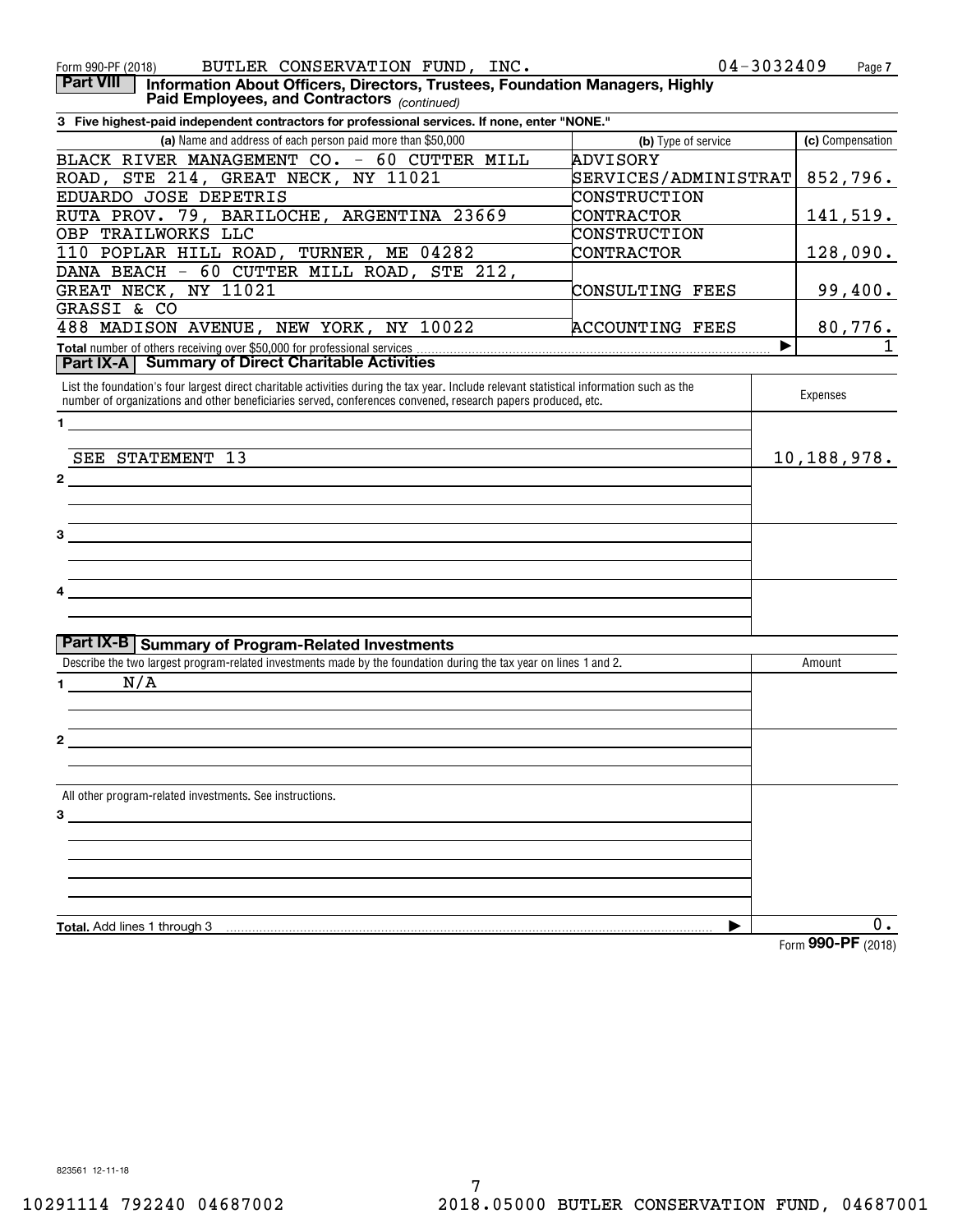| . . |  |
|-----|--|
|     |  |
|     |  |
|     |  |
|     |  |
|     |  |
|     |  |
|     |  |
|     |  |
|     |  |
|     |  |

| Form 990-PF (2018) | BUTLER | <b>CONSERVATION</b> | FUND | INC. | $3240^\circ$<br>301 | Page |
|--------------------|--------|---------------------|------|------|---------------------|------|
|                    |        |                     |      |      |                     |      |

| Part X<br><b>A Minimum Investment Return</b> (All domestic foundations must complete this part. Foreign foundations, see instructions.) |    |              |  |  |  |  |
|-----------------------------------------------------------------------------------------------------------------------------------------|----|--------------|--|--|--|--|
| Fair market value of assets not used (or held for use) directly in carrying out charitable, etc., purposes:                             |    |              |  |  |  |  |
| <b>a</b> Average monthly fair market value of securities                                                                                | 1a | 105,570,985. |  |  |  |  |
| <b>b</b> Average of monthly cash balances                                                                                               | 1b | 479.986.     |  |  |  |  |
| <b>c</b> Fair market value of all other assets                                                                                          | 1c |              |  |  |  |  |

|                | d Total (add lines 1a, b, and c) manufactured and control of the control of the control of the control of the control of the control of the control of the control of the control of the control of the control of the control         | 1d                      | 106,050,971.                  |
|----------------|----------------------------------------------------------------------------------------------------------------------------------------------------------------------------------------------------------------------------------------|-------------------------|-------------------------------|
|                | e Reduction claimed for blockage or other factors reported on lines 1a and                                                                                                                                                             |                         |                               |
|                | $0$ .<br>1c (attach detailed explanation) manufacture and according to the last of the last of the last of the last of the last of the last of the last of the last of the last of the last of the last of the last of the last of the |                         |                               |
| $\overline{2}$ | Acquisition indebtedness applicable to line 1 assets [11] match match match match of the state of the state of the state of the state of the state of the state of the state of the state of the state of the state of the sta         | $\mathbf{2}$            | 0.                            |
| 3              | Subtract line 2 from line 1d <b>Machinese and Contract Contract and Contract Line 2</b> from line 1d                                                                                                                                   | $\mathbf{3}$            | 106,050,971.                  |
| 4              |                                                                                                                                                                                                                                        | $\overline{4}$          | 1,590,765.                    |
| 5              | Net value of noncharitable-use assets. Subtract line 4 from line 3. Enter here and on Part V, line 4 [11, 11]                                                                                                                          | 5                       | 104, 460, 206.                |
|                | Minimum investment return. Enter 5% of line 5                                                                                                                                                                                          | 6                       | 5, 223, 010.                  |
|                | <b>Part XI</b>   Distributable Amount (see instructions) (Section 4942(j)(3) and (j)(5) private operating foundations and certain                                                                                                      |                         |                               |
|                | foreign organizations, check here $\blacktriangleright \lceil \cdot \rceil$ and do not complete this part.)                                                                                                                            |                         |                               |
| 1              |                                                                                                                                                                                                                                        | $\mathbf{1}$            | 5,223,010.                    |
|                |                                                                                                                                                                                                                                        |                         |                               |
|                |                                                                                                                                                                                                                                        |                         |                               |
| C              |                                                                                                                                                                                                                                        | 2c                      |                               |
| 3              |                                                                                                                                                                                                                                        | $\mathbf{3}$            | 430,445.<br>4,792,565.        |
| 4              |                                                                                                                                                                                                                                        | $\overline{4}$          | 0.                            |
| 5              |                                                                                                                                                                                                                                        | 5                       | 4,792,565.                    |
| 6              |                                                                                                                                                                                                                                        | 6                       |                               |
|                |                                                                                                                                                                                                                                        | $\overline{7}$          | 4,792,565.                    |
|                | <b>Part XII Qualifying Distributions</b> (see instructions)                                                                                                                                                                            |                         |                               |
|                |                                                                                                                                                                                                                                        |                         |                               |
|                | Amounts paid (including administrative expenses) to accomplish charitable, etc., purposes:                                                                                                                                             |                         |                               |
| a              |                                                                                                                                                                                                                                        | 1a                      | 17,258,662.                   |
| b              | Program-related investments - total from Part IX-B                                                                                                                                                                                     | 1 <sub>b</sub>          | 0.                            |
| 2              |                                                                                                                                                                                                                                        | $\overline{\mathbf{2}}$ |                               |
| 3              | Amounts set aside for specific charitable projects that satisfy the:                                                                                                                                                                   |                         |                               |
| a              | Suitability test (prior IRS approval required)                                                                                                                                                                                         | 3a                      |                               |
| b              |                                                                                                                                                                                                                                        | 3 <sub>b</sub>          |                               |
| 4              |                                                                                                                                                                                                                                        | $\overline{4}$          | 17,258,662.                   |
| 5              | Foundations that qualify under section 4940(e) for the reduced rate of tax on net investment                                                                                                                                           |                         |                               |
|                | income. Enter 1% of Part I, line 27b                                                                                                                                                                                                   | 5                       | $\frac{10,963.}{17,247,699.}$ |
| 6              |                                                                                                                                                                                                                                        | 6 <sup>1</sup>          |                               |
|                | Note: The amount on line 6 will be used in Part V, column (b), in subsequent years when calculating whether the foundation qualifies for the section                                                                                   |                         |                               |
|                | 4940(e) reduction of tax in those years.                                                                                                                                                                                               |                         |                               |

Form (2018) **990-PF**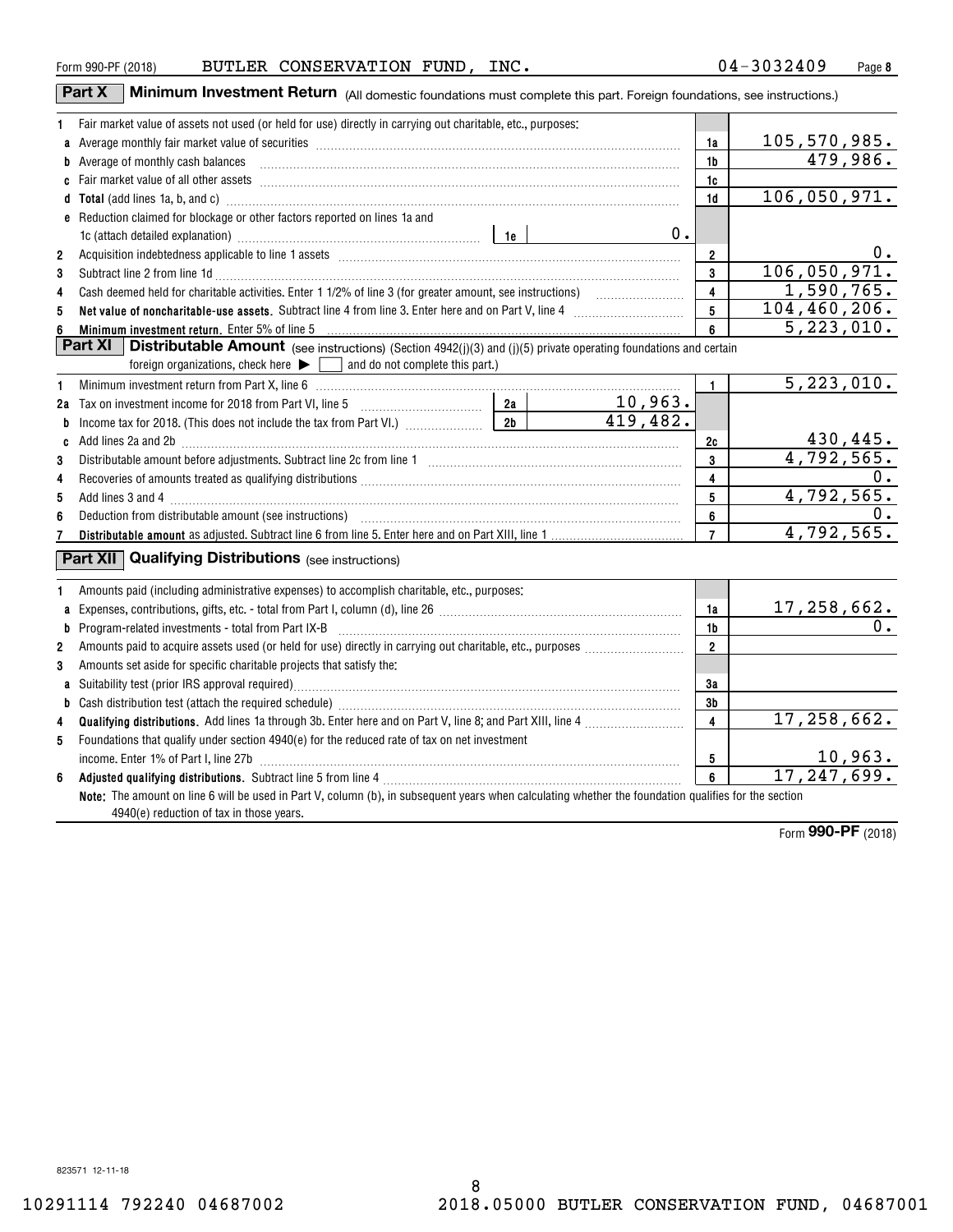# **Part XIII** Undistributed Income (see instructions)

|                                                                                                                                              | (a)<br>Corpus | (b)<br>Years prior to 2017 | (c)<br>2017 | (d)<br>2018      |
|----------------------------------------------------------------------------------------------------------------------------------------------|---------------|----------------------------|-------------|------------------|
| 1 Distributable amount for 2018 from Part XI,                                                                                                |               |                            |             | 4,792,565.       |
| 2 Undistributed income, if any, as of the end of 2018:                                                                                       |               |                            |             |                  |
|                                                                                                                                              |               |                            | 0.          |                  |
| a Enter amount for 2017 only                                                                                                                 |               |                            |             |                  |
| <b>b</b> Total for prior years:                                                                                                              |               | 0.                         |             |                  |
| 3 Excess distributions carryover, if any, to 2018:                                                                                           |               |                            |             |                  |
| a From 2013                                                                                                                                  |               |                            |             |                  |
| $\ldots \ldots \ldots$<br><b>b</b> From 2014                                                                                                 |               |                            |             |                  |
| .<br>c From 2015                                                                                                                             |               |                            |             |                  |
| .<br><b>d</b> From 2016                                                                                                                      |               |                            |             |                  |
| .<br>10, 543, 955.<br>e From 2017                                                                                                            |               |                            |             |                  |
|                                                                                                                                              | 10,543,955.   |                            |             |                  |
| 4 Qualifying distributions for 2018 from                                                                                                     |               |                            |             |                  |
| Part XII, line 4: ▶ \$ 17, 258, 662.                                                                                                         |               |                            |             |                  |
| a Applied to 2017, but not more than line 2a                                                                                                 |               |                            | 0.          |                  |
| <b>b</b> Applied to undistributed income of prior                                                                                            |               |                            |             |                  |
|                                                                                                                                              |               | 0.                         |             |                  |
| years (Election required - see instructions)<br>c Treated as distributions out of corpus                                                     |               |                            |             |                  |
|                                                                                                                                              | 0.            |                            |             |                  |
| (Election required - see instructions)<br>.                                                                                                  |               |                            |             | 4,792,565.       |
| d Applied to 2018 distributable amount<br>.                                                                                                  | 12,466,097.   |                            |             |                  |
| e Remaining amount distributed out of corpus                                                                                                 | $\mathbf 0$ . |                            |             | $\overline{0}$ . |
| Excess distributions carryover applied to 2018<br>5<br>(If an amount appears in column (d), the same amount<br>must be shown in column (a).) |               |                            |             |                  |
| 6<br>Enter the net total of each column as<br>indicated below:                                                                               |               |                            |             |                  |
| <b>a</b> Corpus. Add lines 3f, 4c, and 4e. Subtract line 5                                                                                   | 23,010,052.   |                            |             |                  |
| <b>b</b> Prior years' undistributed income. Subtract                                                                                         |               |                            |             |                  |
|                                                                                                                                              |               | Ο.                         |             |                  |
| c Enter the amount of prior years'                                                                                                           |               |                            |             |                  |
| undistributed income for which a notice of<br>deficiency has been issued, or on which                                                        |               |                            |             |                  |
| the section 4942(a) tax has been previously                                                                                                  |               |                            |             |                  |
| assessed                                                                                                                                     |               | Ο.                         |             |                  |
| d Subtract line 6c from line 6b. Taxable                                                                                                     |               |                            |             |                  |
|                                                                                                                                              |               | 0.                         |             |                  |
| e Undistributed income for 2017. Subtract line                                                                                               |               |                            |             |                  |
| 4a from line 2a. Taxable amount - see instr.                                                                                                 |               |                            | 0.          |                  |
| f Undistributed income for 2018. Subtract                                                                                                    |               |                            |             |                  |
| lines 4d and 5 from line 1. This amount must                                                                                                 |               |                            |             |                  |
|                                                                                                                                              |               |                            |             | 0.               |
| 7 Amounts treated as distributions out of                                                                                                    |               |                            |             |                  |
| corpus to satisfy requirements imposed by                                                                                                    |               |                            |             |                  |
| section $170(b)(1)(F)$ or $4942(g)(3)$ (Election                                                                                             |               |                            |             |                  |
| may be required - see instructions)                                                                                                          | 0.            |                            |             |                  |
| 8 Excess distributions carryover from 2013                                                                                                   |               |                            |             |                  |
|                                                                                                                                              | 0.            |                            |             |                  |
| 9 Excess distributions carryover to 2019.                                                                                                    |               |                            |             |                  |
| Subtract lines 7 and 8 from line 6a<br>.                                                                                                     | 23,010,052.   |                            |             |                  |
| 10 Analysis of line 9:                                                                                                                       |               |                            |             |                  |
| a Excess from 2014                                                                                                                           |               |                            |             |                  |
| <b>b</b> Excess from 2015 $\ldots$                                                                                                           |               |                            |             |                  |
| c Excess from 2016 $\ldots$                                                                                                                  |               |                            |             |                  |
| 10, 543, 955.<br><b>d</b> Excess from 2017                                                                                                   |               |                            |             |                  |
| 12,466,097.<br>e Excess from 2018.                                                                                                           |               |                            |             |                  |

9

823581 12-11-18

Form (2018) **990-PF**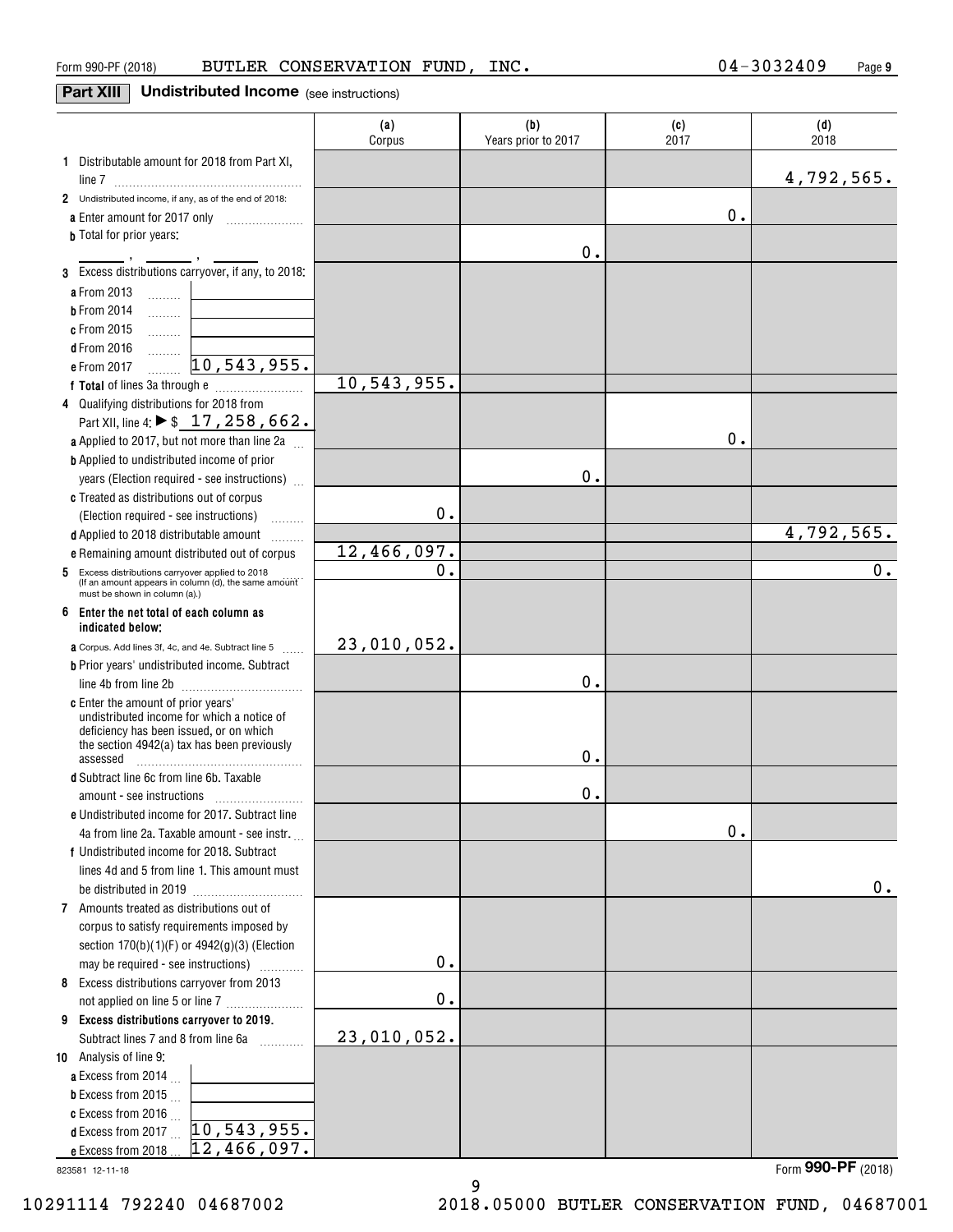| Form 990-PF (2018)                                                                                                   | BUTLER CONSERVATION FUND, INC. |          |               | 04-3032409    | Page 10    |
|----------------------------------------------------------------------------------------------------------------------|--------------------------------|----------|---------------|---------------|------------|
| <b>Part XIV</b> Private Operating Foundations (see instructions and Part VII-A, question 9)                          |                                |          |               | N/A           |            |
| 1 a If the foundation has received a ruling or determination letter that it is a private operating                   |                                |          |               |               |            |
| foundation, and the ruling is effective for 2018, enter the date of the ruling                                       |                                |          | ▶             |               |            |
| <b>b</b> Check box to indicate whether the foundation is a private operating foundation described in section         |                                |          | .             | 4942(j)(3) or | 4942(j)(5) |
| 2 a Enter the lesser of the adjusted net                                                                             | Tax year                       |          | Prior 3 years |               |            |
| income from Part I or the minimum                                                                                    | (a) 2018                       | (b) 2017 | $(c)$ 2016    | $(d)$ 2015    | (e) Total  |
| investment return from Part X for                                                                                    |                                |          |               |               |            |
|                                                                                                                      |                                |          |               |               |            |
|                                                                                                                      |                                |          |               |               |            |
| c Qualifying distributions from Part XII,                                                                            |                                |          |               |               |            |
| line 4 for each year listed                                                                                          |                                |          |               |               |            |
| <b>d</b> Amounts included in line 2c not                                                                             |                                |          |               |               |            |
| used directly for active conduct of                                                                                  |                                |          |               |               |            |
| exempt activities                                                                                                    |                                |          |               |               |            |
| e Qualifying distributions made directly                                                                             |                                |          |               |               |            |
| for active conduct of exempt activities.                                                                             |                                |          |               |               |            |
| Subtract line 2d from line 2c                                                                                        |                                |          |               |               |            |
| Complete 3a, b, or c for the<br>3<br>alternative test relied upon:                                                   |                                |          |               |               |            |
| <b>a</b> "Assets" alternative test - enter:                                                                          |                                |          |               |               |            |
| (1) Value of all assets $\ldots$                                                                                     |                                |          |               |               |            |
| (2) Value of assets qualifying                                                                                       |                                |          |               |               |            |
| under section $4942(j)(3)(B)(i)$<br><b>b</b> "Endowment" alternative test - enter                                    |                                |          |               |               |            |
| 2/3 of minimum investment return                                                                                     |                                |          |               |               |            |
| shown in Part X, line 6 for each year                                                                                |                                |          |               |               |            |
| listed                                                                                                               |                                |          |               |               |            |
| c "Support" alternative test - enter:                                                                                |                                |          |               |               |            |
| (1) Total support other than gross<br>investment income (interest,                                                   |                                |          |               |               |            |
| dividends, rents, payments on                                                                                        |                                |          |               |               |            |
| securities loans (section                                                                                            |                                |          |               |               |            |
| $512(a)(5)$ , or royalties)<br>(2) Support from general public                                                       |                                |          |               |               |            |
| and 5 or more exempt                                                                                                 |                                |          |               |               |            |
| organizations as provided in                                                                                         |                                |          |               |               |            |
| section $4942(j)(3)(B)(iii)$<br>.<br>(3) Largest amount of support from                                              |                                |          |               |               |            |
| an exempt organization                                                                                               |                                |          |               |               |            |
| (4) Gross investment income                                                                                          |                                |          |               |               |            |
| Supplementary Information (Complete this part only if the foundation had \$5,000 or more in assets<br><b>Part XV</b> |                                |          |               |               |            |
| at any time during the year-see instructions.)                                                                       |                                |          |               |               |            |

### **1Information Regarding Foundation Managers:**

**a**List any managers of the foundation who have contributed more than 2% of the total contributions received by the foundation before the close of any tax year (but only if they have contributed more than \$5,000). (See section 507(d)(2).)

### GILBERT BUTLER

**b**List any managers of the foundation who own 10% or more of the stock of a corporation (or an equally large portion of the ownership of a partnership or other entity) of which the foundation has a 10% or greater interest.

### NONE

### **2Information Regarding Contribution, Grant, Gift, Loan, Scholarship, etc., Programs:**

Check here  $\blacktriangleright\boxed{\textbf{X}}$  if the foundation only makes contributions to preselected charitable organizations and does not accept unsolicited requests for funds. If the foundation makes gifts, grants, etc., to individuals or organizations under other conditions, complete items 2a, b, c, and d.

10

**a**The name, address, and telephone number or email address of the person to whom applications should be addressed:

**b**The form in which applications should be submitted and information and materials they should include:

**c**Any submission deadlines:

**d** Any restrictions or limitations on awards, such as by geographical areas, charitable fields, kinds of institutions, or other factors: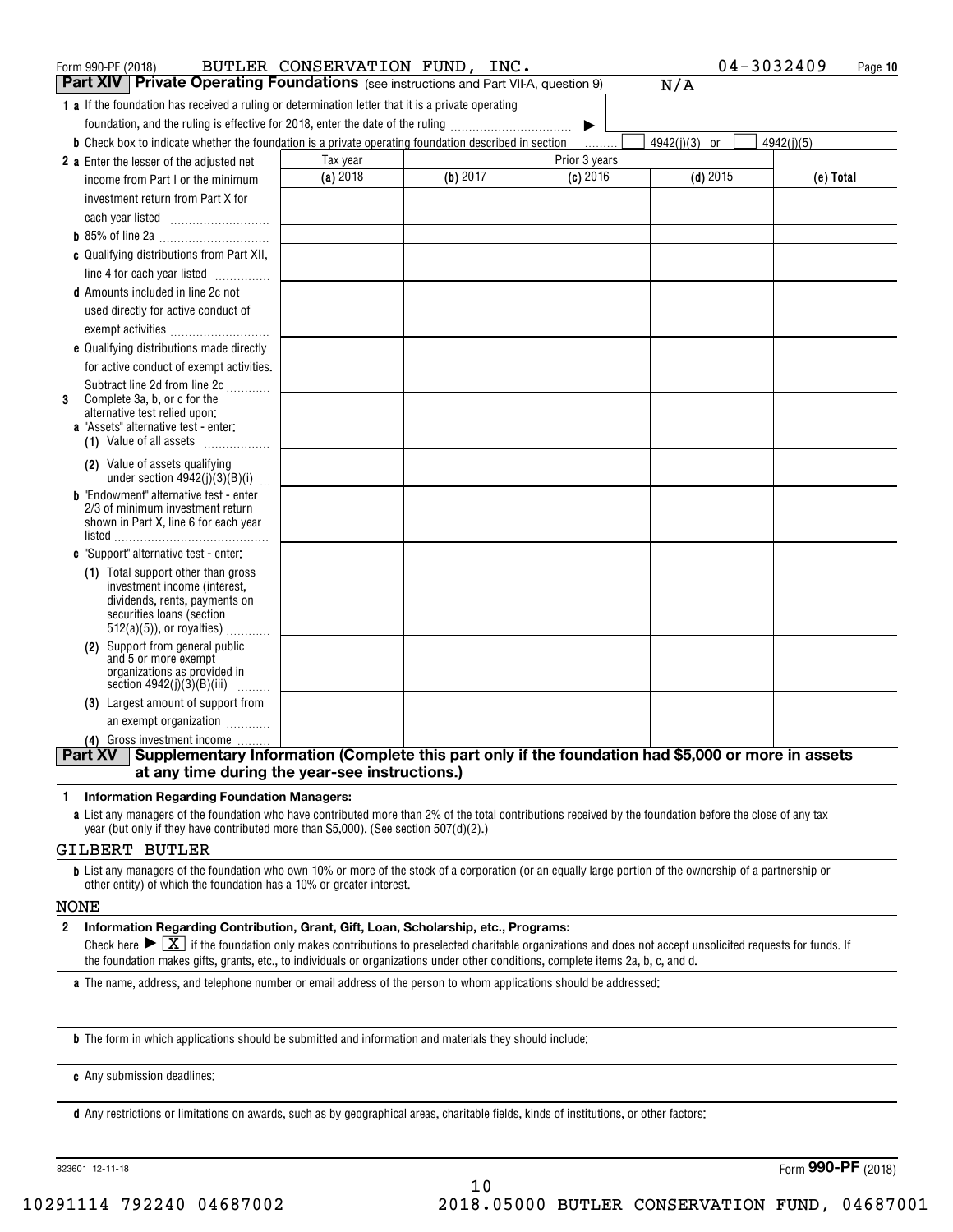Form 990-PF (2018) BUTLER CONSERVATION FUND, INC.  $04-3032409$  Page **Part XV Supplementary Information** BUTLER CONSERVATION FUND, INC. 04-3032409

**11**

| Part VV<br>Supplementary information (continued)                                                         |                                                                                  |                                      |                                     |                    |
|----------------------------------------------------------------------------------------------------------|----------------------------------------------------------------------------------|--------------------------------------|-------------------------------------|--------------------|
| Grants and Contributions Paid During the Year or Approved for Future Payment<br>$3^{\circ}$<br>Recipient | If recipient is an individual,                                                   |                                      |                                     |                    |
| Name and address (home or business)                                                                      | show any relationship to<br>any foundation manager<br>or substantial contributor | Foundation<br>status of<br>recipient | Purpose of grant or<br>contribution | Amount             |
| a Paid during the year                                                                                   |                                                                                  |                                      |                                     |                    |
|                                                                                                          |                                                                                  |                                      |                                     |                    |
| 100 MILES                                                                                                |                                                                                  | PUBLIC CHARITY ENVIRONMENTAL         |                                     |                    |
| POST OFFICE BOX 2056                                                                                     |                                                                                  |                                      |                                     |                    |
| BRUNSWICK, GA 31520                                                                                      |                                                                                  |                                      |                                     | 25,000.            |
|                                                                                                          |                                                                                  |                                      |                                     |                    |
|                                                                                                          |                                                                                  |                                      |                                     |                    |
| ADIRONDACK COUNCIL                                                                                       |                                                                                  | PUBLIC CHARITY ENVIRONMENTAL         |                                     |                    |
| 103 HAND AVENUE, SUITE 3                                                                                 |                                                                                  |                                      |                                     |                    |
| ELIZABETHTOWN, NY 12932                                                                                  |                                                                                  |                                      |                                     | 2,000.             |
|                                                                                                          |                                                                                  |                                      |                                     |                    |
|                                                                                                          |                                                                                  |                                      |                                     |                    |
| AMERICAN RIVERS<br>1101 14TH STREET, NW, SUITE 1400                                                      |                                                                                  | PUBLIC CHARITY ENVIRONMENTAL         |                                     |                    |
| WASHINGTON, DC 20005                                                                                     |                                                                                  |                                      |                                     | 126,517.           |
|                                                                                                          |                                                                                  |                                      |                                     |                    |
|                                                                                                          |                                                                                  |                                      |                                     |                    |
| BANCO DES BOSQUES                                                                                        |                                                                                  | FOREIGN CHARITY ENVIRONMENTAL        |                                     |                    |
| LA PAMPA 3285, PISO 5                                                                                    |                                                                                  |                                      |                                     |                    |
| 1428 BUENOS AIRES, ARGENTINA                                                                             |                                                                                  |                                      |                                     | 650,000.           |
|                                                                                                          |                                                                                  |                                      |                                     |                    |
|                                                                                                          |                                                                                  |                                      |                                     |                    |
| BIKE COALITION OF MAINE<br>38 DIAMOND STREET                                                             |                                                                                  | PUBLIC CHARITY ENVIRONMENTAL         |                                     |                    |
| PORTLAND, ME 04101                                                                                       |                                                                                  |                                      |                                     | 1,000.             |
| Total                                                                                                    | SEE CONTINUATION SHEET(S)                                                        |                                      | $\blacktriangleright$ 3a            | 6, 115, 375.       |
| <b>b</b> Approved for future payment                                                                     |                                                                                  |                                      |                                     |                    |
|                                                                                                          |                                                                                  |                                      |                                     |                    |
| <b>NONE</b>                                                                                              |                                                                                  |                                      |                                     |                    |
|                                                                                                          |                                                                                  |                                      |                                     |                    |
|                                                                                                          |                                                                                  |                                      |                                     |                    |
|                                                                                                          |                                                                                  |                                      |                                     |                    |
|                                                                                                          |                                                                                  |                                      |                                     |                    |
|                                                                                                          |                                                                                  |                                      |                                     |                    |
|                                                                                                          |                                                                                  |                                      |                                     |                    |
|                                                                                                          |                                                                                  |                                      |                                     |                    |
|                                                                                                          |                                                                                  |                                      |                                     |                    |
|                                                                                                          |                                                                                  |                                      |                                     |                    |
|                                                                                                          |                                                                                  |                                      |                                     |                    |
| Total                                                                                                    |                                                                                  |                                      | $\triangleright$ 3b                 | 0.                 |
|                                                                                                          |                                                                                  |                                      |                                     | Form 990-PF (2018) |

823611 12-11-18

11 10291114 792240 04687002 2018.05000 BUTLER CONSERVATION FUND, 04687001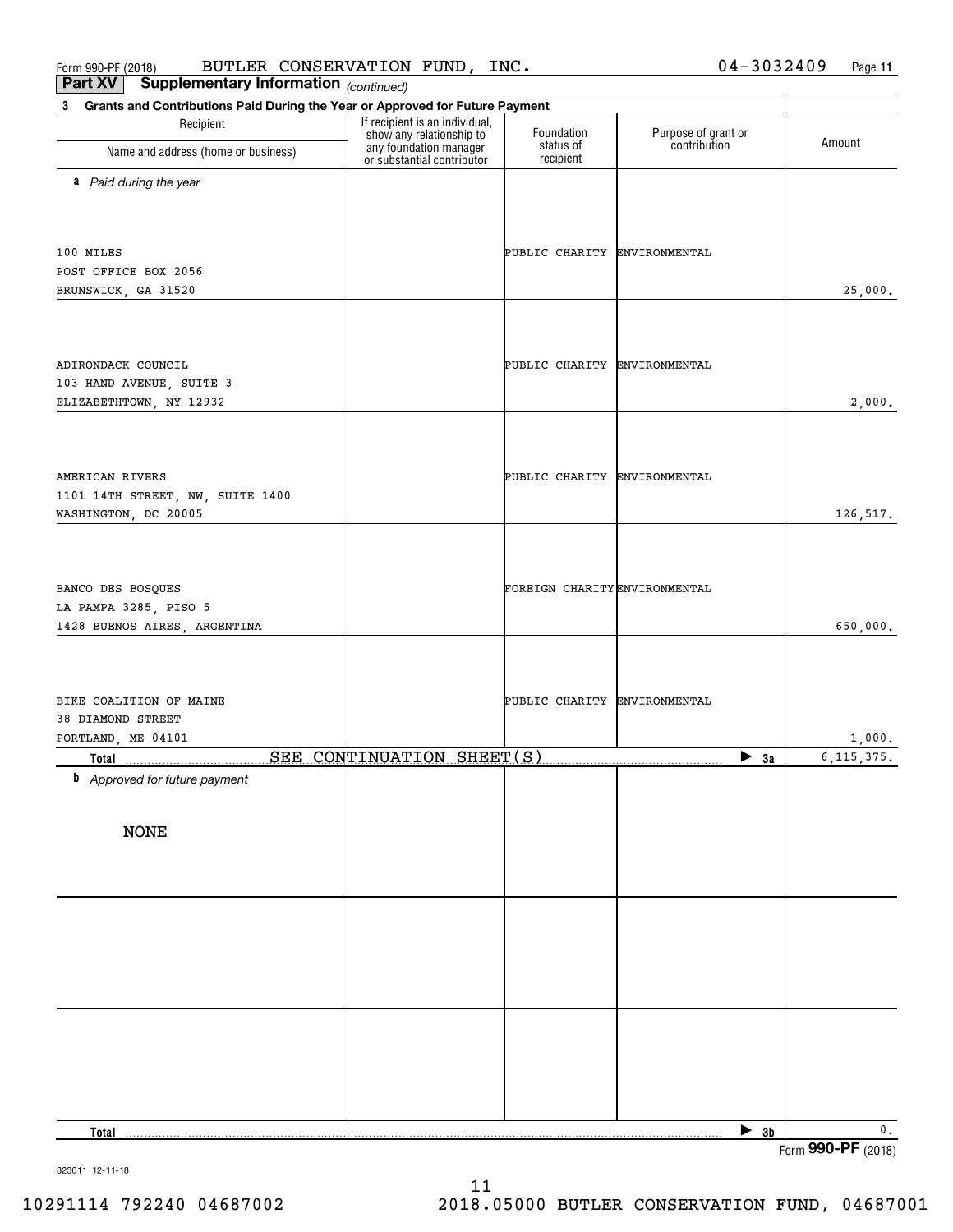# **Part XVI-A Analysis of Income-Producing Activities**

| Enter gross amounts unless otherwise indicated.                                                                                                       |                 | Unrelated business income |                               | Excluded by section 512, 513, or 514 |                                             |
|-------------------------------------------------------------------------------------------------------------------------------------------------------|-----------------|---------------------------|-------------------------------|--------------------------------------|---------------------------------------------|
|                                                                                                                                                       | (a)<br>Business | (b)<br>Amount             | (C)<br>Exclu-<br>sion<br>code | (d)<br>Amount                        | (e)<br>Related or exempt<br>function income |
| 1 Program service revenue:                                                                                                                            | code            |                           |                               |                                      |                                             |
| a<br><u> 1989 - Johann Barn, amerikansk politiker (</u>                                                                                               |                 |                           |                               |                                      |                                             |
| b<br><u> 1989 - Johann Barn, mars ann an t-Amhain ann an t-Amhain ann an t-Amhain ann an t-Amhain ann an t-Amhain ann </u>                            |                 |                           |                               |                                      |                                             |
| C<br><u> 1989 - Johann Stoff, amerikansk politiker (d. 1989)</u>                                                                                      |                 |                           |                               |                                      |                                             |
| <u> 1989 - Johann Stein, fransk politik (d. 1989)</u>                                                                                                 |                 |                           |                               |                                      |                                             |
| <u> 1989 - Johann Barn, mars and de Brasilian (b. 1989)</u>                                                                                           |                 |                           |                               |                                      |                                             |
|                                                                                                                                                       |                 |                           |                               |                                      |                                             |
| g Fees and contracts from government agencies                                                                                                         |                 |                           |                               |                                      |                                             |
| 2 Membership dues and assessments [1001] Membership dues and assessments                                                                              |                 |                           |                               |                                      |                                             |
| 3 Interest on savings and temporary cash                                                                                                              |                 |                           |                               |                                      |                                             |
|                                                                                                                                                       |                 |                           |                               |                                      |                                             |
| 4 Dividends and interest from securities                                                                                                              |                 |                           | 14                            | 1,890,200.                           |                                             |
| 5 Net rental income or (loss) from real estate:                                                                                                       |                 |                           |                               |                                      |                                             |
|                                                                                                                                                       |                 |                           |                               |                                      |                                             |
|                                                                                                                                                       |                 |                           |                               |                                      |                                             |
| 6 Net rental income or (loss) from personal                                                                                                           |                 |                           |                               |                                      |                                             |
|                                                                                                                                                       |                 |                           |                               |                                      |                                             |
|                                                                                                                                                       |                 |                           | 15                            | 4,922.                               |                                             |
| 8 Gain or (loss) from sales of assets other                                                                                                           |                 |                           |                               |                                      |                                             |
|                                                                                                                                                       |                 |                           | 18                            | 486,111.                             |                                             |
|                                                                                                                                                       |                 |                           |                               |                                      |                                             |
| 10 Gross profit or (loss) from sales of inventory <i></i>                                                                                             |                 |                           |                               |                                      |                                             |
| 11 Other revenue:                                                                                                                                     |                 |                           |                               |                                      |                                             |
| a<br><u> 1989 - Johann Barn, fransk politik amerikansk politik (</u>                                                                                  |                 |                           |                               |                                      |                                             |
| b<br><u> 1989 - Johann Barn, mars et al. (b. 1989)</u>                                                                                                |                 |                           |                               |                                      |                                             |
| <u> 1989 - Johann Stein, mars an de Frankrik (f. 1989)</u>                                                                                            |                 |                           |                               |                                      |                                             |
| <u> 1980 - Johann John Stone, markin fizik eta idazlearia (h. 1980).</u>                                                                              |                 |                           |                               |                                      |                                             |
|                                                                                                                                                       |                 |                           |                               |                                      |                                             |
| <b>12</b> Subtotal. Add columns (b), (d), and (e) $\quad \ldots \ldots \ldots \ldots \ldots \ldots \quad \blacksquare$                                |                 | $\overline{0}$ .          |                               | 2,381,233.                           | 0.                                          |
|                                                                                                                                                       |                 |                           |                               |                                      | 2,381,233.                                  |
| (See worksheet in line 13 instructions to verify calculations.)                                                                                       |                 |                           |                               |                                      |                                             |
| Part XVI-B<br>Relationship of Activities to the Accomplishment of Exempt Purposes                                                                     |                 |                           |                               |                                      |                                             |
| Explain below how each activity for which income is reported in column (e) of Part XVI-A contributed importantly to the accomplishment of<br>Line No. |                 |                           |                               |                                      |                                             |
| the foundation's exempt purposes (other than by providing funds for such purposes).<br>$\blacktriangledown$                                           |                 |                           |                               |                                      |                                             |
|                                                                                                                                                       |                 |                           |                               |                                      |                                             |
|                                                                                                                                                       |                 |                           |                               |                                      |                                             |
|                                                                                                                                                       |                 |                           |                               |                                      |                                             |
|                                                                                                                                                       |                 |                           |                               |                                      |                                             |
|                                                                                                                                                       |                 |                           |                               |                                      |                                             |
|                                                                                                                                                       |                 |                           |                               |                                      |                                             |
|                                                                                                                                                       |                 |                           |                               |                                      |                                             |
|                                                                                                                                                       |                 |                           |                               |                                      |                                             |
|                                                                                                                                                       |                 |                           |                               |                                      |                                             |
|                                                                                                                                                       |                 |                           |                               |                                      |                                             |
|                                                                                                                                                       |                 |                           |                               |                                      |                                             |
|                                                                                                                                                       |                 |                           |                               |                                      |                                             |
|                                                                                                                                                       |                 |                           |                               |                                      |                                             |
|                                                                                                                                                       |                 |                           |                               |                                      |                                             |
|                                                                                                                                                       |                 |                           |                               |                                      |                                             |
|                                                                                                                                                       |                 |                           |                               |                                      |                                             |
|                                                                                                                                                       |                 |                           |                               |                                      |                                             |
|                                                                                                                                                       |                 |                           |                               |                                      |                                             |

12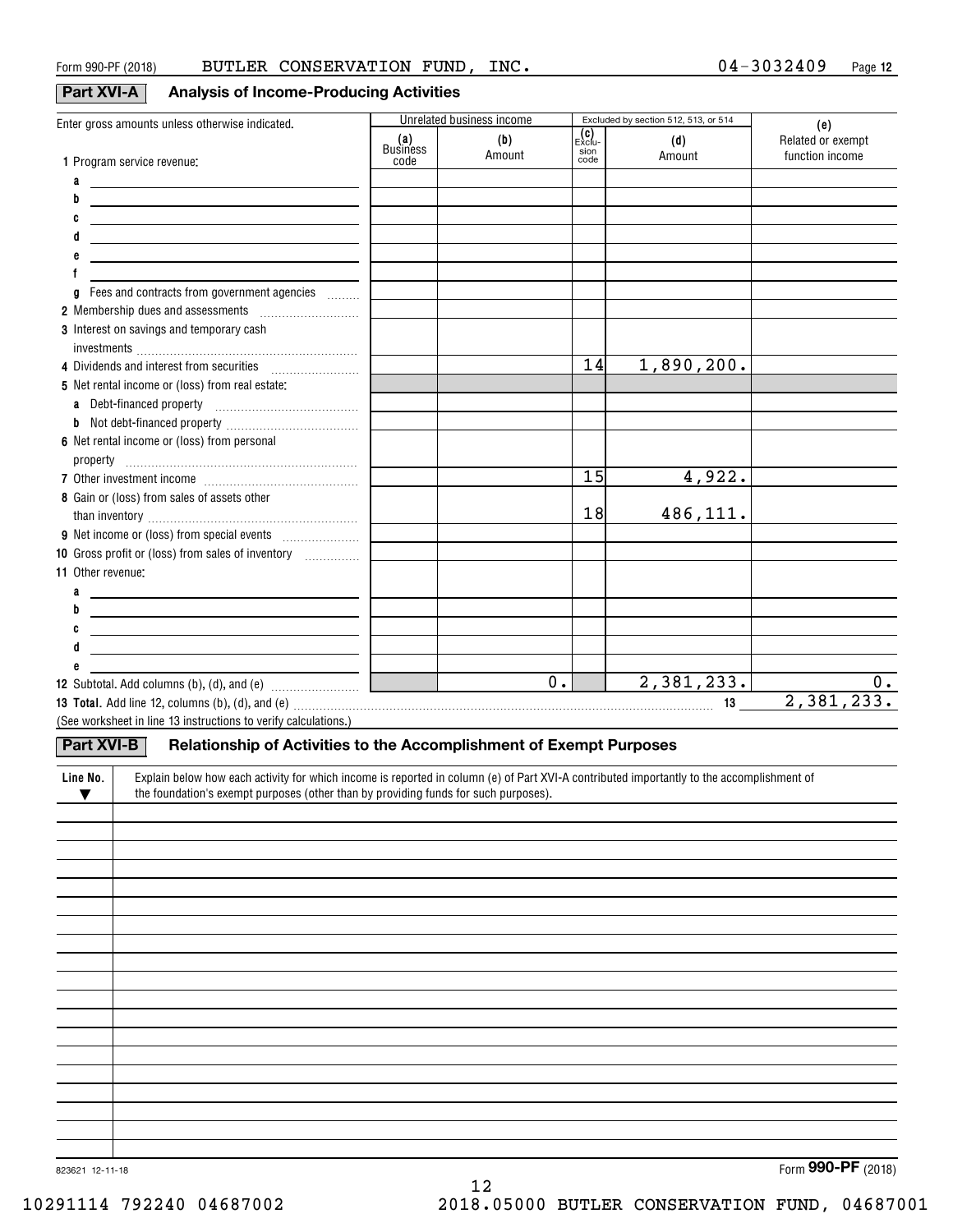# THE GILBERT AND ILDIKO BUTLER

| 27-0141384<br>FAMILY FOUNDATION INC.<br>Form 990-PF (2018)                                                                                                                                                                                                                                                                                                                   |                                          |      | Page 13 |
|------------------------------------------------------------------------------------------------------------------------------------------------------------------------------------------------------------------------------------------------------------------------------------------------------------------------------------------------------------------------------|------------------------------------------|------|---------|
| Information Regarding Transfers to and Transactions and Relationships With Noncharitable<br>Part XVII<br><b>Exempt Organizations</b>                                                                                                                                                                                                                                         |                                          |      |         |
| Did the organization directly or indirectly engage in any of the following with any other organization described in section 501(c)<br>(other than section 501(c)(3) organizations) or in section 527, relating to political organizations?                                                                                                                                   |                                          | Yesl | No      |
| a Transfers from the reporting foundation to a noncharitable exempt organization of:<br>(1)<br>(2) Other assets                                                                                                                                                                                                                                                              | 1a(1)<br>1a(2)                           |      | A<br>X  |
| Other transactions:<br>h<br>(1) Sales of assets to a noncharitable exempt organization                                                                                                                                                                                                                                                                                       | 1b(1)                                    |      | x       |
| Purchases of assets from a noncharitable exempt organization executive contracts contracts contracts and contracts are contracted as a set of the Purchase of assets from a noncharitation of the set of a set of the set of t<br>(2)                                                                                                                                        | 1 <sub>b</sub> (2)<br>1 <sub>b</sub> (3) |      | Χ<br>A  |
| Rental of facilities, equipment, or other assets processes assesses and construction of the construction of the construction of the construction of the construction of the construction of the construction of the constructi<br>(3)<br>Reimbursement arrangements www.communication.com/interaction.com/interaction.com/interaction.com/interaction.com/interaction<br>(4) | 1 <sub>b</sub> (4)                       |      | x<br>x  |
| Loans or loan guarantees with the contract of the contract of the contract of the contract of the contract of<br>(5)<br>Performance of services or membership or fundraising solicitations<br>(6)                                                                                                                                                                            | 1 <sub>b</sub> (5)<br>1b(6)              |      | X       |
| Sharing of facilities, equipment, mailing lists, other assets, or paid employees                                                                                                                                                                                                                                                                                             | 10                                       |      | A       |

d If the answer to any of the above is "Yes," complete the following schedule. Column (b) should always show the fair market value of the goods, other assets, or services given by the reporting foundation. If the foundation received less than fair market value in any transaction or sharing arrangement, show in column (d) the value of the goods, other assets, or services received.

| (a) Line no.               | (c) Name of noncharitable exempt organization<br>(b) Amount involved |                                                                                                                                                                                                           | (d) Description of transfers, transactions, and sharing arrangements |                                                                                                                                                                        |                                                                                                    |
|----------------------------|----------------------------------------------------------------------|-----------------------------------------------------------------------------------------------------------------------------------------------------------------------------------------------------------|----------------------------------------------------------------------|------------------------------------------------------------------------------------------------------------------------------------------------------------------------|----------------------------------------------------------------------------------------------------|
|                            |                                                                      | N/A                                                                                                                                                                                                       |                                                                      |                                                                                                                                                                        |                                                                                                    |
|                            |                                                                      |                                                                                                                                                                                                           |                                                                      |                                                                                                                                                                        |                                                                                                    |
|                            |                                                                      |                                                                                                                                                                                                           |                                                                      |                                                                                                                                                                        |                                                                                                    |
|                            |                                                                      |                                                                                                                                                                                                           |                                                                      |                                                                                                                                                                        |                                                                                                    |
|                            |                                                                      |                                                                                                                                                                                                           |                                                                      |                                                                                                                                                                        |                                                                                                    |
|                            |                                                                      |                                                                                                                                                                                                           |                                                                      |                                                                                                                                                                        |                                                                                                    |
|                            |                                                                      |                                                                                                                                                                                                           |                                                                      |                                                                                                                                                                        |                                                                                                    |
|                            |                                                                      |                                                                                                                                                                                                           |                                                                      |                                                                                                                                                                        |                                                                                                    |
|                            |                                                                      |                                                                                                                                                                                                           |                                                                      |                                                                                                                                                                        |                                                                                                    |
|                            |                                                                      |                                                                                                                                                                                                           |                                                                      |                                                                                                                                                                        |                                                                                                    |
|                            |                                                                      |                                                                                                                                                                                                           |                                                                      |                                                                                                                                                                        |                                                                                                    |
|                            |                                                                      |                                                                                                                                                                                                           |                                                                      |                                                                                                                                                                        |                                                                                                    |
|                            |                                                                      |                                                                                                                                                                                                           |                                                                      |                                                                                                                                                                        |                                                                                                    |
|                            |                                                                      |                                                                                                                                                                                                           |                                                                      |                                                                                                                                                                        |                                                                                                    |
|                            |                                                                      |                                                                                                                                                                                                           |                                                                      |                                                                                                                                                                        |                                                                                                    |
|                            | <b>b</b> If "Yes," complete the following schedule.                  | 2a Is the foundation directly or indirectly affiliated with, or related to, one or more tax-exempt organizations described<br>in section $501(c)$ (other than section $501(c)(3)$ ) or in section $527$ ? |                                                                      |                                                                                                                                                                        | $\overline{\mathbf{X}}$ No<br>Yes                                                                  |
|                            | (a) Name of organization                                             |                                                                                                                                                                                                           | (b) Type of organization                                             | (c) Description of relationship                                                                                                                                        |                                                                                                    |
|                            | N/A                                                                  |                                                                                                                                                                                                           |                                                                      |                                                                                                                                                                        |                                                                                                    |
|                            |                                                                      |                                                                                                                                                                                                           |                                                                      |                                                                                                                                                                        |                                                                                                    |
|                            |                                                                      |                                                                                                                                                                                                           |                                                                      |                                                                                                                                                                        |                                                                                                    |
|                            |                                                                      |                                                                                                                                                                                                           |                                                                      |                                                                                                                                                                        |                                                                                                    |
|                            |                                                                      |                                                                                                                                                                                                           |                                                                      |                                                                                                                                                                        |                                                                                                    |
| <b>Sign</b><br><b>Here</b> |                                                                      | and belief, it is true, correct, and complete. Declaration of preparer (other than taxpayer) is based on all information of which preparer has any knowledge.                                             |                                                                      | Under penalties of perjury, I declare that I have examined this return, including accompanying schedules and statements, and to the best of my knowledge<br>CONTROLLER | May the IRS discuss this<br>return with the preparer<br>shown below? See instr.<br>x.<br>Yes<br>No |
|                            | Signature of officer or trustee                                      |                                                                                                                                                                                                           | Date                                                                 | Title                                                                                                                                                                  |                                                                                                    |
|                            | Print/Type preparer's name                                           | Preparer's signature                                                                                                                                                                                      |                                                                      | Check<br>if<br>Date                                                                                                                                                    | PTIN                                                                                               |
|                            |                                                                      |                                                                                                                                                                                                           |                                                                      | self-employed                                                                                                                                                          | P00237982                                                                                          |
| Paid<br>Preparer           | <b>ANTHONY DATTOMA</b>                                               | <b>ANTHONY</b>                                                                                                                                                                                            | DATTOMA<br>P.C.                                                      | 11/12/19                                                                                                                                                               | Firm's EIN ▶ 11-3266576                                                                            |
| <b>Use Only</b>            |                                                                      | Firm's name $\triangleright$ GRASSI & CO. CPA'S,                                                                                                                                                          |                                                                      |                                                                                                                                                                        |                                                                                                    |
|                            |                                                                      | Firm's address > 488 MADISON AVENUE,                                                                                                                                                                      | 21ST FLOOR                                                           |                                                                                                                                                                        |                                                                                                    |
|                            |                                                                      | NEW YORK, NY 10022                                                                                                                                                                                        |                                                                      |                                                                                                                                                                        | Phone no. 212-661-6166                                                                             |
|                            |                                                                      |                                                                                                                                                                                                           |                                                                      |                                                                                                                                                                        | 00000                                                                                              |

Form 990-PF (2018)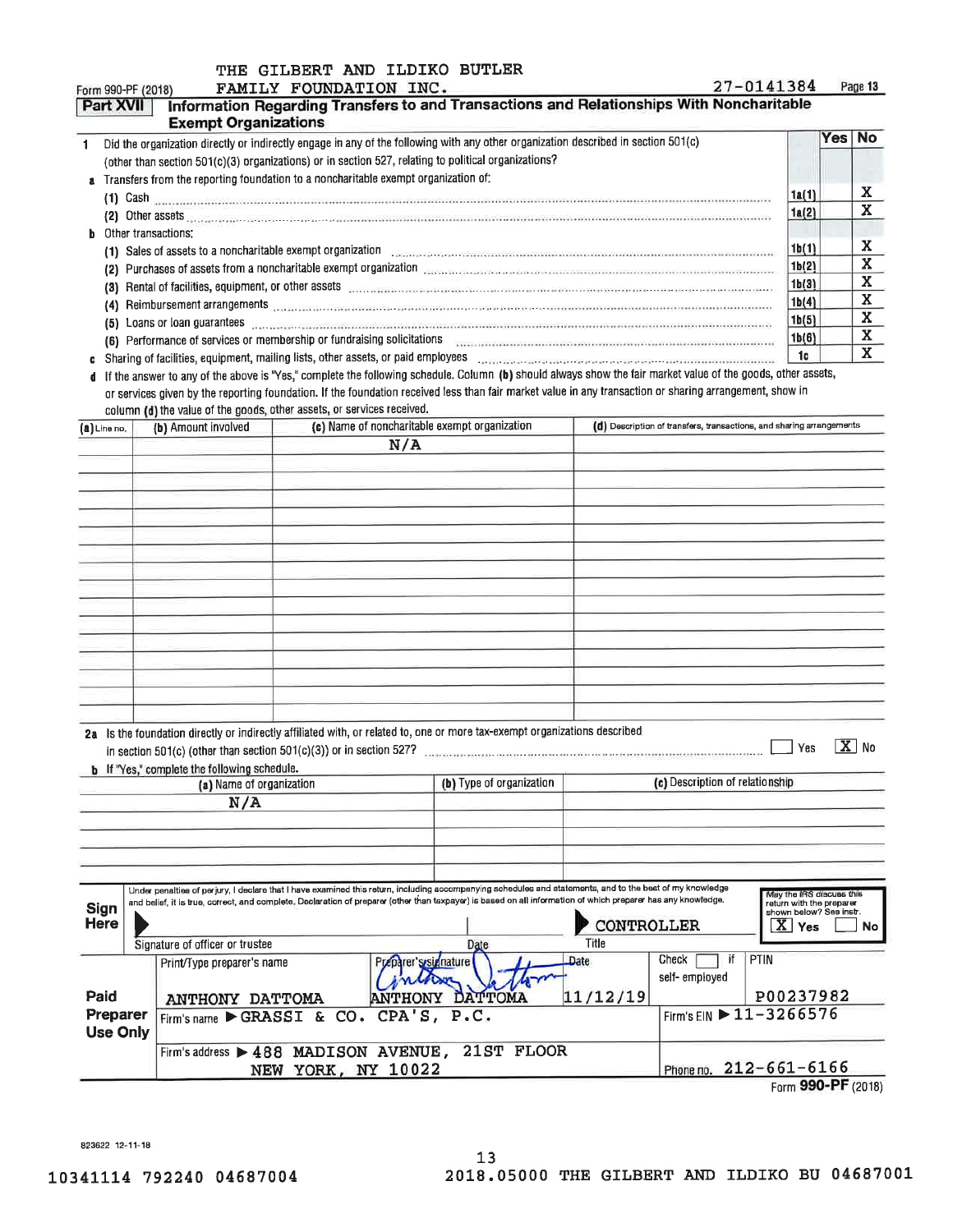| Part XV<br><b>Supplementary Information</b>                       | DOIDER CONDERVAILON FOND,                                  | ᆠᄭᇰ                          | ◡≖                  | しししムモいし      |
|-------------------------------------------------------------------|------------------------------------------------------------|------------------------------|---------------------|--------------|
| Grants and Contributions Paid During the Year (Continuation)<br>3 |                                                            |                              |                     |              |
| Recipient                                                         | If recipient is an individual,<br>show any relationship to | Foundation                   | Purpose of grant or |              |
| Name and address (home or business)                               | any foundation manager<br>or substantial contributor       | status of<br>recipient       | contribution        | Amount       |
| BUTLER OUTDOOR EDUCATION FUND                                     |                                                            | PRIVATE                      | ENVIRONMENTAL       |              |
| 60 CUTTER MILL ROAD, SUITE 214<br>GREAT NECK, NY 11021            |                                                            | FOUNDATION                   |                     | 870,000.     |
|                                                                   |                                                            |                              |                     |              |
| COBSCOOK SHORES INC                                               |                                                            | PRIVATE                      | ENVIRONMENTAL       |              |
| 60 CUTTER MILL ROAD, SUITE 214                                    |                                                            | FOUNDATION                   |                     |              |
| GREAT NECK, NY 11021                                              |                                                            |                              |                     | 927, 332.    |
|                                                                   |                                                            |                              |                     |              |
| CONSERVATION VOTERS OF SOUTH CAROLINA<br>PO BOX 50632             |                                                            | PUBLIC CHARITY ENVIRONMENTAL |                     |              |
| COLUMBIA, SC 29250                                                |                                                            |                              |                     | 1,000.       |
|                                                                   |                                                            |                              |                     |              |
| ENVIRONMENTAL DEFENSE FUND                                        |                                                            | PUBLIC CHARITY ENVIRONMENTAL |                     |              |
| 301 CONGRESS AVENUE, SUITE 1300                                   |                                                            |                              |                     |              |
| AUSTIN, TX 78701                                                  |                                                            |                              |                     | 45,000.      |
|                                                                   |                                                            |                              |                     |              |
| FOUNDATION OF LANDSCAPE STUDIES                                   |                                                            | PUBLIC CHARITY ENVIRONMENTAL |                     |              |
| 7 WEST 81ST STREET<br>NEW YORK, NY 10024                          |                                                            |                              |                     | 500.         |
|                                                                   |                                                            |                              |                     |              |
| FRIENDS OF ACADIA                                                 |                                                            | PUBLIC CHARITY ENVIRONMENTAL |                     |              |
| PO BOX 45                                                         |                                                            |                              |                     |              |
| BAR HARBOR, ME 04069                                              |                                                            |                              |                     | 5,000.       |
|                                                                   |                                                            |                              |                     |              |
| FRIENDS OF CEDAR MESA                                             |                                                            | PUBLIC CHARITY ENVIRONMENTAL |                     |              |
| PO BOX 338<br>BLUFF, UT 84512                                     |                                                            |                              |                     | 5,000.       |
|                                                                   |                                                            |                              |                     |              |
| IDAHO CONSERVATION LEAGUE                                         |                                                            | PUBLIC CHARITY ENVIRONMENTAL |                     |              |
| 710 N 6TH ST                                                      |                                                            |                              |                     |              |
| BOISE, ID 83702                                                   |                                                            |                              |                     | 10,000.      |
|                                                                   |                                                            |                              |                     |              |
| LAND TRUST ALLIANCE                                               |                                                            | PUBLIC CHARITY ENVIRONMENTAL |                     |              |
| 1660 L STREET, NW, SUITE 1100<br>WASHINGTON, DC 20036             |                                                            |                              |                     |              |
|                                                                   |                                                            |                              |                     | 61,785.      |
| LOWCOUNTRY LAND TRUST                                             |                                                            | PUBLIC CHARITY ENVIRONMENTAL |                     |              |
| 635 UTLEDGE AVE STE 107                                           |                                                            |                              |                     |              |
| CHARLESTON, SC 29403                                              |                                                            |                              |                     | 10,000.      |
|                                                                   |                                                            |                              |                     | 5, 310, 858. |

823631 04-01-18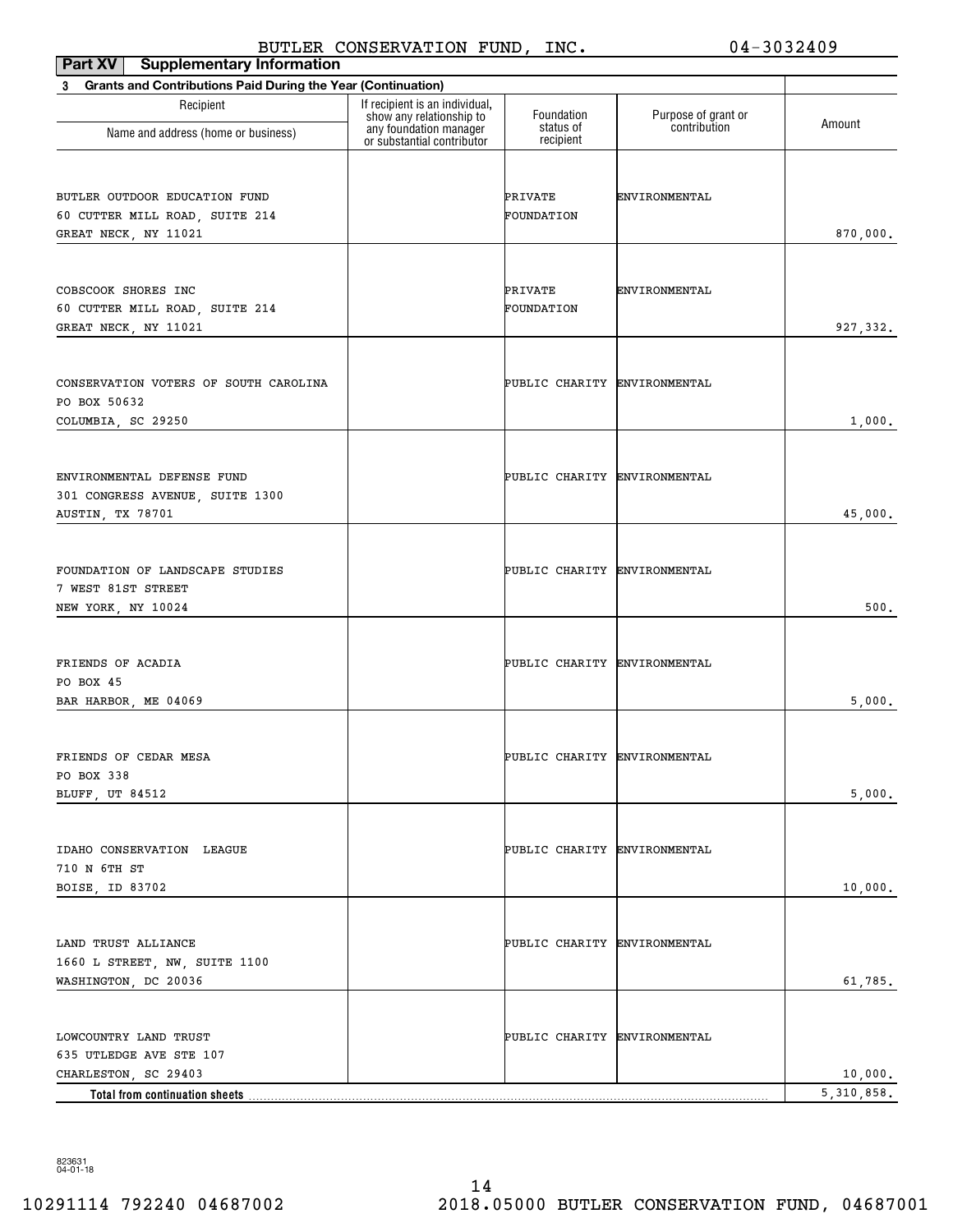| Part XV<br><b>Supplementary Information</b>                                                                            |                                                                                      |                               |                                     |            |
|------------------------------------------------------------------------------------------------------------------------|--------------------------------------------------------------------------------------|-------------------------------|-------------------------------------|------------|
| <b>Grants and Contributions Paid During the Year (Continuation)</b><br>3                                               |                                                                                      |                               |                                     |            |
| Recipient<br>Name and address (home or business)                                                                       | If recipient is an individual,<br>show any relationship to<br>any foundation manager | Foundation<br>status of       | Purpose of grant or<br>contribution | Amount     |
|                                                                                                                        | or substantial contributor                                                           | recipient                     |                                     |            |
| LUBERON NATURE<br>276, RUE DE LA REPUBLIQUE                                                                            |                                                                                      | FOREIGN CHARITY ENVIRONMENTAL |                                     | 1,000.     |
| GOULT, FRANCE                                                                                                          |                                                                                      |                               |                                     |            |
| MAINE COAST HERITAGE TRUST<br>1 BOWDOIN MILLS ISLAND, SUITE 201<br>TOPSHAM, ME 04086                                   |                                                                                      | PUBLIC CHARITY ENVIRONMENTAL  |                                     | 35,000.    |
| MAINE COMMUNITY FOUNDATION<br>5 HAMILTON LANDING, SUITE 200<br>NOVATO, CA 94949                                        |                                                                                      | PUBLIC CHARITY ENVIRONMENTAL  |                                     | 200,058.   |
| MAINE ORGANIC FARMERS & GARDENERS<br>ASSOCIATION<br>294 CROSBY BROOK RD                                                |                                                                                      | PUBLIC CHARITY ENVIRONMENTAL  |                                     |            |
| UNITY, ME 04988                                                                                                        |                                                                                      |                               |                                     | 25,000.    |
| MID-COAST CONSERVANCY<br>36 WATER STREET<br>WISCASSET, ME 04578                                                        |                                                                                      | PUBLIC CHARITY ENVIRONMENTAL  |                                     | 25,000.    |
| NATURAL RESOURCES COUNCIL OF MAINE<br>3 WADE STREET<br>AUGUSTA, ME 04330                                               |                                                                                      | PUBLIC CHARITY ENVIRONMENTAL  |                                     | 5,000.     |
| NATURAL RESOURCES DEFENSE COUNCIL<br>40 WEST 20TH STREET<br>NEW YORK, NY 10068                                         |                                                                                      | PUBLIC CHARITY ENVIRONMENTAL  |                                     | 126,517.   |
| NATURE CONSERVANCY<br>332 EIGHTH AVENUE<br>NEW YORK, NY 10026                                                          |                                                                                      | PUBLIC CHARITY ENVIRONMENTAL  |                                     | 75,000.    |
| NEW YORK BOTANICAL GARDEN<br>2900 SOUTHERN BOULEVARD<br>BRONX, NY 10458                                                |                                                                                      | PUBLIC CHARITY ENVIRONMENTAL  |                                     | 5,000.     |
| PENOBSCOT RIVER TRAILS INC<br>60 CUTTER MILL ROAD, SUITE 214<br>GREAT NECK, NY 11021<br>Total from continuation sheets |                                                                                      | PRIVATE<br>FOUNDATION         | ENVIRONMENTAL                       | 2,190,253. |

823631 04-01-18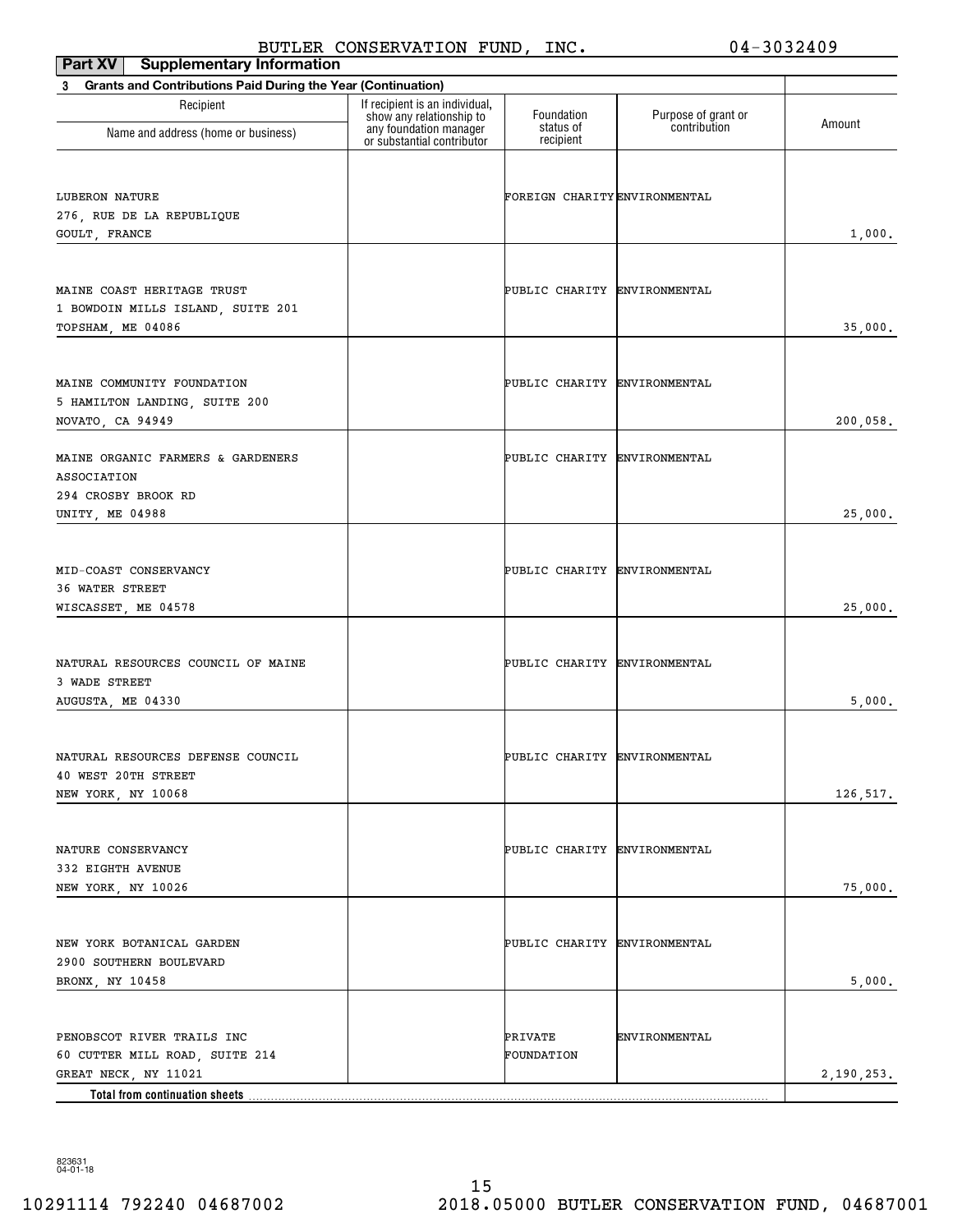| Part XV<br><b>Supplementary Information</b>                                        |                                                                                                                    |                              |                                     |          |
|------------------------------------------------------------------------------------|--------------------------------------------------------------------------------------------------------------------|------------------------------|-------------------------------------|----------|
| <b>Grants and Contributions Paid During the Year (Continuation)</b><br>$3^{\circ}$ |                                                                                                                    |                              |                                     |          |
| Recipient                                                                          | If recipient is an individual,<br>show any relationship to<br>any foundation manager<br>or substantial contributor | Foundation<br>status of      | Purpose of grant or<br>contribution | Amount   |
| Name and address (home or business)                                                |                                                                                                                    | recipient                    |                                     |          |
| SC COASTAL CONSERVATION LEAGUE<br>328 EAST BAY STREET<br>CHARLESTON, SC 29402      |                                                                                                                    | PUBLIC CHARITY ENVIRONMENTAL |                                     | 100,778. |
| TREES FOR HOUSTON<br>PO BOX 270477<br>HOUSTON, TX 77277                            |                                                                                                                    | PUBLIC CHARITY ENVIRONMENTAL |                                     | 2,500.   |
| TUG HILL TOMORROW LAND TRUST<br>PO BOX 6063<br>WATERTOWN, NY 13601                 |                                                                                                                    | PUBLIC CHARITY ENVIRONMENTAL |                                     | 5,000.   |
| WILDLIFE CONSERVATION SOCIETY<br>2300 SOUTHERN BOULEVARD<br>BRONX, NY 10460        |                                                                                                                    | PUBLIC CHARITY ENVIRONMENTAL |                                     | 326,774. |
| WORLD MONUMENTS FUND<br>350 FIFTH AVENUE, SUITE 2412<br>NEW YORK, NY 10118         |                                                                                                                    | PUBLIC CHARITY ENVIRONMENTAL |                                     | 252,361. |
|                                                                                    |                                                                                                                    |                              |                                     |          |
|                                                                                    |                                                                                                                    |                              |                                     |          |
|                                                                                    |                                                                                                                    |                              |                                     |          |
|                                                                                    |                                                                                                                    |                              |                                     |          |
|                                                                                    |                                                                                                                    |                              |                                     |          |
| Total from continuation sheets.                                                    |                                                                                                                    |                              |                                     |          |

823631 04-01-18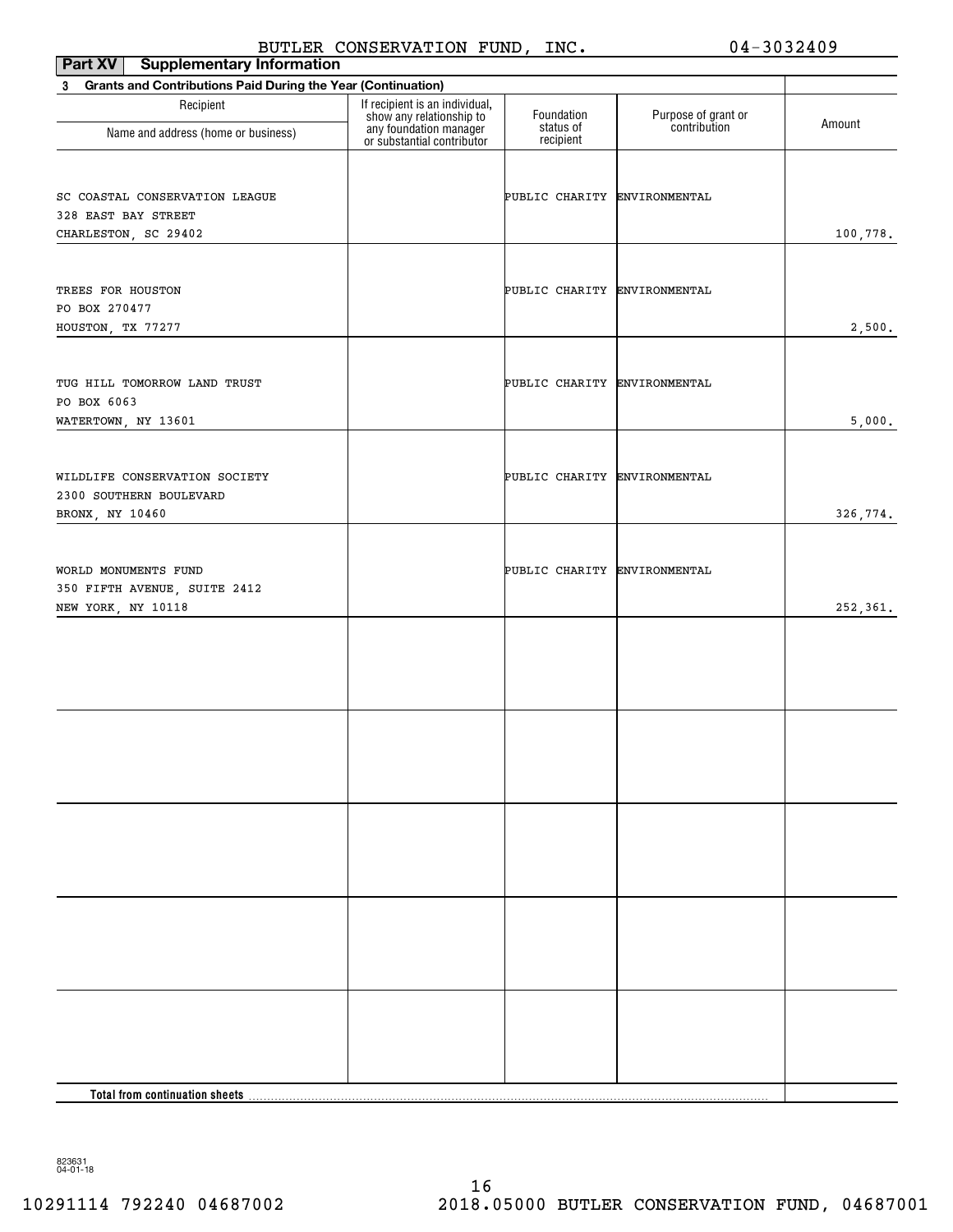Department of the Treasury Internal Revenue Service **(Form 990, 990-EZ, or 990-PF)**

Name of the organization

# **Schedule B Schedule of Contributors**

**| Attach to Form 990, Form 990-EZ, or Form 990-PF. | Go to www.irs.gov/Form990 for the latest information.** OMB No. 1545-0047

**2018**

**Employer identification number**

|                                       | BUTLER CONSERVATION FUND, | INC. | $04 - 3032409$ |
|---------------------------------------|---------------------------|------|----------------|
| <b>Organization type (check one):</b> |                           |      |                |

| Filers of:         | Section:                                                                    |  |  |  |
|--------------------|-----------------------------------------------------------------------------|--|--|--|
| Form 990 or 990-EZ | 501(c)(<br>) (enter number) organization                                    |  |  |  |
|                    | $4947(a)(1)$ nonexempt charitable trust not treated as a private foundation |  |  |  |
|                    | 527 political organization                                                  |  |  |  |
| Form 990-PF        | X.<br>501(c)(3) exempt private foundation                                   |  |  |  |
|                    | 4947(a)(1) nonexempt charitable trust treated as a private foundation       |  |  |  |
|                    | 501(c)(3) taxable private foundation                                        |  |  |  |

Check if your organization is covered by the **General Rule** or a **Special Rule. Note:**  Only a section 501(c)(7), (8), or (10) organization can check boxes for both the General Rule and a Special Rule. See instructions.

## **General Rule**

 $\boxed{\textbf{X}}$  For an organization filing Form 990, 990-EZ, or 990-PF that received, during the year, contributions totaling \$5,000 or more (in money or property) from any one contributor. Complete Parts I and II. See instructions for determining a contributor's total contributions.

## **Special Rules**

| For an organization described in section 501(c)(3) filing Form 990 or 990-EZ that met the 33 1/3% support test of the regulations under               |
|-------------------------------------------------------------------------------------------------------------------------------------------------------|
| sections 509(a)(1) and 170(b)(1)(A)(vi), that checked Schedule A (Form 990 or 990-EZ), Part II, line 13, 16a, or 16b, and that received from          |
| any one contributor, during the year, total contributions of the greater of (1) \$5,000; or (2) 2% of the amount on (i) Form 990, Part VIII, line 1h; |
| or (ii) Form 990-EZ, line 1. Complete Parts I and II.                                                                                                 |

year, total contributions of more than \$1,000 *exclusively* for religious, charitable, scientific, literary, or educational purposes, or for the For an organization described in section 501(c)(7), (8), or (10) filing Form 990 or 990-EZ that received from any one contributor, during the prevention of cruelty to children or animals. Complete Parts I (entering "N/A" in column (b) instead of the contributor name and address), II, and III.  $\mathcal{L}^{\text{max}}$ 

purpose. Don't complete any of the parts unless the **General Rule** applies to this organization because it received *nonexclusively* year, contributions <sub>exclusively</sub> for religious, charitable, etc., purposes, but no such contributions totaled more than \$1,000. If this box is checked, enter here the total contributions that were received during the year for an *exclusively* religious, charitable, etc., For an organization described in section 501(c)(7), (8), or (10) filing Form 990 or 990-EZ that received from any one contributor, during the religious, charitable, etc., contributions totaling \$5,000 or more during the year  $\Box$ — $\Box$  =  $\Box$  $\mathcal{L}^{\text{max}}$ 

**Caution:**  An organization that isn't covered by the General Rule and/or the Special Rules doesn't file Schedule B (Form 990, 990-EZ, or 990-PF),  **must** but it answer "No" on Part IV, line 2, of its Form 990; or check the box on line H of its Form 990-EZ or on its Form 990-PF, Part I, line 2, to certify that it doesn't meet the filing requirements of Schedule B (Form 990, 990-EZ, or 990-PF).

**For Paperwork Reduction Act Notice, see the instructions for Form 990, 990-EZ, or 990-PF. Schedule B (Form 990, 990-EZ, or 990-PF) (2018)** LHA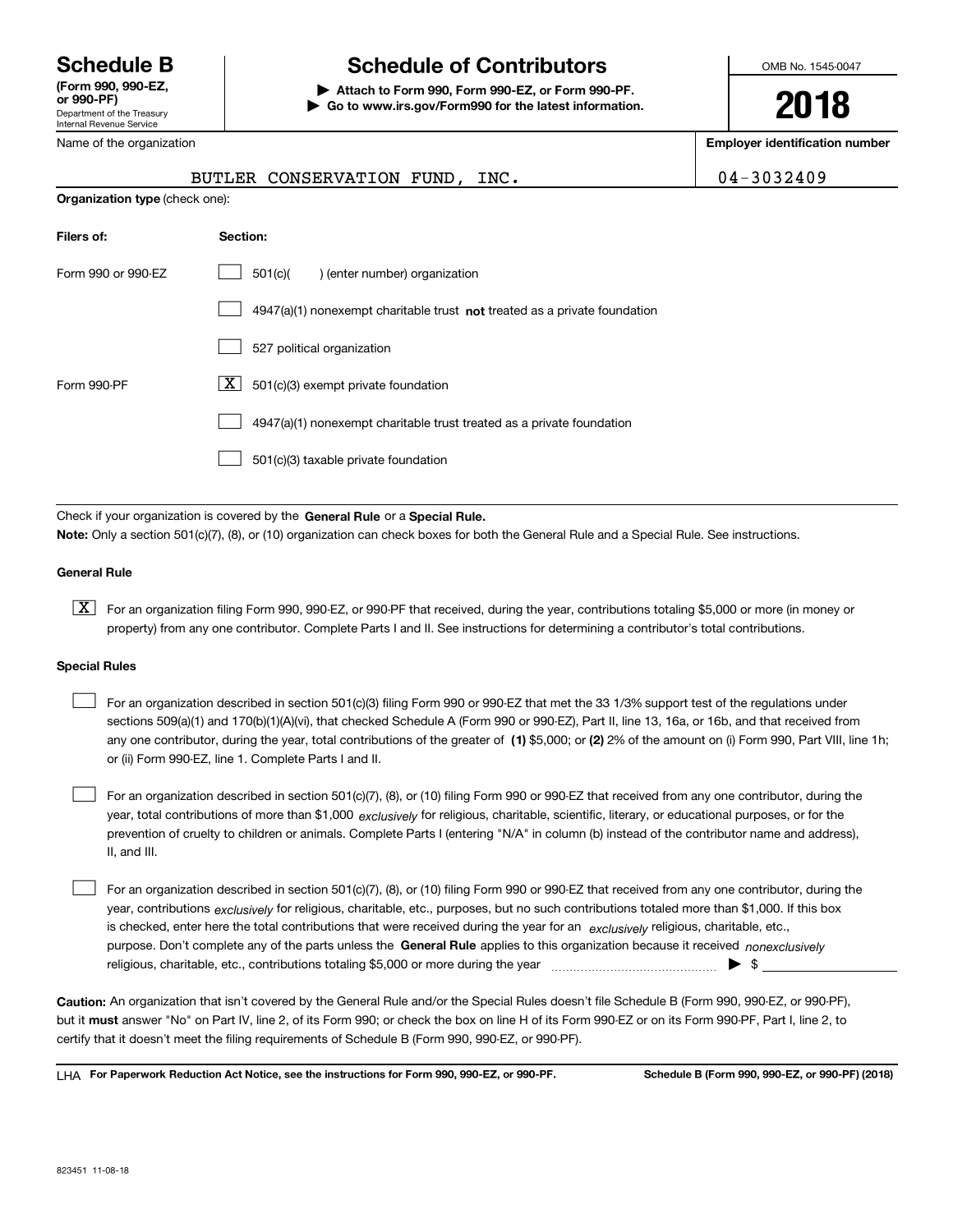# Schedule B (Form 990, 990-EZ, or 990-PF) (2018) **Page 2** and the state of the state of the Page 2

# BUTLER CONSERVATION FUND, INC. 04-3032409

Contributors (see instructions). Use duplicate copies of Part I if additional space is needed. Chedule B (Form 990, 990-EZ, or 990-PF) (2018)<br>Iame of organization<br>**2Part I 2Part I CONSERVATION FUND, INC.**<br>**2Part I Contributors** (see instructions). Use duplicate copies of Part I if additional space is needed.

| (a)        | (b)                                                               | (c)                               | (d)                                                                                                                |
|------------|-------------------------------------------------------------------|-----------------------------------|--------------------------------------------------------------------------------------------------------------------|
| No.        | Name, address, and ZIP + 4                                        | <b>Total contributions</b>        | Type of contribution                                                                                               |
| 1          | GILBERT BUTLER<br>1040 FIFTH AVENUE #11-12C<br>NEW YORK, NY 10028 | 70,000.<br>$\mathsf{\$}$          | $\overline{\mathbf{X}}$<br>Person<br>Payroll<br><b>Noncash</b><br>(Complete Part II for<br>noncash contributions.) |
| (a)<br>No. | (b)<br>Name, address, and ZIP + 4                                 | (c)<br><b>Total contributions</b> | (d)<br>Type of contribution                                                                                        |
|            |                                                                   | $\frac{1}{2}$                     | Person<br>Payroll<br>Noncash<br>(Complete Part II for<br>noncash contributions.)                                   |
| (a)<br>No. | (b)<br>Name, address, and ZIP + 4                                 | (c)<br><b>Total contributions</b> | (d)<br>Type of contribution                                                                                        |
|            |                                                                   | $\frac{1}{2}$                     | Person<br>Payroll<br><b>Noncash</b><br>(Complete Part II for<br>noncash contributions.)                            |
| (a)<br>No. | (b)<br>Name, address, and ZIP + 4                                 | (c)<br><b>Total contributions</b> | (d)<br>Type of contribution                                                                                        |
|            |                                                                   | $\frac{1}{2}$                     | Person<br>Payroll<br>Noncash<br>(Complete Part II for<br>noncash contributions.)                                   |
| (a)<br>No. | (b)<br>Name, address, and ZIP + 4                                 | (c)<br><b>Total contributions</b> | (d)<br>Type of contribution                                                                                        |
|            |                                                                   | \$                                | Person<br>Payroll<br>Noncash<br>(Complete Part II for<br>noncash contributions.)                                   |
| (a)<br>No. | (b)<br>Name, address, and ZIP + 4                                 | (c)<br><b>Total contributions</b> | (d)<br>Type of contribution                                                                                        |
|            |                                                                   | \$                                | Person<br>Payroll<br>Noncash<br>(Complete Part II for<br>noncash contributions.)                                   |

823452 11-08-18 **Schedule B (Form 990, 990-EZ, or 990-PF) (2018)**

10291114 792240 04687002 2018.05000 BUTLER CONSERVATION FUND, 04687001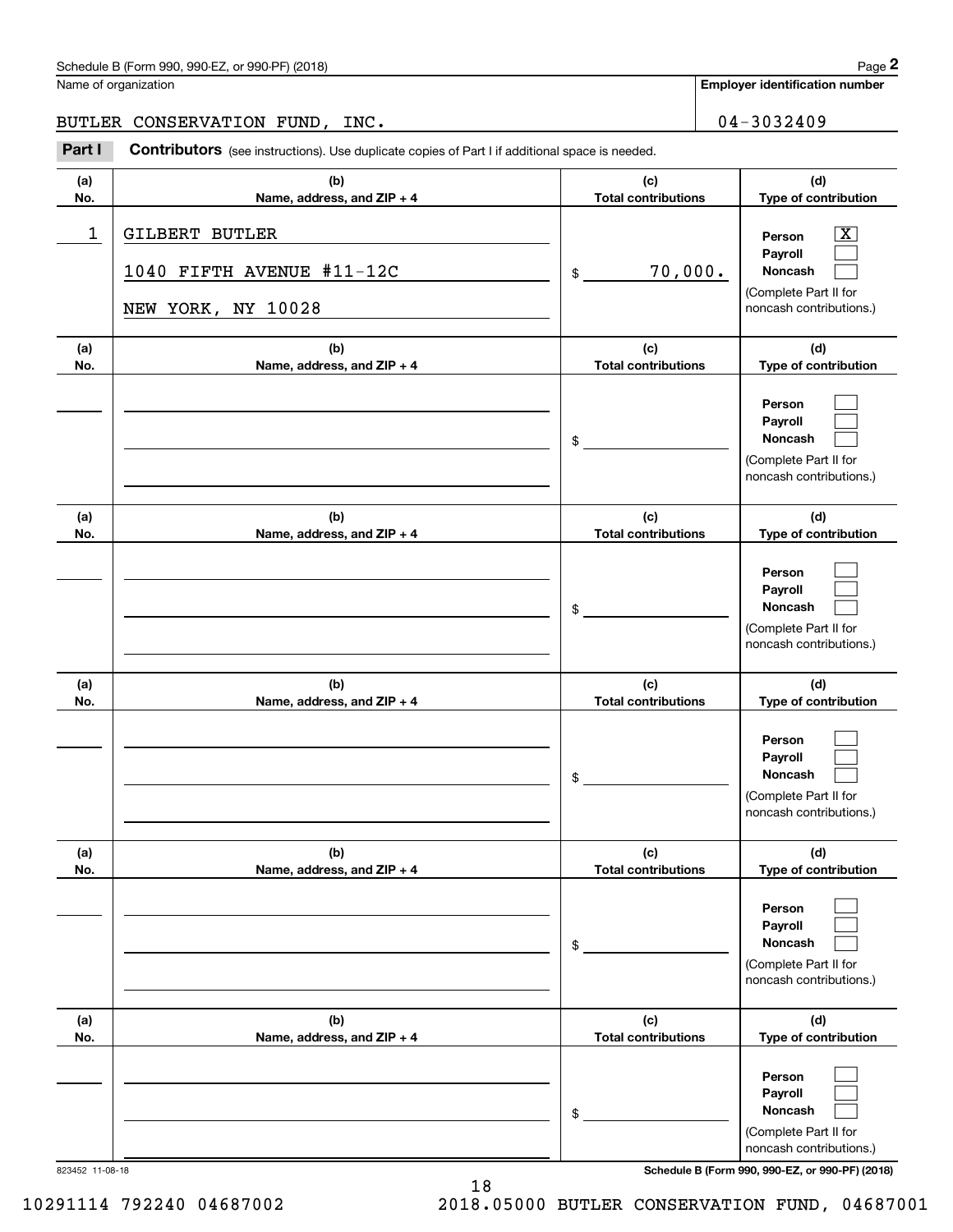| Schedule B (Form 990, 990-EZ, or 990-PF) (2018) | Page |
|-------------------------------------------------|------|
|-------------------------------------------------|------|

Name of organization

**Employer identification number**

BUTLER CONSERVATION FUND, INC. 04-3032409

Chedule B (Form 990, 990-EZ, or 990-PF) (2018)<br> **2Part II CONSERVATION FUND, INC.**<br> **3Part II Noncash Property** (see instructions). Use duplicate copies of Part II if additional space is needed.

| (a)<br>No.<br>from<br>Part I | (b)<br>Description of noncash property given | (c)<br>FMV (or estimate)<br>(See instructions.) | (d)<br>Date received |
|------------------------------|----------------------------------------------|-------------------------------------------------|----------------------|
|                              |                                              | $$\overbrace{\hspace{2.5cm}}$                   |                      |
| (a)<br>No.<br>from<br>Part I | (b)<br>Description of noncash property given | (c)<br>FMV (or estimate)<br>(See instructions.) | (d)<br>Date received |
|                              |                                              | $\frac{1}{2}$                                   |                      |
| (a)<br>No.<br>from<br>Part I | (b)<br>Description of noncash property given | (c)<br>FMV (or estimate)<br>(See instructions.) | (d)<br>Date received |
|                              |                                              | $\frac{1}{2}$                                   |                      |
| (a)<br>No.<br>from<br>Part I | (b)<br>Description of noncash property given | (c)<br>FMV (or estimate)<br>(See instructions.) | (d)<br>Date received |
|                              |                                              | $\mathfrak s$                                   |                      |
| (a)<br>No.<br>from<br>Part I | (b)<br>Description of noncash property given | (c)<br>FMV (or estimate)<br>(See instructions.) | (d)<br>Date received |
|                              |                                              | \$                                              |                      |
| (a)<br>No.<br>from<br>Part I | (b)<br>Description of noncash property given | (c)<br>FMV (or estimate)<br>(See instructions.) | (d)<br>Date received |
|                              |                                              | \$                                              |                      |

19

10291114 792240 04687002 2018.05000 BUTLER CONSERVATION FUND, 04687001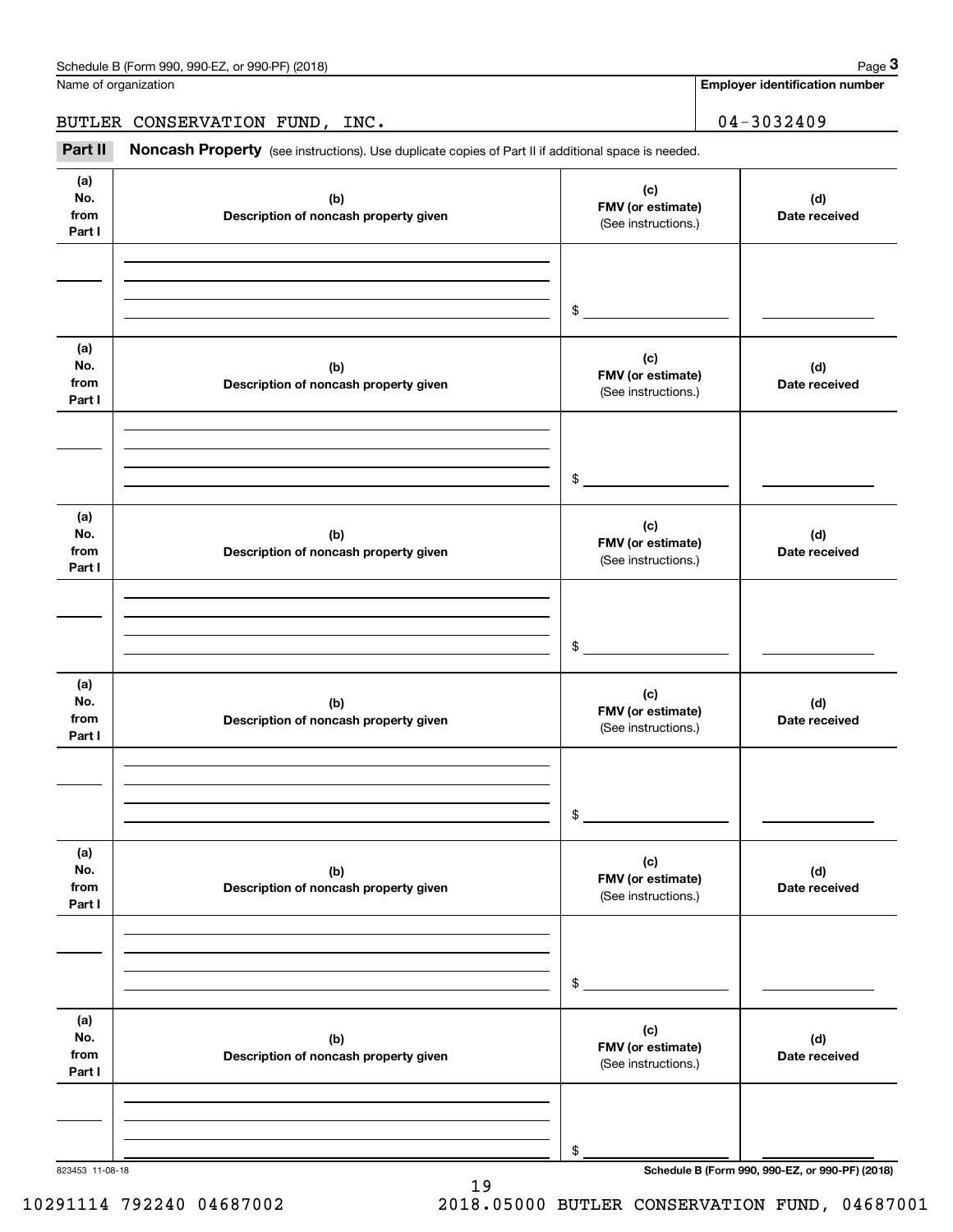|                           | Schedule B (Form 990, 990-EZ, or 990-PF) (2018)                                                                                                                                                                                                      |                      |                                                                                                                                                                | Page 4 |  |  |
|---------------------------|------------------------------------------------------------------------------------------------------------------------------------------------------------------------------------------------------------------------------------------------------|----------------------|----------------------------------------------------------------------------------------------------------------------------------------------------------------|--------|--|--|
| Name of organization      |                                                                                                                                                                                                                                                      |                      | <b>Employer identification number</b>                                                                                                                          |        |  |  |
|                           | BUTLER CONSERVATION FUND, INC.                                                                                                                                                                                                                       |                      | 04-3032409                                                                                                                                                     |        |  |  |
| Part III                  | from any one contributor. Complete columns (a) through (e) and the following line entry. For organizations                                                                                                                                           |                      | Exclusively religious, charitable, etc., contributions to organizations described in section 501(c)(7), (8), or (10) that total more than \$1,000 for the year |        |  |  |
|                           | completing Part III, enter the total of exclusively religious, charitable, etc., contributions of \$1,000 or less for the year. (Enter this info. once.) $\blacktriangleright$ \$<br>Use duplicate copies of Part III if additional space is needed. |                      |                                                                                                                                                                |        |  |  |
| (a) No.<br>from<br>Part I | (b) Purpose of gift                                                                                                                                                                                                                                  | (c) Use of gift      | (d) Description of how gift is held                                                                                                                            |        |  |  |
|                           |                                                                                                                                                                                                                                                      |                      |                                                                                                                                                                |        |  |  |
|                           |                                                                                                                                                                                                                                                      |                      |                                                                                                                                                                |        |  |  |
|                           |                                                                                                                                                                                                                                                      | (e) Transfer of gift |                                                                                                                                                                |        |  |  |
|                           | Transferee's name, address, and ZIP + 4                                                                                                                                                                                                              |                      | Relationship of transferor to transferee                                                                                                                       |        |  |  |
|                           |                                                                                                                                                                                                                                                      |                      |                                                                                                                                                                |        |  |  |
| (a) No.<br>from<br>Part I | (b) Purpose of gift                                                                                                                                                                                                                                  | (c) Use of gift      | (d) Description of how gift is held                                                                                                                            |        |  |  |
|                           |                                                                                                                                                                                                                                                      |                      |                                                                                                                                                                |        |  |  |
|                           |                                                                                                                                                                                                                                                      |                      |                                                                                                                                                                |        |  |  |
|                           | (e) Transfer of gift                                                                                                                                                                                                                                 |                      |                                                                                                                                                                |        |  |  |
|                           | Transferee's name, address, and ZIP + 4                                                                                                                                                                                                              |                      | Relationship of transferor to transferee                                                                                                                       |        |  |  |
|                           |                                                                                                                                                                                                                                                      |                      |                                                                                                                                                                |        |  |  |
| (a) No.<br>from<br>Part I | (b) Purpose of gift                                                                                                                                                                                                                                  | (c) Use of gift      | (d) Description of how gift is held                                                                                                                            |        |  |  |
|                           |                                                                                                                                                                                                                                                      |                      |                                                                                                                                                                |        |  |  |
|                           |                                                                                                                                                                                                                                                      |                      |                                                                                                                                                                |        |  |  |
|                           | (e) Transfer of gift                                                                                                                                                                                                                                 |                      |                                                                                                                                                                |        |  |  |
|                           | Transferee's name, address, and ZIP + 4                                                                                                                                                                                                              |                      | Relationship of transferor to transferee                                                                                                                       |        |  |  |
|                           |                                                                                                                                                                                                                                                      |                      |                                                                                                                                                                |        |  |  |
| (a) No.<br>from<br>Part I | (b) Purpose of gift                                                                                                                                                                                                                                  | (c) Use of gift      | (d) Description of how gift is held                                                                                                                            |        |  |  |
|                           |                                                                                                                                                                                                                                                      |                      |                                                                                                                                                                |        |  |  |
|                           |                                                                                                                                                                                                                                                      |                      |                                                                                                                                                                |        |  |  |
|                           | (e) Transfer of gift                                                                                                                                                                                                                                 |                      |                                                                                                                                                                |        |  |  |
|                           | Transferee's name, address, and $ZIP + 4$                                                                                                                                                                                                            |                      | Relationship of transferor to transferee                                                                                                                       |        |  |  |
|                           |                                                                                                                                                                                                                                                      |                      |                                                                                                                                                                |        |  |  |
|                           |                                                                                                                                                                                                                                                      |                      |                                                                                                                                                                |        |  |  |

20

823454 11-08-18

**Schedule B (Form 990, 990-EZ, or 990-PF) (2018)**

10291114 792240 04687002 2018.05000 BUTLER CONSERVATION FUND, 04687001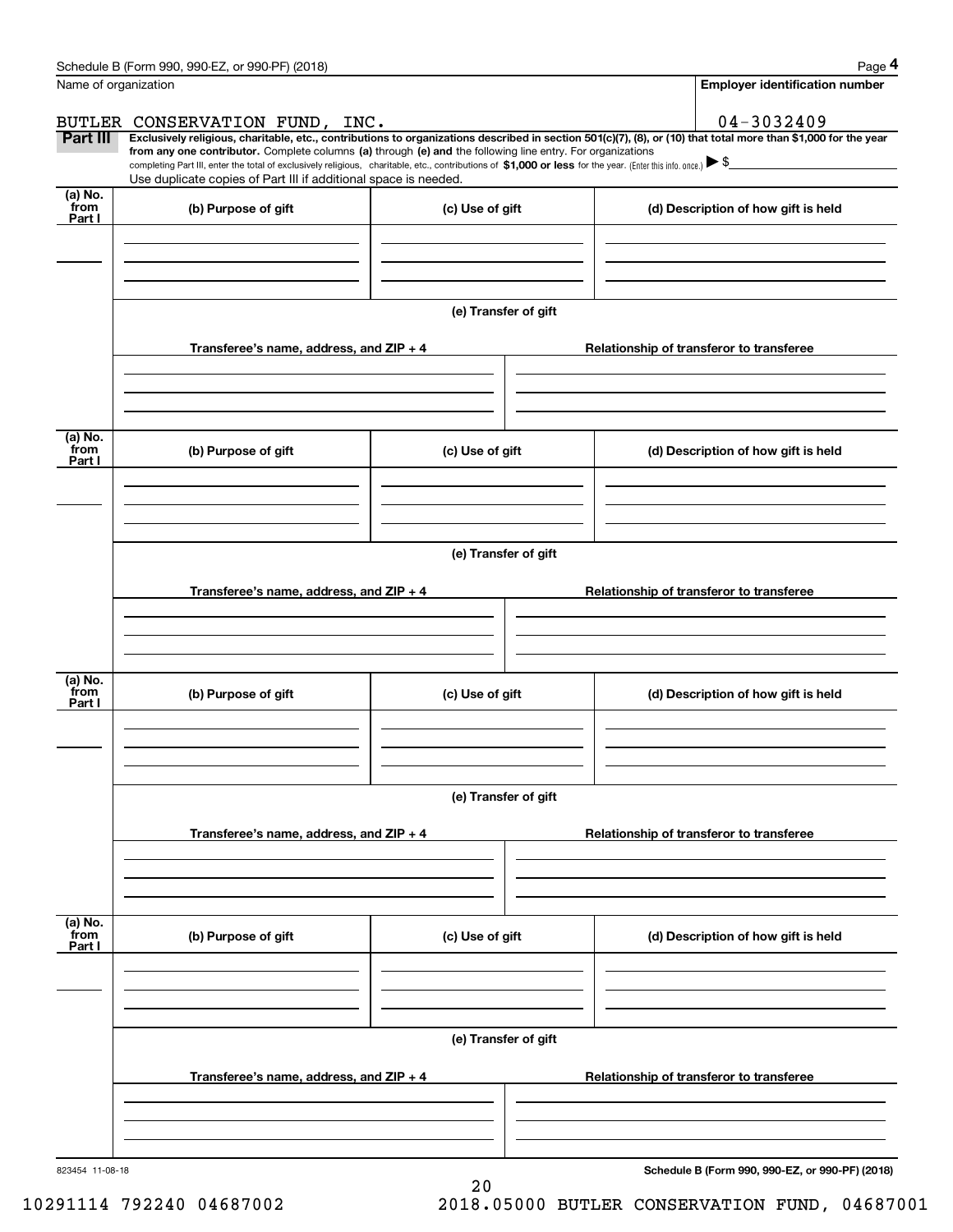| Form | n<br>$\sim$<br>۷<br>١. |
|------|------------------------|
|------|------------------------|

# **Underpayment of Estimated Tax by Corporations**

| Department of the Treasu |  |
|--------------------------|--|
| Internal Revenue Service |  |

| 2220<br>Form                                                                                                                                                                                                                         | <b>Underpayment of Estimated Tax by Corporations</b>                                                                                                                                                                                                                                                                                                                                                            |          |    | OMB No. 1545-0123                                   |
|--------------------------------------------------------------------------------------------------------------------------------------------------------------------------------------------------------------------------------------|-----------------------------------------------------------------------------------------------------------------------------------------------------------------------------------------------------------------------------------------------------------------------------------------------------------------------------------------------------------------------------------------------------------------|----------|----|-----------------------------------------------------|
| Department of the Treasury<br>Internal Revenue Service                                                                                                                                                                               | $FORM 990-PF$                                                                                                                                                                                                                                                                                                                                                                                                   | 2018     |    |                                                     |
| Name                                                                                                                                                                                                                                 | BUTLER CONSERVATION FUND, INC.                                                                                                                                                                                                                                                                                                                                                                                  |          |    | <b>Employer identification number</b><br>04-3032409 |
|                                                                                                                                                                                                                                      | Note: Generally, the corporation is not required to file Form 2220 (see Part II below for exceptions) because the IRS will figure any penalty owed and<br>bill the corporation. However, the corporation may still use Form 2220 to figure the penalty. If so, enter the amount from page 2, line 38, on the<br>estimated tax penalty line of the corporation's income tax return, but do not attach Form 2220. |          |    |                                                     |
| <b>Part I</b>                                                                                                                                                                                                                        | <b>Required Annual Payment</b>                                                                                                                                                                                                                                                                                                                                                                                  |          |    |                                                     |
|                                                                                                                                                                                                                                      |                                                                                                                                                                                                                                                                                                                                                                                                                 |          | 1  | 10,963.                                             |
|                                                                                                                                                                                                                                      | 2 a Personal holding company tax (Schedule PH (Form 1120), line 26) included on line 1<br><b>b</b> Look-back interest included on line 1 under section 460(b)(2) for completed long-term                                                                                                                                                                                                                        | 2a<br>2b |    |                                                     |
|                                                                                                                                                                                                                                      |                                                                                                                                                                                                                                                                                                                                                                                                                 | 2c       | 2d |                                                     |
| does not owe the penalty                                                                                                                                                                                                             | d Total. Add lines 2a through 2c [11] Martin Martin Martin Martin Martin Martin Martin Martin Martin Martin Ma<br>3 Subtract line 2d from line 1. If the result is less than \$500, <b>do not</b> complete or file this form. The corporation                                                                                                                                                                   |          | 3  | 10,963.                                             |
| Enter the tax shown on the corporation's 2017 income tax return. See instructions. <b>Caution: If the tax is zero</b><br>4<br>or the tax year was for less than 12 months, skip this line and enter the amount from line 3 on line 5 | 62,465.                                                                                                                                                                                                                                                                                                                                                                                                         |          |    |                                                     |
| 5                                                                                                                                                                                                                                    | <b>Required annual payment.</b> Enter the <b>smaller</b> of line 3 or line 4. If the corporation is required to skip line 4,                                                                                                                                                                                                                                                                                    |          | 5  | 10,963.                                             |
| Part II                                                                                                                                                                                                                              | <b>Reasons for Filing -</b> Check the boxes below that apply. If any boxes are checked, the corporation must file Form 2220<br>even if it does not owe a penalty. See instructions.                                                                                                                                                                                                                             |          |    |                                                     |

**6**The corporation is using the adjusted seasonal installment method. ٦

**7**The corporation is using the annualized income installment method.  $\mathcal{L}^{\text{max}}$ 

**8** $\boxed{\textbf{X}}$  The corporation is a "large corporation" figuring its first required installment based on the prior year's tax.

**Part III Figuring the Underpayment**

|     |                                                                                                                                                             |    | (a)      | (b)      | (c)      | (d)                   |  |
|-----|-------------------------------------------------------------------------------------------------------------------------------------------------------------|----|----------|----------|----------|-----------------------|--|
|     | Installment due dates. Enter in columns (a) through<br>(d) the 15th day of the 4th (Form 990-PF filers:<br>Use 5th month), 6th, 9th, and 12th months of the | 9  | 05/15/18 | 06/15/18 | 09/15/18 | 12/15/18              |  |
|     | 10 Required installments. If the box on line 6 and/or line 7                                                                                                |    |          |          |          |                       |  |
|     | above is checked, enter the amounts from Sch A, line 38. If                                                                                                 |    |          |          |          |                       |  |
|     | the box on line 8 (but not 6 or 7) is checked, see instructions                                                                                             |    |          |          |          |                       |  |
|     | for the amounts to enter. If none of these boxes are checked.                                                                                               |    |          |          |          |                       |  |
|     | enter 25% (0.25) of line 5 above in each column                                                                                                             | 10 | 2,741.   | 2,741.   | 2,740.   | 2,741.                |  |
| 11. | Estimated tax paid or credited for each period. For                                                                                                         |    |          |          |          |                       |  |
|     | column (a) only, enter the amount from line 11 on line 15.                                                                                                  |    |          |          |          |                       |  |
|     | See instructions                                                                                                                                            | 11 | 18,220.  |          | 56,000.  |                       |  |
|     | Complete lines 12 through 18 of one column                                                                                                                  |    |          |          |          |                       |  |
|     | before going to the next column.                                                                                                                            |    |          |          |          |                       |  |
| 12  | Enter amount, if any, from line 18 of the preceding column                                                                                                  | 12 |          | 15,479.  | 12,738.  | 65,998.               |  |
| 13  |                                                                                                                                                             | 13 |          | 15,479.  | 68,738.  | 65,998.               |  |
| 14  | Add amounts on lines 16 and 17 of the preceding column                                                                                                      | 14 |          |          |          |                       |  |
| 15  | Subtract line 14 from line 13. If zero or less, enter -0-                                                                                                   | 15 | 18,220.  | 15,479.  | 68,738.  | 65,998.               |  |
| 16  | If the amount on line 15 is zero, subtract line 13 from line                                                                                                |    |          |          |          |                       |  |
|     |                                                                                                                                                             | 16 |          | 0.       | 0.       |                       |  |
| 17  | <b>Underpayment.</b> If line 15 is less than or equal to line 10,                                                                                           |    |          |          |          |                       |  |
|     | subtract line 15 from line 10. Then go to line 12 of the next                                                                                               |    |          |          |          |                       |  |
|     |                                                                                                                                                             | 17 |          |          |          |                       |  |
|     | 18 Overpayment. If line 10 is less than line 15, subtract line 10                                                                                           |    |          |          |          |                       |  |
|     | from line 15. Then go to line 12 of the next column                                                                                                         | 18 | 15,479.  | 12,738.  | 65,998.  |                       |  |
|     | Go to Part IV on page 2 to figure the penalty. Do not go to Part IV if there are no entries on line 17 - no penalty is owed.                                |    |          |          |          |                       |  |
|     |                                                                                                                                                             |    |          |          |          | $\Gamma$ case $(0.0)$ |  |

**For Paperwork Reduction Act Notice, see separate instructions.** LHA

Form 2220 (2018)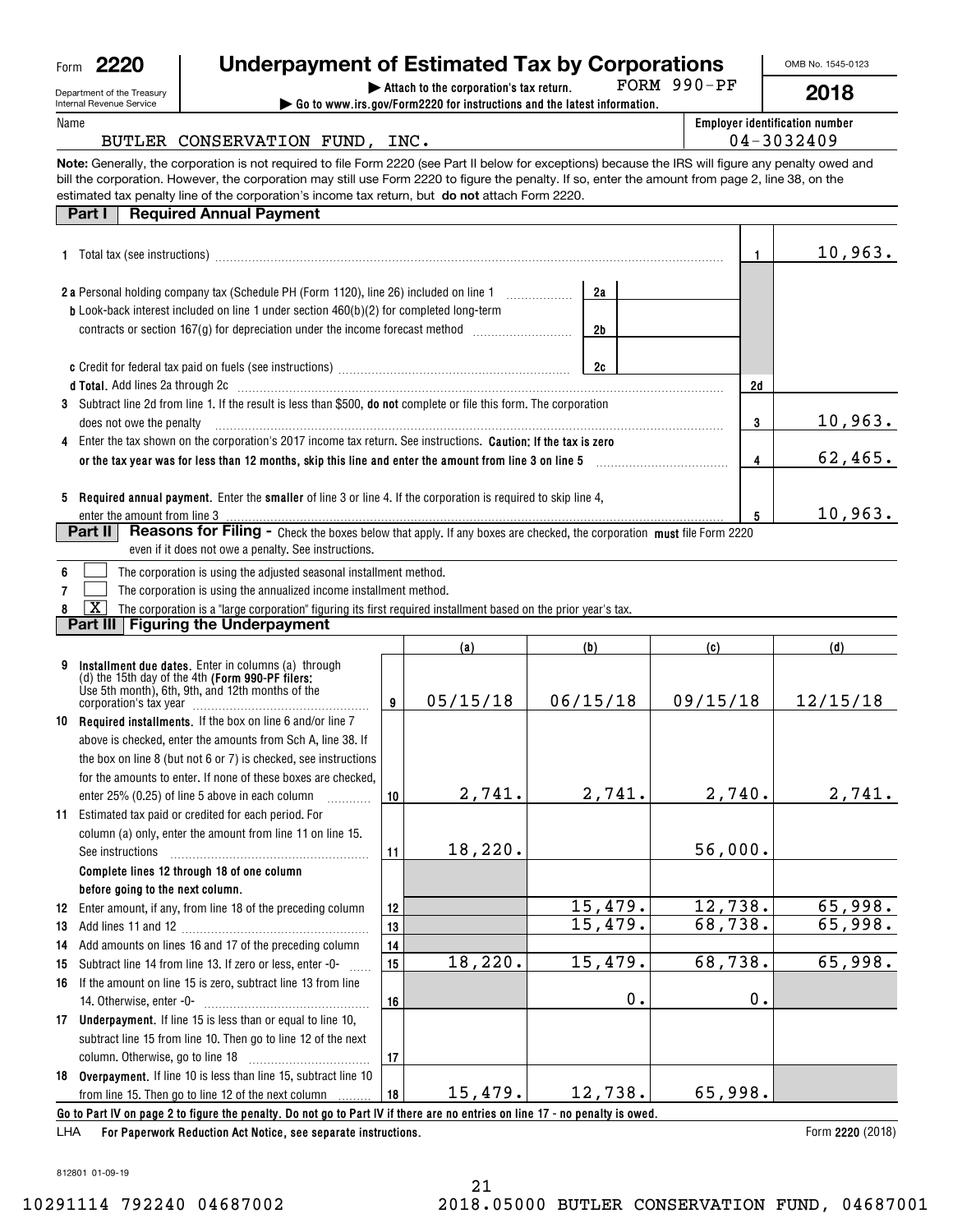# **Part IV Figuring the Penalty**

|    |                                                                                                                                                                                                                                                                                                                                    |                 | (a) | (b) | (c) | (d)              |
|----|------------------------------------------------------------------------------------------------------------------------------------------------------------------------------------------------------------------------------------------------------------------------------------------------------------------------------------|-----------------|-----|-----|-----|------------------|
|    | 19 Enter the date of payment or the 15th day of the 4th month<br>after the close of the tax year, whichever is earlier.<br>(C corporations with tax years ending June 30<br>and S corporations: Use 3rd month instead of 4th month.<br>Form 990-PF and Form 990-T filers: Use 5th month<br>instead of 4th month.) See instructions | 19              |     |     |     |                  |
|    | 20 Number of days from due date of installment on line 9 to the                                                                                                                                                                                                                                                                    |                 |     |     |     |                  |
|    | date shown on line 19                                                                                                                                                                                                                                                                                                              | 20              |     |     |     |                  |
|    | 21 Number of days on line 20 after 4/15/2018 and before 7/1/2018                                                                                                                                                                                                                                                                   | 21              |     |     |     |                  |
|    | 22 Underpayment on line 17 x Number of days on line 21 x 5% (0.05)<br>365                                                                                                                                                                                                                                                          | 22              | -\$ | \$  | \$  |                  |
|    | 23 Number of days on line 20 after 06/30/2018 and before 10/1/2018                                                                                                                                                                                                                                                                 | 23              |     |     |     |                  |
|    | 24 Underpayment on line 17 x Number of days on line 23 x 5% (0.05)<br>365                                                                                                                                                                                                                                                          | 24              | -8  | \$  | \$  |                  |
|    | 25 Number of days on line 20 after $9/30/2018$ and before $1/1/2019$                                                                                                                                                                                                                                                               | 25              |     |     |     |                  |
|    | 26 Underpayment on line 17 x Number of days on line 25 x 5% (0.05)<br>365                                                                                                                                                                                                                                                          | 26              | -8  | \$  | \$  | \$               |
| 27 | Number of days on line 20 after 12/31/2018 and before 4/1/2019                                                                                                                                                                                                                                                                     | 27              |     |     |     |                  |
|    | 28 Underpayment on line 17 x Number of days on line 27 x 6% (0.06)<br>365                                                                                                                                                                                                                                                          | 28 <sup>1</sup> | -8  | \$  | \$  |                  |
|    | 29 Number of days on line 20 after 3/31/2019 and before 7/1/2019                                                                                                                                                                                                                                                                   | 29              |     |     |     |                  |
|    | 30 Underpayment on line 17 x Number of days on line 29 x $*$ %<br>365                                                                                                                                                                                                                                                              | 30 <sup>2</sup> | -8  | \$  | \$  |                  |
|    | 31 Number of days on line 20 after 6/30/2019 and before 10/1/2019                                                                                                                                                                                                                                                                  | 31              |     |     |     |                  |
|    | 32 Underpayment on line 17 x Number of days on line 31 x $*$ %<br>365                                                                                                                                                                                                                                                              | 32              | -8  | \$  | \$  | \$               |
|    | 33 Number of days on line 20 after 9/30/2019 and before 1/1/2020                                                                                                                                                                                                                                                                   | 33              |     |     |     |                  |
|    | 34 Underpayment on line 17 x Number of days on line 33 x $*$ %<br>365                                                                                                                                                                                                                                                              | 34 I            | -\$ | \$  | \$  | \$               |
|    | 35 Number of days on line 20 after 12/31/2019 and before 3/16/2020                                                                                                                                                                                                                                                                 | 35              |     |     |     |                  |
|    | 36 Underpayment on line 17 x Number of days on line 35 x *%<br>.<br>366                                                                                                                                                                                                                                                            | 36              | \$  | \$  | \$  | \$               |
|    | 37 Add lines 22, 24, 26, 28, 30, 32, 34, and 36                                                                                                                                                                                                                                                                                    | 37              | \$  | \$  | \$  | \$               |
|    | 38 Penalty. Add columns (a) through (d) of line 37. Enter the total here and on Form 1120, line 34; or the comparable<br>line for other income tax returns                                                                                                                                                                         |                 |     |     | 38  | 0.<br>$\sqrt{3}$ |
|    | * Use the penalty interest rate for each calendar quarter, which the IRS will determine during the first month in the preceding quarter.                                                                                                                                                                                           |                 |     |     |     |                  |

information on the Internet, access the IRS website at **www.irs.gov**. You can also call 1-800-829-4933 to get interest rate information. These rates are published quarterly in an IRS News Release and in a revenue ruling in the Internal Revenue Bulletin. To obtain this

**2220**  Form (2018)

812802 01-09-19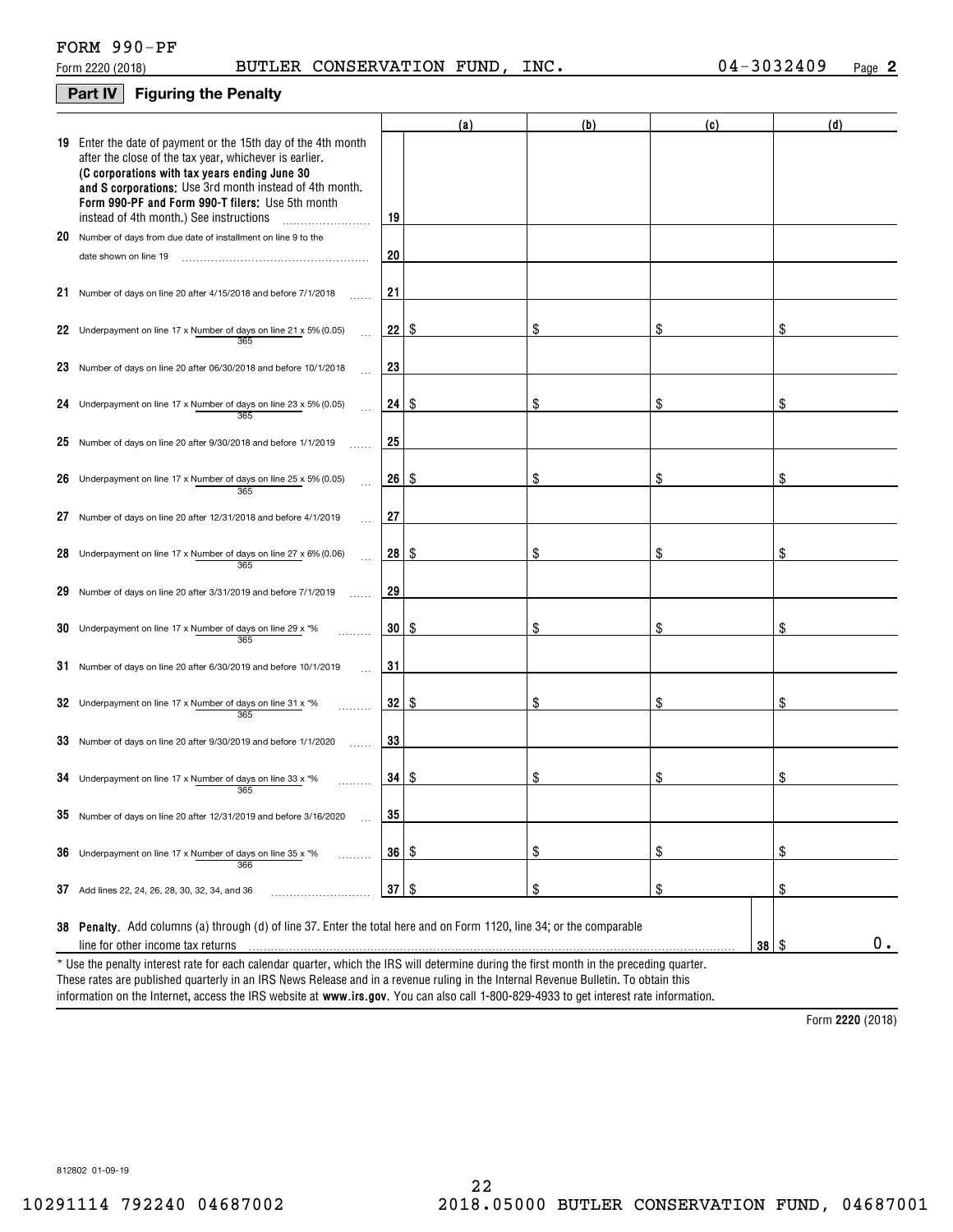| FORM 990-PF                                      | DIVIDENDS AND INTEREST FROM SECURITIES |                                     |                                      |                                    |                                    |                                      | STATEMENT 1                          |
|--------------------------------------------------|----------------------------------------|-------------------------------------|--------------------------------------|------------------------------------|------------------------------------|--------------------------------------|--------------------------------------|
| <b>SOURCE</b>                                    | <b>GROSS</b><br><b>AMOUNT</b>          |                                     | CAPITAL<br>GAINS<br><b>DIVIDENDS</b> |                                    | (A)<br><b>REVENUE</b><br>PER BOOKS | (B)<br>NET INVEST-<br>MENT INCOME    | (C)<br>ADJUSTED<br>NET INCOME        |
| DIVIDENDS FROM<br><b>PASSTHROUGH</b><br>ENTITIES | 400, 491.                              |                                     |                                      | 0.                                 | 400,491.                           | 400, 491.                            |                                      |
| VARIOUS NOMINEE<br><b>ACCOUNTS</b>               | 1,489,709.                             |                                     |                                      | 0.                                 | 1,489,709.                         | 1,489,709.                           |                                      |
| TO PART I, LINE 4                                | 1,890,200.                             |                                     |                                      | 0.                                 |                                    | $1,890,200.$ $1,890,200.$            |                                      |
|                                                  |                                        |                                     |                                      |                                    |                                    |                                      |                                      |
| FORM $990-PF$                                    |                                        |                                     | OTHER INCOME                         |                                    |                                    |                                      | STATEMENT <sub>2</sub>               |
| DESCRIPTION                                      |                                        |                                     |                                      | (A)<br><b>REVENUE</b><br>PER BOOKS |                                    | (B)<br>NET INVEST-<br>MENT INCOME    | (C)<br><b>ADJUSTED</b><br>NET INCOME |
| ROYALTY FROM PASSTHROUGH ENTITIES                |                                        |                                     |                                      |                                    | 4,922.                             | 4,922.                               |                                      |
| TOTAL TO FORM 990-PF, PART I, LINE 11            |                                        |                                     |                                      |                                    | 4,922.                             | 4,922.                               |                                      |
|                                                  |                                        |                                     |                                      |                                    |                                    |                                      |                                      |
| FORM 990-PF                                      |                                        |                                     | LEGAL FEES                           |                                    |                                    |                                      | STATEMENT 3                          |
| DESCRIPTION                                      |                                        | (A)<br><b>EXPENSES</b><br>PER BOOKS |                                      | (B)<br>NET INVEST-<br>MENT INCOME  |                                    | (C)<br><b>ADJUSTED</b><br>NET INCOME | (D)<br>CHARITABLE<br>PURPOSES        |
| LEGAL FEES                                       |                                        |                                     | 75,144.                              |                                    | 37,572                             |                                      | 37,572.                              |
| TO FM 990-PF, PG 1, LN 16A                       |                                        |                                     | 75,144.                              |                                    | 37,572.                            |                                      | 37,572.                              |
|                                                  |                                        |                                     |                                      |                                    |                                    |                                      |                                      |
| FORM 990-PF                                      |                                        |                                     |                                      | <b>ACCOUNTING FEES</b>             |                                    |                                      | STATEMENT 4                          |
| DESCRIPTION                                      |                                        | (A)<br><b>EXPENSES</b><br>PER BOOKS |                                      | (B)<br>NET INVEST-<br>MENT INCOME  |                                    | (C)<br>ADJUSTED<br>NET INCOME        | (D)<br><b>CHARITABLE</b><br>PURPOSES |
| <b>ACCOUNTING FEES</b>                           |                                        |                                     | 78,768.                              |                                    | 39,384.                            |                                      | 39,384.                              |
| TO FORM 990-PF, PG 1, LN 16B                     |                                        |                                     | 78,768.                              |                                    | 39,384.                            |                                      | 39,384.                              |
|                                                  |                                        |                                     |                                      |                                    |                                    |                                      |                                      |

}}}}}}}}}}}}}}}}}}}}}}}}}}}}}} }}}}}}}}}}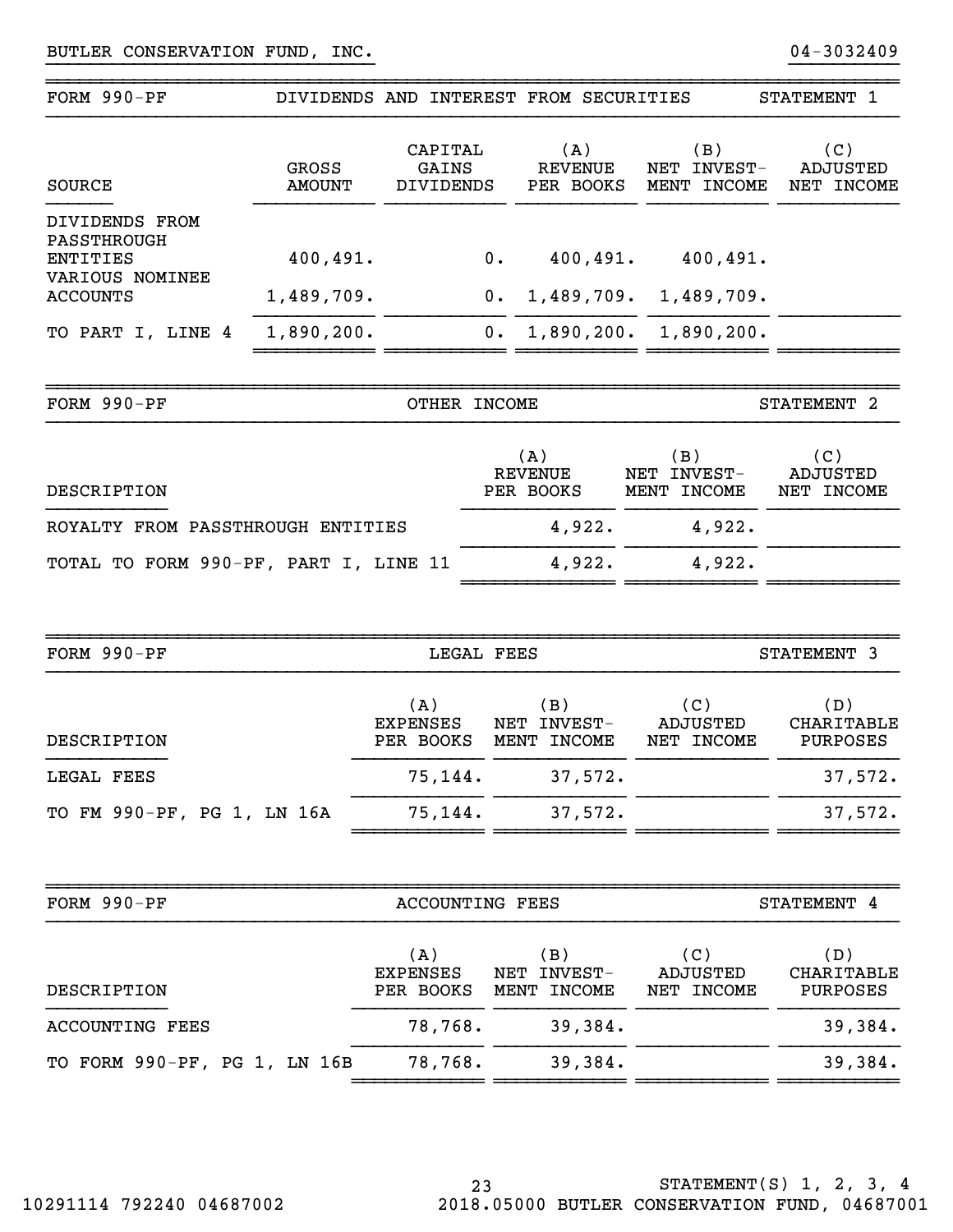| $FORM 990-PF$                              | OTHER PROFESSIONAL FEES             |                                      | STATEMENT 5                   |                                             |
|--------------------------------------------|-------------------------------------|--------------------------------------|-------------------------------|---------------------------------------------|
| DESCRIPTION                                | (A)<br><b>EXPENSES</b><br>PER BOOKS | (B)<br>INVEST-<br>NET<br>MENT INCOME | (C)<br>ADJUSTED<br>NET INCOME | (D)<br><b>CHARITABLE</b><br><b>PURPOSES</b> |
| OTHER PROFESSIONAL FEES<br>INVESTMENT FEES | 477,942.<br>867,357.                | 21,660.<br>867,357.                  |                               | 456,282.                                    |
| TO FORM 990-PF, PG 1, LN 16C 1,345,299.    |                                     | 889,017.                             |                               | 456,282.                                    |

~~~~~~~~~~~~~~~~~~~~~~~~~~~~~~~~~~~~~~~~~~~~~~~~~~~~~~~~~~~~~~~~~~~~~~~~~~~~~~

}}}}}}}}}}}}}}}}}}}}}}}}}}}}}} }}}}}}}}}}

~~~~~~~~~~~~~~~~~~~~~~~~~~~~~~~~~~~~~~~~~~~~~~~~~~~~~~~~~~~~~~~~~~~~~~~~~~~~~~

| FORM $990-PF$               | TAXES           |                               |            | STATEMENT 6       |  |
|-----------------------------|-----------------|-------------------------------|------------|-------------------|--|
| DESCRIPTION                 | (A)             | $\left(\,\mathbf{B}\,\right)$ | (C)        | (D)               |  |
|                             | <b>EXPENSES</b> | NET INVEST-                   | ADJUSTED   | <b>CHARITABLE</b> |  |
|                             | PER BOOKS       | MENT INCOME                   | NET INCOME | <b>PURPOSES</b>   |  |
| PROPERTY TAX                | 2,766.          | ο.                            |            | 2,766.            |  |
| MA PC FILING FEE            | 500.            | ο.                            |            | 0.                |  |
| FEDERAL TAX                 | 71,000.         | ο.                            |            | 0.                |  |
| <b>FOREIGN TAX</b>          | 15,672.         | 15,672.                       |            | 0.                |  |
| DE FILING FEE               | 300.            | ο.                            |            | 0.                |  |
| CSC FEES                    | 184.            | 0.                            |            | 0.                |  |
| TO FORM 990-PF, PG 1, LN 18 | 90,422.         | 15,672.                       |            | 2,766.            |  |

~~~~~~~~~~~~~~~~~~~~~~~~~~~~~~~~~~~~~~~~~~~~~~~~~~~~~~~~~~~~~~~~~~~~~~~~~~~~~~

| FORM $990-PF$                        |                                     | OTHER EXPENSES<br>STATEMENT 7        |                               |                                      |
|--------------------------------------|-------------------------------------|--------------------------------------|-------------------------------|--------------------------------------|
| DESCRIPTION                          | (A)<br><b>EXPENSES</b><br>PER BOOKS | (B)<br>NET INVEST-<br>MENT<br>INCOME | (C)<br>ADJUSTED<br>NET INCOME | (D)<br>CHARITABLE<br><b>PURPOSES</b> |
| <b>BANK FEES</b>                     | 2,571.                              | 2,571.                               |                               | 0.                                   |
| CHARITABLE RELATED EXPENSES          | 8,901.                              | $0$ .                                |                               | 8,901.                               |
| OFFICE EXPENSES                      | 152,886.                            | 76,443.                              |                               | 76,443.                              |
| LANDSCAPE CONSERVATION               |                                     |                                      |                               |                                      |
| PROJECT EXPENSES - MAINE             | 7,587,375.                          | 0.                                   |                               | 7,587,375.                           |
| LANDSCAPE CONSERVATION               |                                     |                                      |                               |                                      |
| PROJECT EXPENSES - SOUTH<br>CAROLINA | 1,965,745.                          | 0.                                   |                               | 1,965,745.                           |
| LANDSCAPE CONSERVATION               |                                     |                                      |                               |                                      |
| PROJECT EXPENSES - SOUTH             |                                     |                                      |                               |                                      |
| AMERICA                              | 635,858.                            | 0.                                   |                               | 635,858.                             |
| DEDUCTIONS FROM FLOW THROUGH         |                                     |                                      |                               |                                      |
| PARTNERSHIPS                         | 242,806.                            | 193,701.                             |                               | 0.                                   |
| TO FORM 990-PF, PG 1, LN 23          | 10,596,142.                         | 272,715.                             |                               | 10,274,322.                          |
|                                      |                                     |                                      |                               |                                      |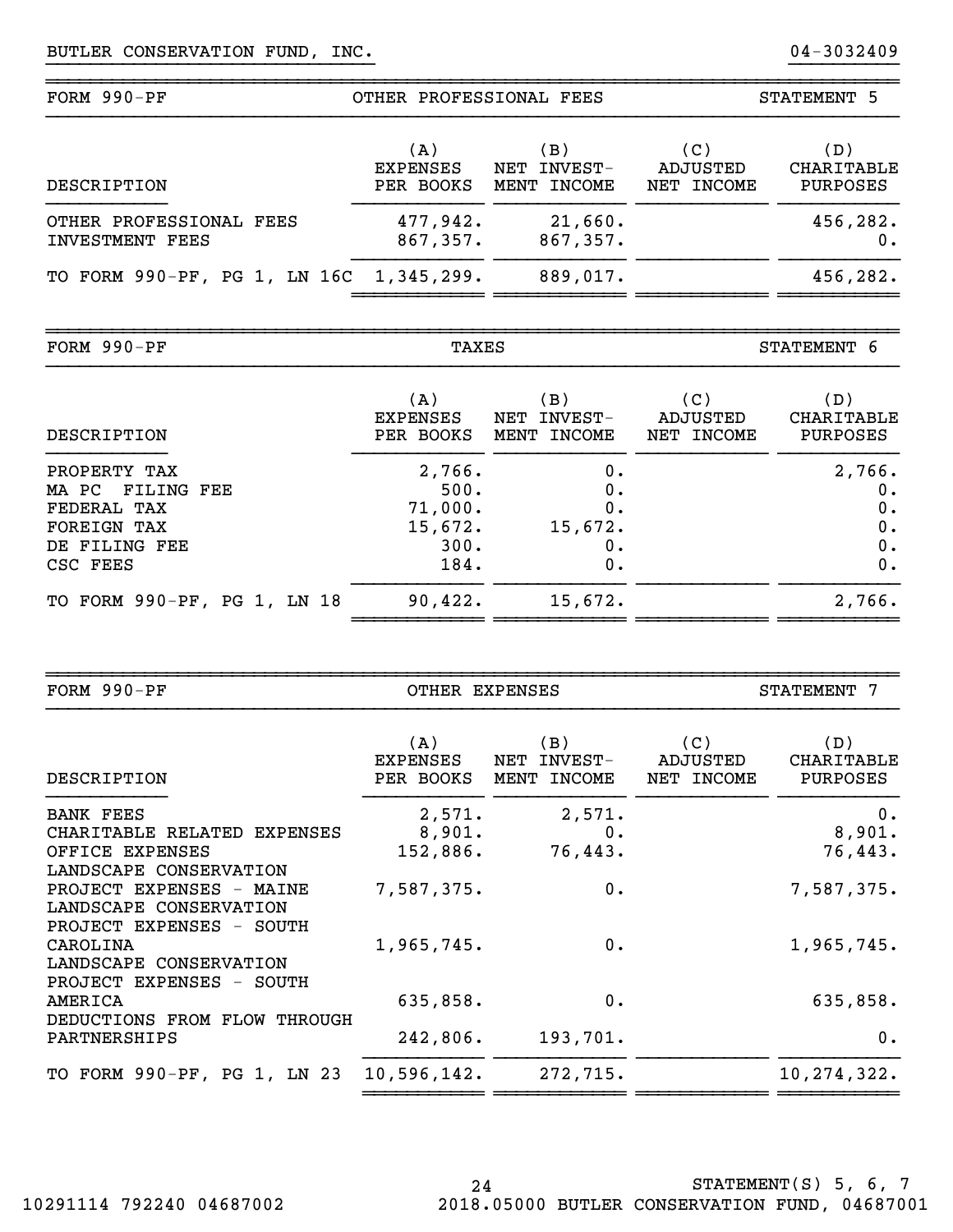| FORM 990-PF                                                                                                                        | CORPORATE STOCK                                     |                                                     | STATEMENT 8                 |
|------------------------------------------------------------------------------------------------------------------------------------|-----------------------------------------------------|-----------------------------------------------------|-----------------------------|
| DESCRIPTION                                                                                                                        |                                                     | <b>BOOK VALUE</b>                                   | <b>FAIR MARKET</b><br>VALUE |
| MASTER LIMITED PARTNERSHIPS<br>INVESTMENTS - SECURITIES<br>JPM NOMINEE<br>GLOBAL HIGH YIELD SECURITIES/ETF<br>INVESTMENTS IN REITS | 29,922,209.<br>4,871,205.<br>3,973,073.<br>850,799. | 29,922,209.<br>4,871,205.<br>3,973,073.<br>850,799. |                             |
| TOTAL TO FORM 990-PF, PART II, LINE 10B                                                                                            |                                                     | 39,617,286.                                         | 39,617,286.                 |
| $FORM 990-PF$                                                                                                                      | OTHER INVESTMENTS                                   |                                                     | STATEMENT 9                 |
|                                                                                                                                    |                                                     |                                                     |                             |
| DESCRIPTION                                                                                                                        | VALUATION<br>METHOD                                 | <b>BOOK VALUE</b>                                   | <b>FAIR MARKET</b><br>VALUE |
| PARTNERSHIP<br>INVESTMENTS & MONEY<br>MANAGERS                                                                                     | FMV                                                 | 14, 131, 469.                                       | 14, 131, 469.               |

}}}}}}}}}}}}}}}}}}}}}}}}}}}}}} }}}}}}}}}}

| $FORM 990-PF$                                      | OTHER ASSETS        |                   | STATEMENT 10       |
|----------------------------------------------------|---------------------|-------------------|--------------------|
| DESCRIPTION                                        | <b>BEGINNING OF</b> | END OF YEAR       | <b>FAIR MARKET</b> |
|                                                    | YR BOOK VALUE       | <b>BOOK VALUE</b> | VALUE              |
| SECURITY DEPOSIT - GREAT NECK                      | 7,308.              | 7,308.            | 7,308.             |
| RECEIVABLE FROM BROKERS                            | 119,737.            | 0.                | $0$ .              |
| INTEREST RECEIVABLE                                | 27,053.             | 105,434.          | 105,434.           |
| OTHER RECEIVABLE                                   | 5,166.              | 14, 139.          | 14,139.            |
| RECEIVABLE FROM NB SECONDARY<br>OPPORTUNITIES FUND | 24,616.             | 2,637.            | 2,637.             |
| TO FORM 990-PF, PART II, LINE 15                   | 183,880.            | 129,518.          | 129,518.           |

~~~~~~~~~~~~~~~~~~~~~~~~~~~~~~~~~~~~~~~~~~~~~~~~~~~~~~~~~~~~~~~~~~~~~~~~~~~~~~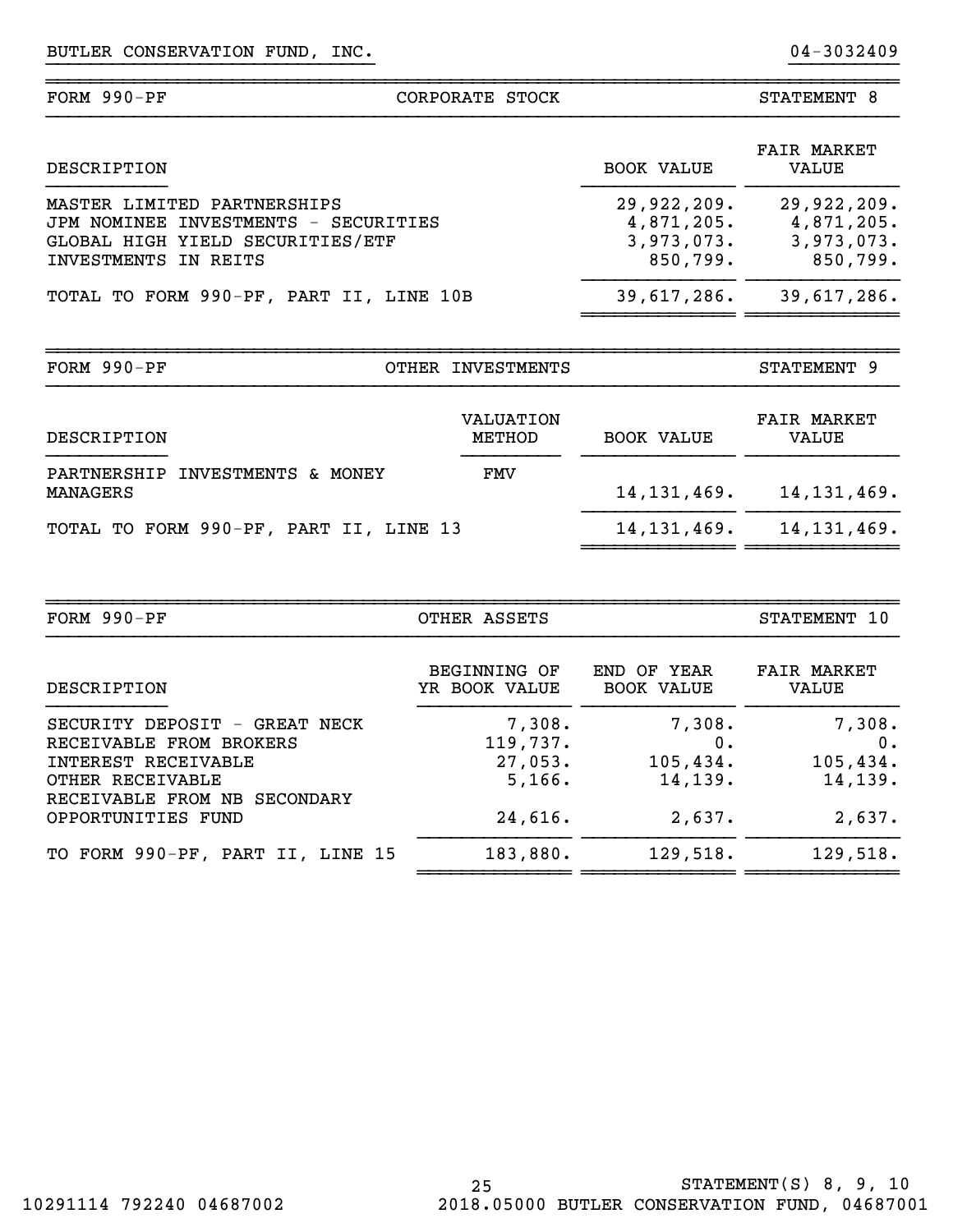# BUTLER CONSERVATION FUND, INC. 2008 2014 01 2032409

# FORM 990-PF PART VIII - LIST OF OFFICERS, DIRECTORS STATEMENT 11 TRUSTEES AND FOUNDATION MANAGERS

| NAME AND ADDRESS                                                                                               | TITLE AND COMPEN-<br>AVRG HRS/WK SATION |         | <b>EMPLOYEE</b><br>BEN PLAN EXPENSE<br>CONTRIB ACCOUNT |                             |
|----------------------------------------------------------------------------------------------------------------|-----------------------------------------|---------|--------------------------------------------------------|-----------------------------|
| <b>GILBERT BUTLER</b><br>C/O BUTLER CONSERVATION FUND, 60<br>CUTTER MILL ROAD, STE 212<br>GREAT NECK, NY 11021 | PRESIDENT & TREASURER<br>5.00           | 0.      | 0.                                                     | $\overline{\phantom{a}}$ 0. |
| ANTHONY P. GRASSI<br>C/O BUTLER CONSERVATION FUND, 60<br>CUTTER MILL ROAD, STE 212<br>GREAT NECK, NY 11021     | <b>CHAIRMAN</b><br>2.00                 | 0.      | 0.                                                     | 0.                          |
| DANA BEACH<br>C/O BUTLER CONSERVATION FUND, 60<br>CUTTER MILL ROAD, STE 212<br>GREAT NECK, NY 11021            | <b>DIRECTOR</b><br>3.00                 | 99,400. | 0.                                                     | 0.                          |
| KRISTINE TOMPKINS<br>C/O BUTLER CONSERVATION FUND, 60<br>CUTTER MILL ROAD, STE 212<br>GREAT NECK, NY 11021     | <b>DIRECTOR</b><br>0.50                 | 0.      | 0.                                                     | $\mathbf 0$ .               |
| TOMER INBAR<br>C/O BUTLER CONSERVATION FUND, 60<br>CUTTER MILL ROAD, STE 212<br>GREAT NECK, NY 11021           | <b>SECRETARY</b><br>5.00                | 0.      | 0.                                                     | 0.                          |
| DHRUVIKA PATEL AMIN<br>C/O BUTLER CONSERVATION FUND, 60<br>CUTTER MILL ROAD, STE 212<br>GREAT NECK, NY 11021   | VP OF ACCOUNTING & ADMIN<br>5.00        | $0$ .   | 0.                                                     | 0.                          |
| TOTALS INCLUDED ON 990-PF, PAGE 6, PART VIII                                                                   |                                         | 99,400. | 0.                                                     | 0.                          |

~~~~~~~~~~~ ~~~~~~~~ ~~~~~~~~

}}}}}}}}}}}}}}}}}}}}}}}}}}}}}} }}}}}}}}}}

~~~~~~~~~~~~~~~~~~~~~~~~~~~~~~~~~~~~~~~~~~~~~~~~~~~~~~~~~~~~~~~~~~~~~~~~~~~~~~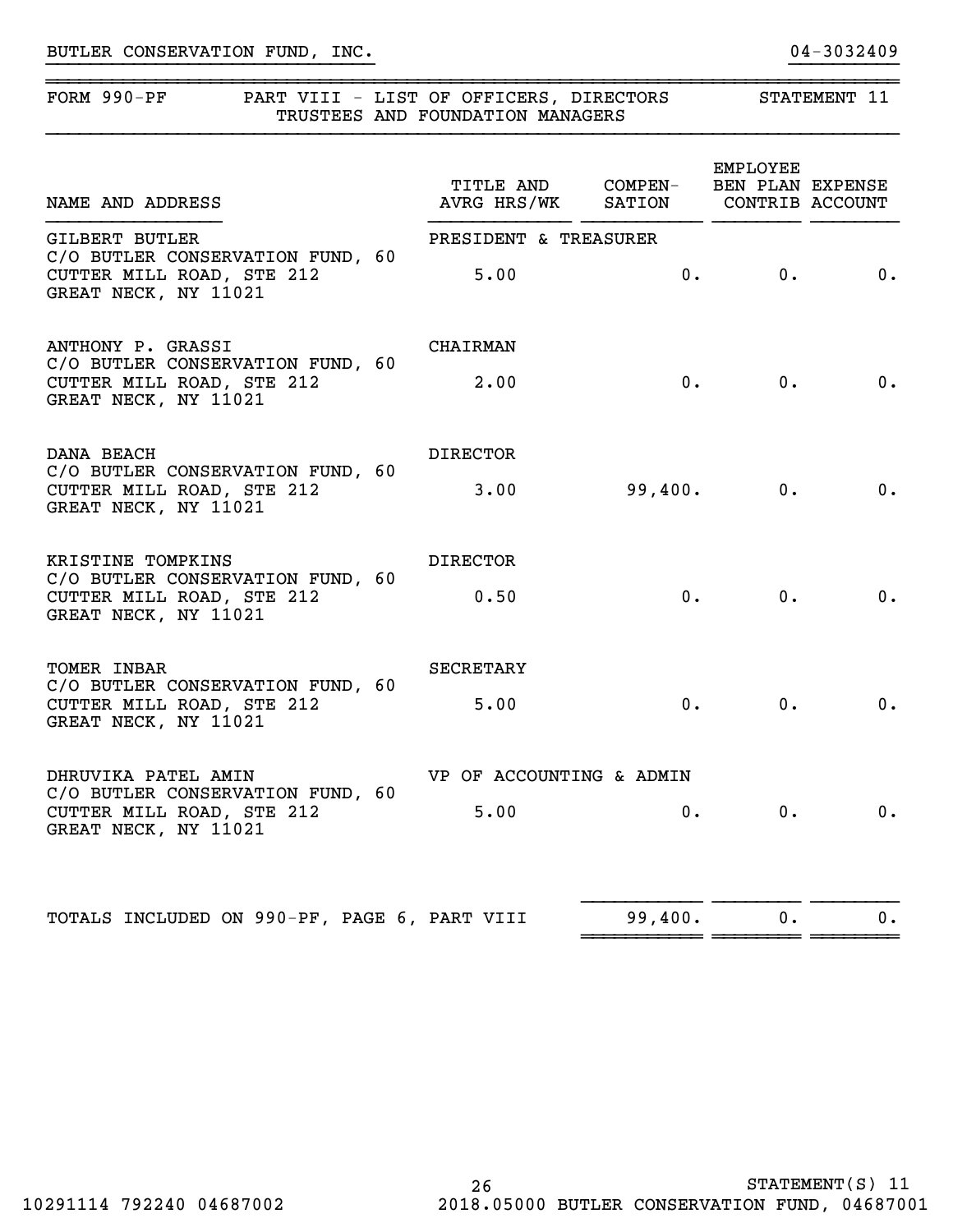| FORM 990-PF | EXPENDITURE RESPONSIBILITY STATEMENT |                     |  |
|-------------|--------------------------------------|---------------------|--|
|             |                                      | PART VII-B, LINE 5C |  |

}}}}}}}}}}}}}}}}}}}}}}}}}}}}}} }}}}}}}}}}

~~~~~~~~~~~~~~~~~~~~~~~~~~~~~~~~~~~~~~~~~~~~~~~~~~~~~~~~~~~~~~~~~~~~~~~~~~~~~~

STATEMENT 12

GRANTEE'S NAME

BUTLER OUTDOOR EDUCATION FUND

GRANTEE'S ADDRESS

60 CUTTER MILL ROAD, SUITE 214 GREAT NECK, NY 11021

| GRANT AMOUNT | DATE OF GRANT | AMOUNT EXPENDED | VERIFICATION DATE |
|--------------|---------------|-----------------|-------------------|
| 870.000.     | 12/31/18      | 870,000.        | 05/15/19          |

PURPOSE OF GRANT

TO FUND OUTDOOR EDUCATION FOR SCHOOL AGED CHILDREN IN MAINE, UPSTATE NEW YORK, AND SOUTH CAROLINA

DATES OF REPORTS BY GRANTEE

05/15/2019

ANY DIVERSION BY GRANTEE }}}}}}}}}}}}}}}}}}}}}}}}

TO THE FOUNDATION'S KNOWLEDGE, THE GRANTEE HAS NOT DIVERTED ANY PORTION

RESULTS OF VERIFICATION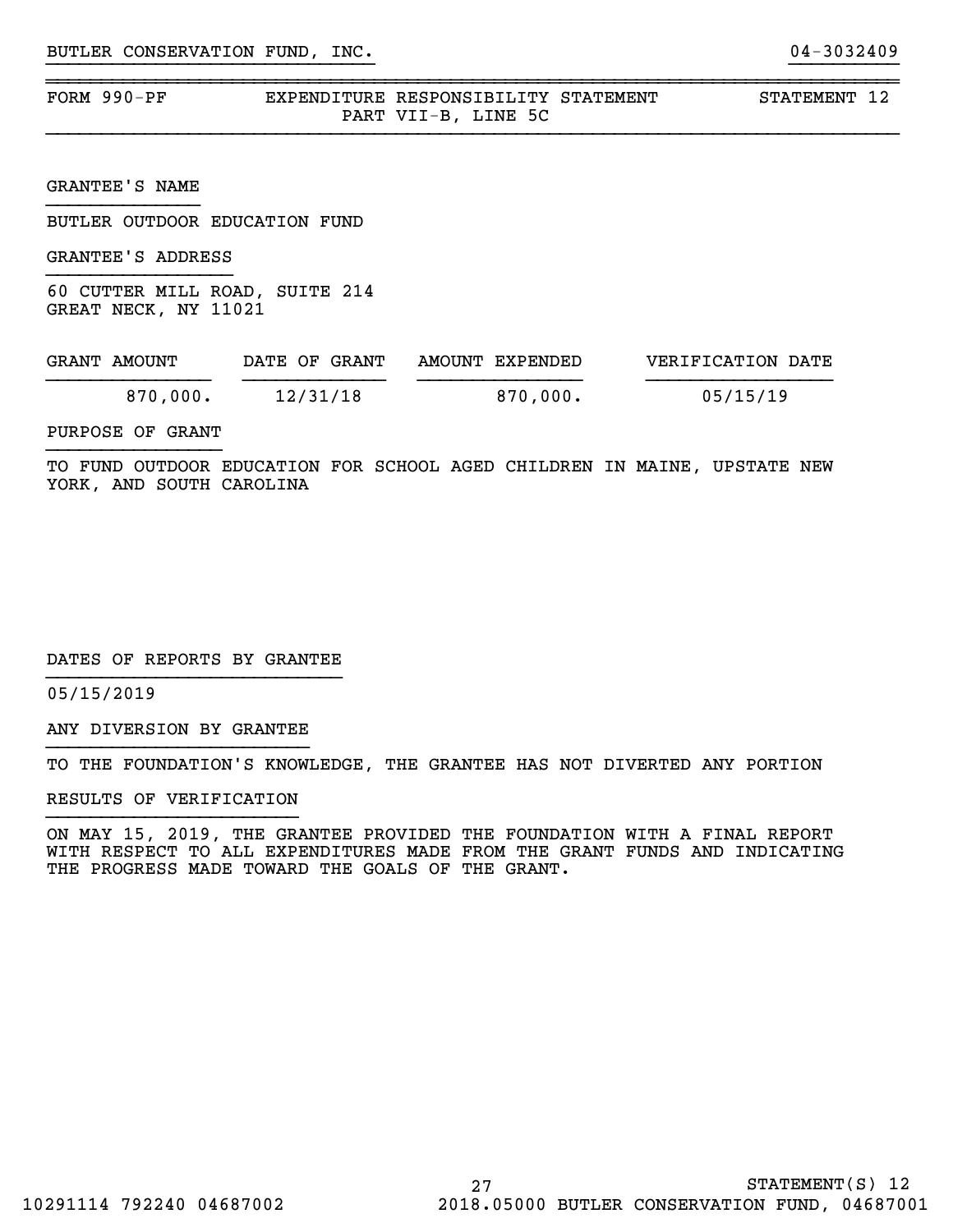BANCO DE BOSQUES

### GRANTEE'S ADDRESS

LA PAMPA 3285, PISO 5 1428 BUENOS AIRES, ARGENTINA

| GRANT AMOUNT | DATE OF GRANT | AMOUNT EXPENDED | VERIFICATION DATE |
|--------------|---------------|-----------------|-------------------|
| 650,000.     | 12/31/18      | 650,000.        | 05/15/19          |

}}}}}}}}}}}}}}}}}}}}}}}}}}}}}} }}}}}}}}}}

# PURPOSE OF GRANT

TO FUND CONSERVATION ACTIVITIES IN ARGENTINA.

### DATES OF REPORTS BY GRANTEE

05/15/2019

ANY DIVERSION BY GRANTEE }}}}}}}}}}}}}}}}}}}}}}}}

TO THE FOUNDATION'S KNOWLEDGE, THE GRANTEE HAS NOT DIVERTED ANY PORTION

RESULTS OF VERIFICATION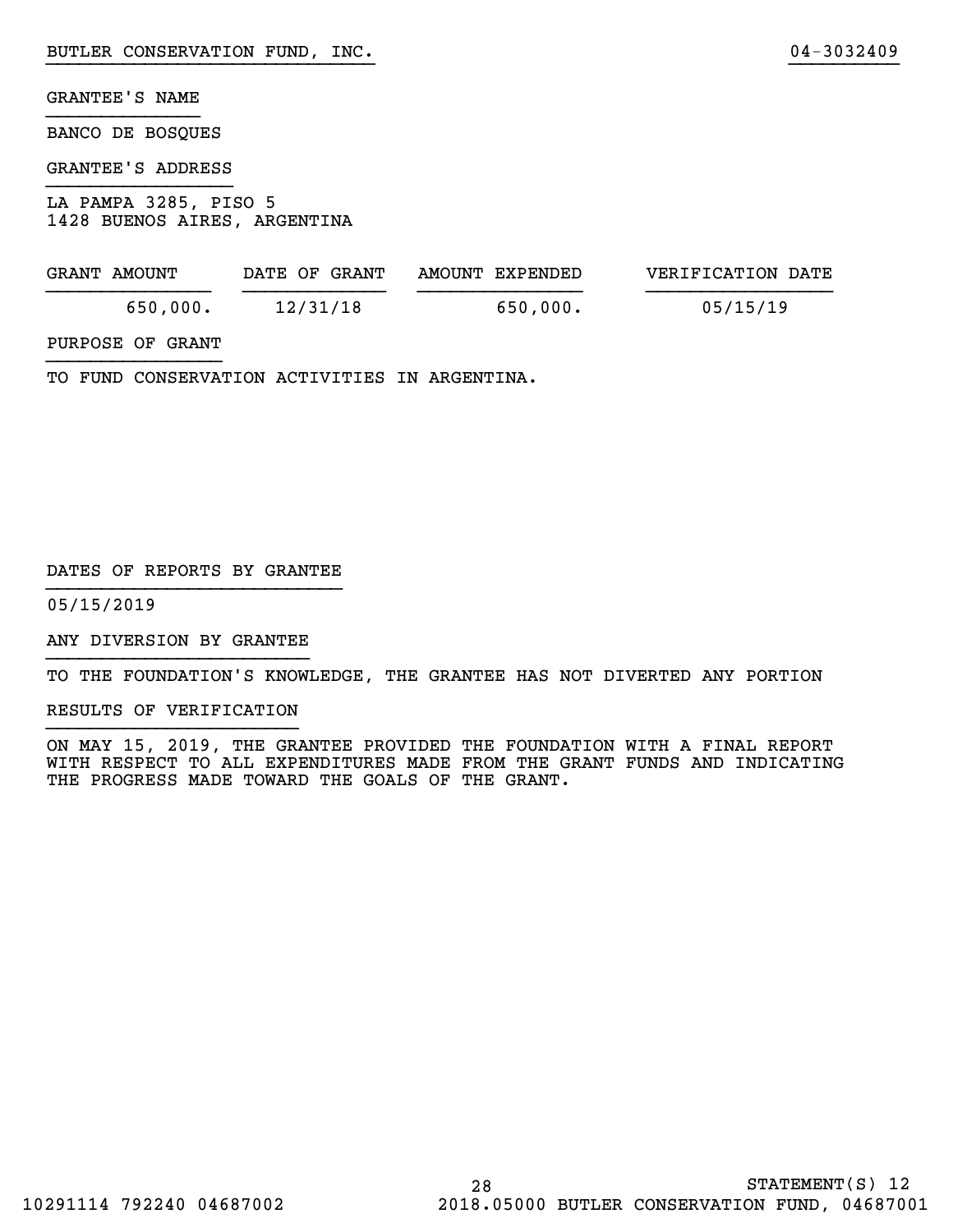### LUBERON NATURE

### GRANTEE'S ADDRESS

276, RUE DE LA REPUBLIQUE GOULT, FRANCE, 84220

| GRANT AMOUNT | DATE OF GRANT | AMOUNT EXPENDED | VERIFICATION DATE |
|--------------|---------------|-----------------|-------------------|
| 1,000.       | 12/31/18      | 1,000.          | 05/15/19          |

}}}}}}}}}}}}}}}}}}}}}}}}}}}}}} }}}}}}}}}}

## PURPOSE OF GRANT

TO FUND CONSERVATION ACTIVITIES IN FRANCE.

### DATES OF REPORTS BY GRANTEE

05/15/2019

ANY DIVERSION BY GRANTEE }}}}}}}}}}}}}}}}}}}}}}}}

TO THE FOUNDATION'S KNOWLEDGE, THE GRANTEE HAS NOT DIVERTED ANY PORTION

RESULTS OF VERIFICATION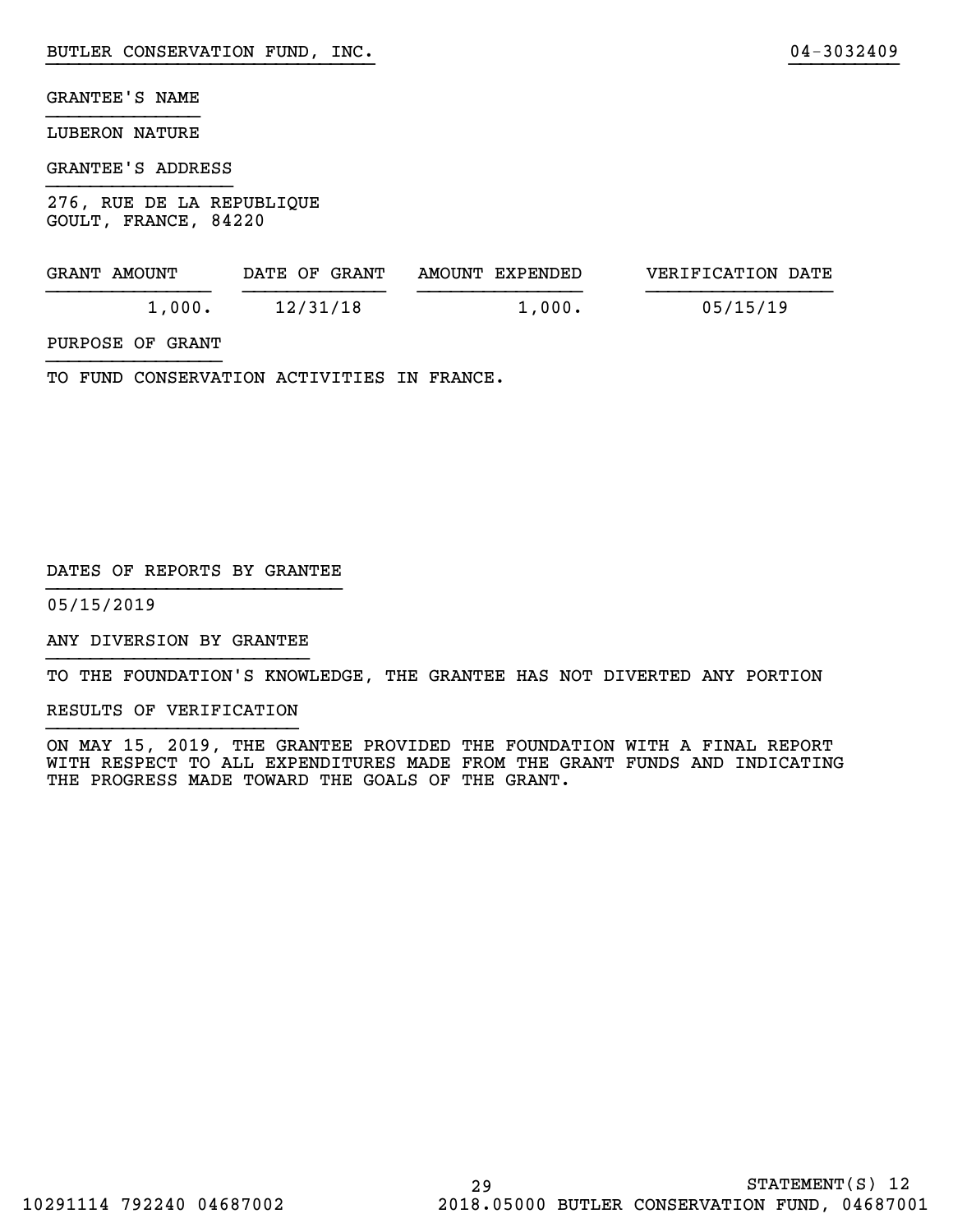PENOBSCOT RIVER TRAILS INC

GRANTEE'S ADDRESS

60 CUTTER MILL ROAD, SUITE 214 GREAT NECK, NY 11021

| GRANT AMOUNT | DATE OF GRANT | AMOUNT EXPENDED | VERIFICATION DATE |
|--------------|---------------|-----------------|-------------------|
| 2,190,253.   | 12/31/18      | 2,190,253.      | 05/15/19          |

}}}}}}}}}}}}}}}}}}}}}}}}}}}}}} }}}}}}}}}}

### PURPOSE OF GRANT

TO FUND LANDSCAPE-SCALE CONSERVATION PROJECTS IN MAINE, INCLUDING CONSERVING LAND AND CREATING INFRASTRUCTURE FOR PUBLIC OUTDOOR ENJOYMENT AND RECREATION.

### DATES OF REPORTS BY GRANTEE

05/15/2019

ANY DIVERSION BY GRANTEE }}}}}}}}}}}}}}}}}}}}}}}}

TO THE FOUNDATION'S KNOWLEDGE, THE GRANTEE HAS NOT DIVERTED ANY PORTION

RESULTS OF VERIFICATION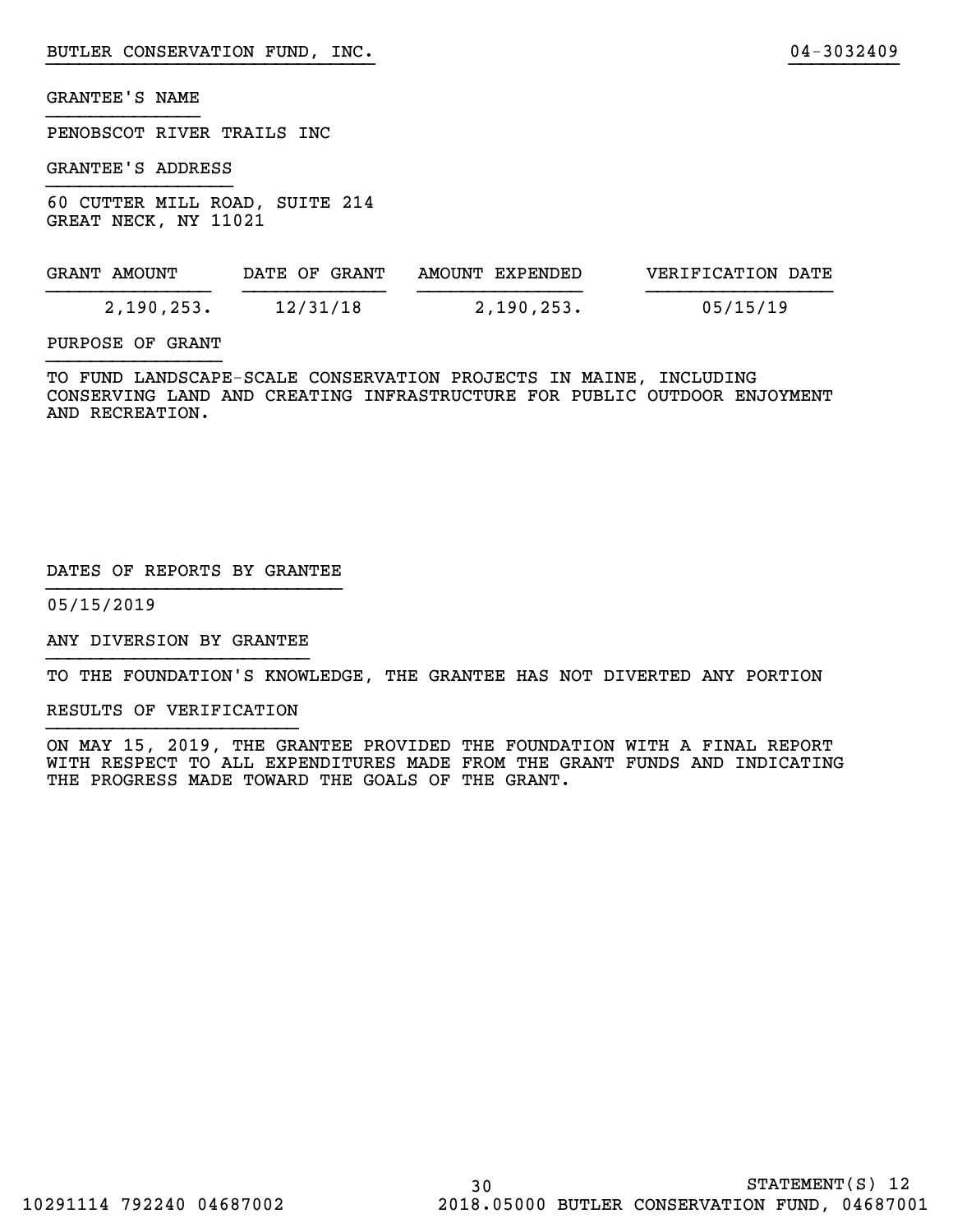COBSCOOK SHORES INC

GRANTEE'S ADDRESS

60 CUTTER MILL ROAD, SUITE 214 GREAT NECK, NY 11021

| GRANT AMOUNT | DATE OF GRANT | AMOUNT EXPENDED | VERIFICATION DATE |
|--------------|---------------|-----------------|-------------------|
| 927,332.     | 12/31/18      | 927,332.        | 05/15/19          |

}}}}}}}}}}}}}}}}}}}}}}}}}}}}}} }}}}}}}}}}

### PURPOSE OF GRANT

TO FUND LANDSCAPE-SCALE CONSERVATION PROJECTS IN MAINE, INCLUDING CONSERVING LAND AND CREATING INFRASTRUCTURE FOR PUBLIC OUTDOOR ENJOYMENT AND RECREATION.

### DATES OF REPORTS BY GRANTEE

05/15/2019

ANY DIVERSION BY GRANTEE }}}}}}}}}}}}}}}}}}}}}}}}

TO THE FOUNDATION'S KNOWLEDGE, THE GRANTEE HAS NOT DIVERTED ANY PORTION

RESULTS OF VERIFICATION